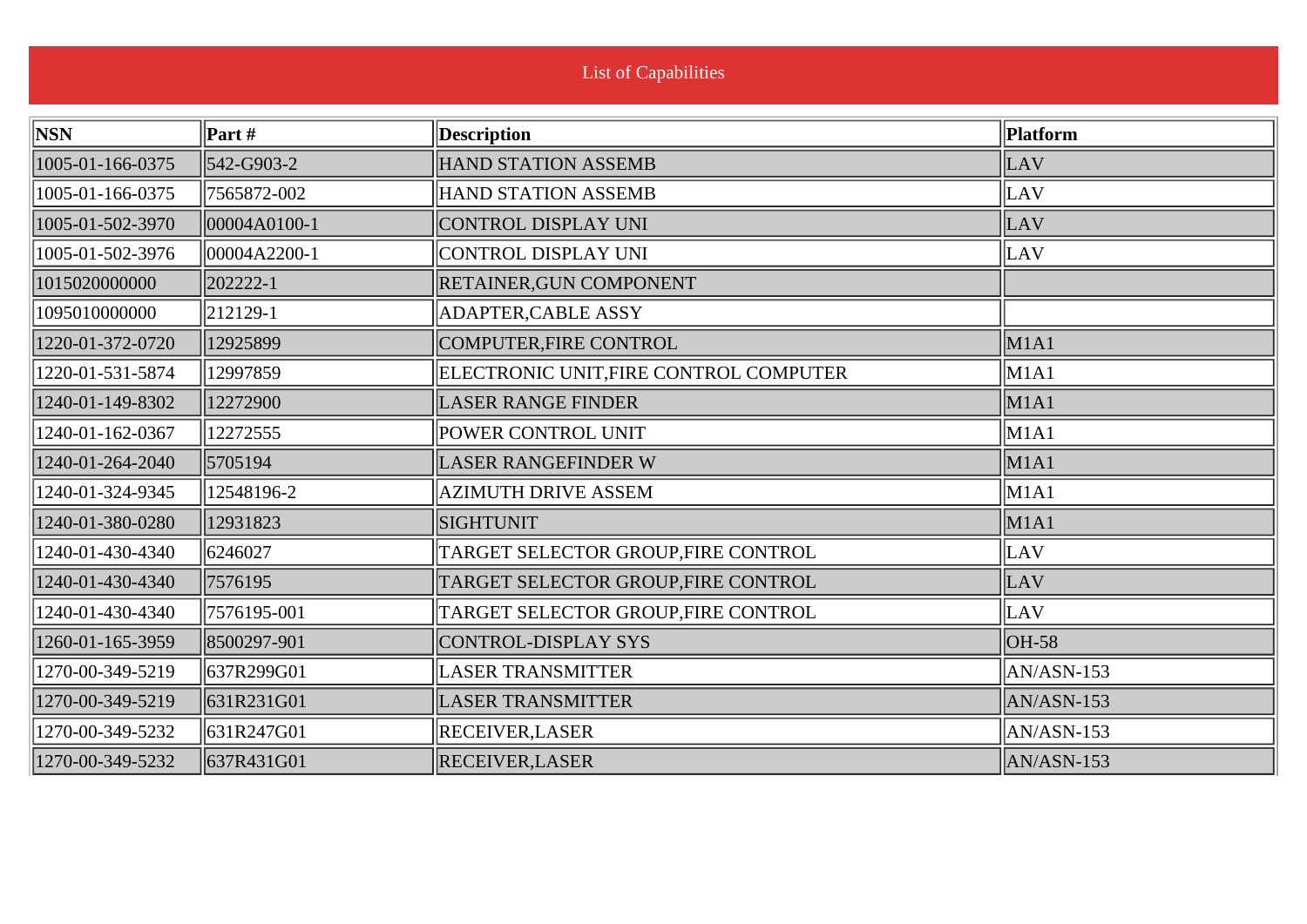|  | <b>List of Capabilities</b> |  |
|--|-----------------------------|--|
|  |                             |  |

| 1270-01-052-3821 | 14-62903-15                   | SIGHT, LEAD COMPUTING, AUTOMATIC | $\parallel$ F-5                     |
|------------------|-------------------------------|----------------------------------|-------------------------------------|
| 1270-01-052-3821 | 292E920G1                     | SIGHT, LEAD COMPUTING, AUTOMATIC | $F-5$                               |
| 1270-01-052-3821 | $\left  SU-86/ASG-31 \right $ | SIGHT, LEAD COMPUTING, AUTOMATIC | $\parallel$ F-5                     |
| 1270-01-077-0714 | 583R292H02                    | <b>OSCILLATOR, LOW VOLT</b>      | $\vert$ F-16                        |
| 1270-01-077-0714 | 583R292                       | OSCILLATOR,LOW VOLT              | $\vert$ F-16                        |
| 1270-01-077-0714 | 583R292H02                    | <b>OSCILLATOR, LOW VOLT</b>      | $\vert$ F-16                        |
| 1270-01-077-0714 | 7100B                         | OSCILLATOR,LOW VOLT              | $\vert$ F-16                        |
| 1270-01-077-0714 | FS-2470-1                     | <b>OSCILLATOR, LOW VOLT</b>      | $\vert$ F-16                        |
| 1270-01-173-4932 | 586R719H01                    | <b>TRANSMIT MICROWAVE</b>        | $\vert$ F-16                        |
| 1270-01-173-4932 | 586R719H02                    | <b>TRANSMIT MICROWAVE</b>        | $\vert$ F-16                        |
| 1290-01-533-8761 | 10059117-3                    | <b>PCCM</b>                      | <b>155 LIGHTWEIGHT HOWITZER</b>     |
| 1290-01-533-8761 | $ GD-561-PS$                  | <b>PCCM</b>                      | <b>155 LIGHTWEIGHT HOWITZER</b>     |
| 1290-01-533-8761 | 10059117                      | <b>PCCM</b>                      | <b>155 LIGHTWEIGHT HOWITZER</b>     |
| 1290-01-533-8761 | 10059117-2                    | <b>PCCM</b>                      | <b>155 LIGHTWEIGHT HOWITZER</b>     |
| 1430-01-053-9957 | 645R277G01                    | MEMORY ASSEMBLY ACM              | $\parallel$ F-4                     |
| 1430-01-057-2629 | 12266374                      | <b>ARMING DEVICE, REMOT</b>      | Improved Tow Vehicle (ITV),<br>M901 |
| 1430-01-057-2629 | 12266374                      | <b>ARMING DEVICE,REMOT</b>       | Improved Tow Vehicle (ITV),<br>M901 |
| 1430-01-057-2629 | $ 676980-1$                   | <b>ARMING DEVICE, REMOT</b>      | Improved Tow Vehicle (ITV),<br>M901 |
| 1430-01-119-1196 | 162267-01-01                  | INDICATOR, INTRATARGET DATA      | $\parallel$ F-4                     |
| 1430-01-119-1196 | 875550-2                      | INDICATOR, INTRATARGET DATA      | $\parallel$ F-4                     |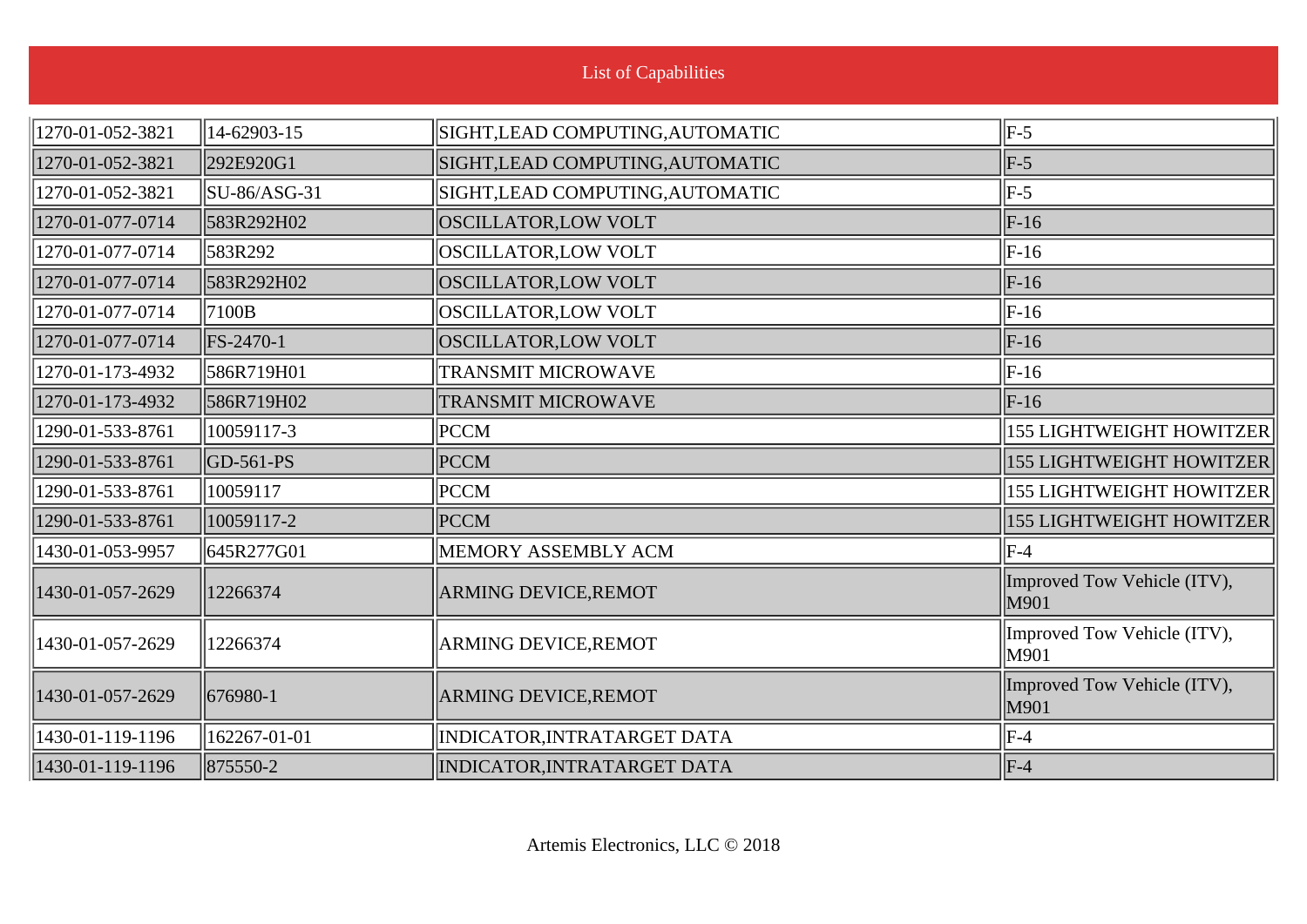| <b>List of Capabilities</b> |                   |                                 |                             |
|-----------------------------|-------------------|---------------------------------|-----------------------------|
| 1430-01-221-1777            | 13221209          | <b>POWER MODULE ASSEMB</b>      | Wire Guided (TOW-2) Missile |
| 1430-01-221-1777            | 13221209          | <b>POWER MODULE ASSEMB</b>      | Wire Guided (TOW-2) Missile |
| 1440-00-462-2553            | 10191248          | DAMPER, AZIMUTH                 | Wire Guided (TOW-2) Missile |
| 2010020000000               | 203500-1          | <b>ENGINE CONTROL UNIT</b>      |                             |
| 2350-01-199-6319            | 5428709           | PANEL, INSTRUMENT, MO           | AAV                         |
| 2350-01-199-6319            | 5429249           | PANEL, INSTRUMENT, MO           | <b>AAV</b>                  |
| 2510-01-463-1438            | 12388910          | PANEL, VEHICULAR OPERATION      | $\vert$ M1A1                |
| 2510010000000               | 83-14195          | <b>BRACKET, ENGINE MOUNT</b>    |                             |
| 2510010000000               | 12387499          | PANEL, BODY, VEHICULAR          |                             |
| 2510010000000               | 202004            | PANEL, BODY, VEHICULAR          |                             |
| 2510010000000               | 202004 FIND NO. 6 | PANEL, BODY, VEHICULAR          |                             |
| 2510010000000               | 202188-1          | PANEL, BODY, VEHICULAR          |                             |
| 2510010000000               | 202186-2          | PANEL, BODY, VEHICULAR          |                             |
| 2510010000000               | 202182-2          | PANEL, BODY, VEHICULAR          |                             |
| 2510010000000               | 202184-2          | PANEL, BODY, VEHICULAR          |                             |
| 2510010000000               | 202180-2          | PANEL, BODY, VEHICULAR          |                             |
| 2510010000000               | 83-14444          | <b>BRACKET, ENGINE MOUNT</b>    |                             |
| 2510010000000               | 84-14091          | PANEL, BODY, VEHICULAR          |                             |
| 2510010000000               | 84-14090          | PANEL, BODY, VEHICULAR          |                             |
| 2510010000000               | 84-14047          | LINER SECTION, VEHICULAR FENDER |                             |
| 2530-01-125-0461            | 2600718           | STEER UNIT, HYDRASTA            | AAV                         |
| 2530-01-125-0461            | 2600718           | <b>STEER UNIT, HYDRASTA</b>     | <b>AAV</b>                  |
| 2530-01-125-0461            | 5419074           | <b>STEER UNIT, HYDRASTA</b>     | $\parallel$ AAV             |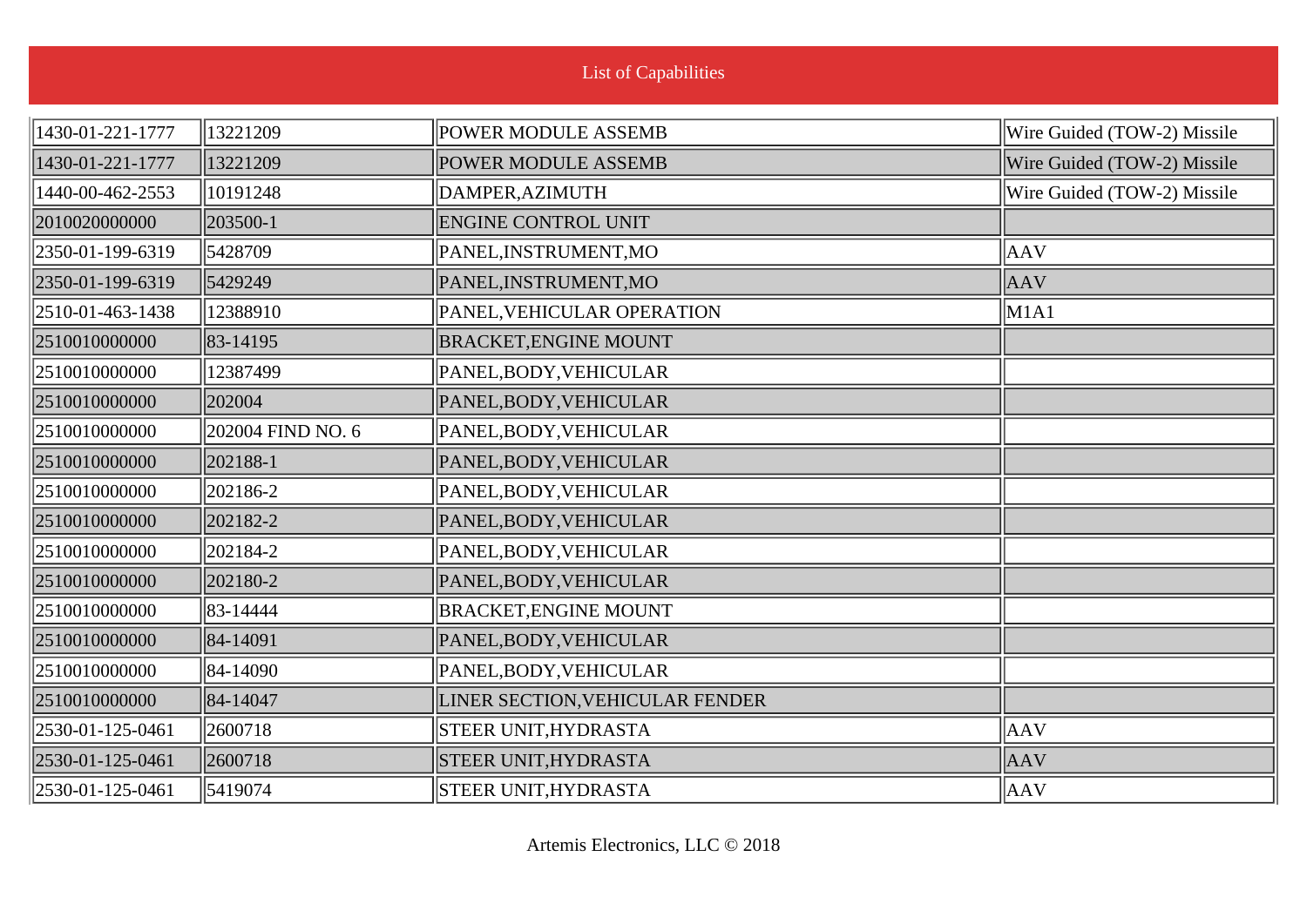| 2530-01-125-0461 | 5419074                  | STEER UNIT, HYDRASTA                      | $\parallel$ AAV |
|------------------|--------------------------|-------------------------------------------|-----------------|
| 2530010000000    | 100577                   | <b>ROD END</b>                            |                 |
| 2530010000000    | 83-14042                 | PARTS KIT, HAND BRAKE                     |                 |
| 2530020000000    | $ 202232 - 1$            | <b>ACTUATOR, SPRING BRAKE</b>             |                 |
| 2540010000000    | 83-14159                 | LATCH, DOOR, VEHICULAR                    |                 |
| 2540010000000    | 83-14106                 | COUPLER, DRAWBAR, RING                    |                 |
| 2540010000000    | 202184-1 AND 202282-1    | <b>INSULATION, VEHICULAR</b>              |                 |
| 2540010000000    | 202203-1                 | LATCH, HOOD, VEHICULAR                    |                 |
| 2540010000000    | 202249                   | LATCH, HOOD, VEHICULAR                    |                 |
| 2540020000000    | 203203-1                 | LATCH, DOOR, VEHICULAR                    |                 |
| 2540020000000    | 203466-1                 | <b>SHIELD, HEATER DUCT</b>                |                 |
| 2590-01-196-4716 | 12284724                 | ELECTRONIC CONTROL UNIT                   | M1A1            |
| 2590-01-196-4716 | 179952-3                 | ELECTRONIC CONTROL UNIT                   | M1A1            |
| 2590-01-196-4716 | 179952-4                 | <b>ELECTRONIC CONTROL UNIT</b>            | M1A1            |
| 2590010000000    | 212796-1                 | FILLER NECK, VEHICULAR COMPONENTS         |                 |
| 2590010000000    | 202410                   | <b>BRACKET, VEHICULAR COMPONENTS</b>      |                 |
| 2590010000000    | 202410-1                 | <b>BRACKET, VEHICULAR COMPONENTS</b>      |                 |
| 2590020000000    | 203016-1                 | CONTROL ASSEMBLY, PUSH-PULL               |                 |
| 2590020000000    | 203463-1                 | PAD, CUSHIONING                           |                 |
| 2590020000000    | $\vert 203463 - 2 \vert$ | PAD, CUSHIONING                           |                 |
| 2590020000000    | 203463-3                 | PAD, CUSHIONING                           |                 |
| 2805010000000    | 84-14030                 | <b>BAFFLE, AIRFLOW, NONAIRCRAFT RECIP</b> |                 |
| 2805010000000    | 107857-1                 | <b>BREATHER</b>                           |                 |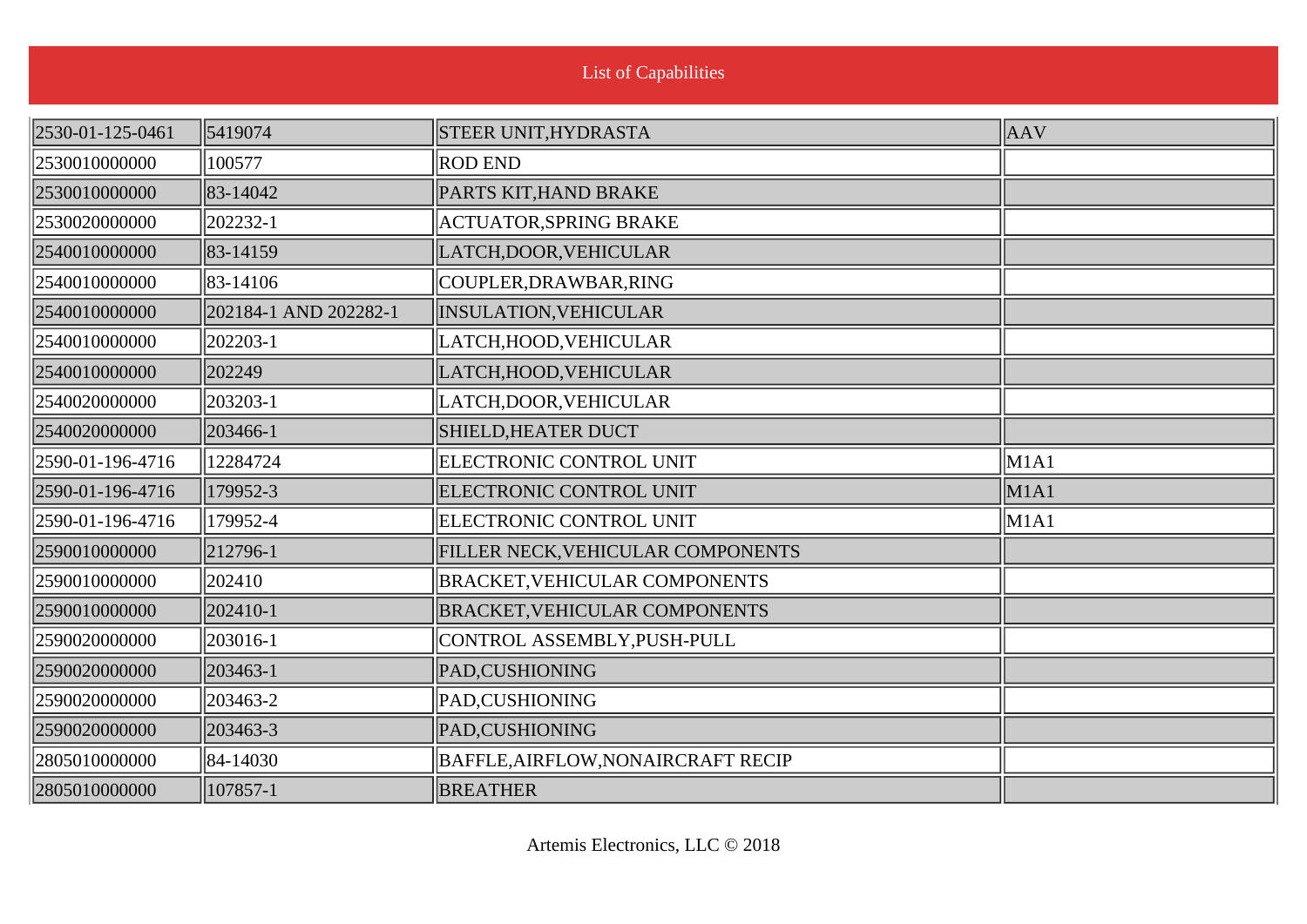| 2805010000000 | 107907-1             | <b>BREATHER</b>                        |  |
|---------------|----------------------|----------------------------------------|--|
| 2805020000000 | $ 203407 - 1$        | ENGINE, GASOLINE                       |  |
| 2815010000000 | $\ 212801-1$         | COVER,TIMING GEAR,INTERNAL COMBU       |  |
| 2815010000000 | $ 212775-1$          | COVER, ENGINE POPPET VALVE ROCKER      |  |
| 2815010000000 | $\ 212757-1$         | <b>ROCKER ARM, ENGINE POPPET VALVE</b> |  |
| 2815010000000 | $ 212783-1$          | CAMSHAFT, ENGINE                       |  |
| 2815010000000 | $\parallel$ 212784-1 | TAPPET, ENGINE POPPET VALVE            |  |
| 2815010000000 | $ 212770-1$          | VALVE, POPPET, ENGINE                  |  |
| 2815010000000 | $\ 212827 - 1$       | <b>GEAR WHEEL LUB PUMP</b>             |  |
| 2815010000000 | $ 212790-1$          | PUSH ROD, ENGINE POPPET VALVE          |  |
| 2815010000000 | $\ 212819-1$         | PLUG, DRAIN                            |  |
| 2815010000000 | $\ 212745-1$         | <b>RING SET, PISTON</b>                |  |
| 2815010000000 | $\ 212752 - 1$       | CYLINDER HEAD, DIESEL ENGINE           |  |
| 2815010000000 | $ 212704-1$          | <b>CYLINDER HEAD, DIESEL ENGINE</b>    |  |
| 2815010000000 | $\ 212761-1$         | ROTOR, ENGINE POPPET VALVE             |  |
| 2815010000000 | $ 212804-1$          | <b>FASTENER, DIESEL ENG</b>            |  |
| 2815010000000 | 202407-2             | ENGINE, DIESEL                         |  |
| 2815010000000 | 202407-3             | ENGINE, DIESEL                         |  |
| 2815010000000 | $\ 212798-1$         | <b>BREATHER</b>                        |  |
| 2815010000000 | $ 212902-1 $         | REPAIR KIT, DIESEL ENGINE              |  |
| 2815010000000 | $\parallel$ 212758-1 | <b>GUIDE, VALVE STEM</b>               |  |
| 2815010000000 | 364533               | <b>GUIDE, VALVE STEM</b>               |  |
| 2815010000000 | $ 202024-1$          | <b>ENGINE, DIESEL</b>                  |  |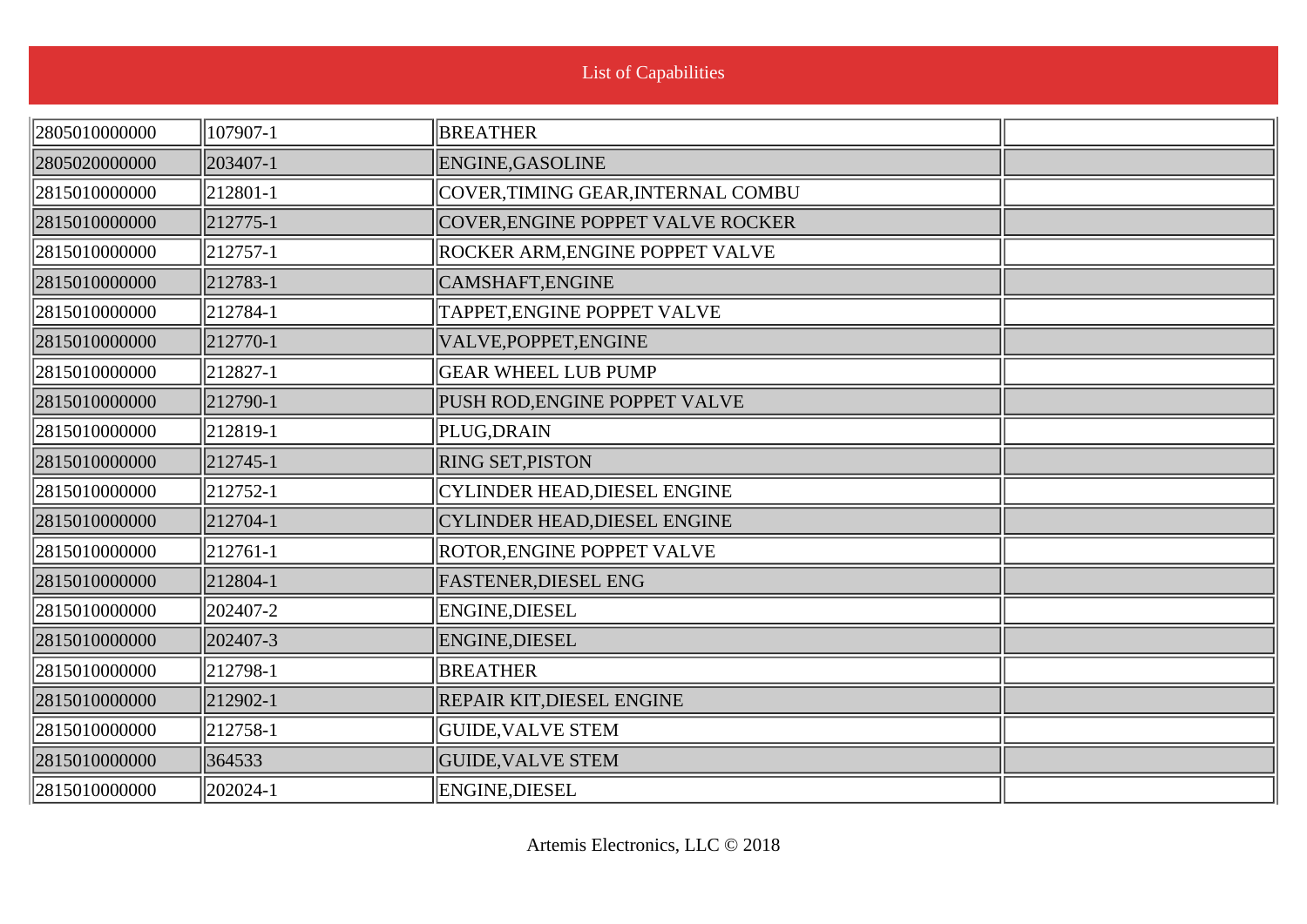| 2815010000000 | 202407-1    | ENGINE, DIESEL                         |  |
|---------------|-------------|----------------------------------------|--|
| 2815010000000 | 202237      | <b>ADAPTER, DIESEL ENGINE</b>          |  |
| 2815010000000 | 202237-1    | <b>ADAPTER, DIESEL ENGINE</b>          |  |
| 2815010000000 | $ 212754-1$ | <b>ROCKER ARM, ENGINE POPPET VALVE</b> |  |
| 2815020000000 | 212894-1    | DEFLECTOR, DIRT AND LIQUID             |  |
| 2815020000000 | 212762-1    | LOCK, VALVE SPRING RETAINER            |  |
| 2816000000000 | 212728-1    | CRANKSHAFT, ENGINE                     |  |
| 2816000000000 | 212823-1    | OIL PUMP ASSEMBLY, ENGINE              |  |
| 2825010000000 | 101680-1    | <b>SEAL RING ASSEMBLY, LABYRINTH</b>   |  |
| 2835010000000 | 100319-1    | EJECTOR ASSEMBLY, INFLATION            |  |
| 2835010000000 | 107828-2    | CHAMBER, COMBUSTION, NONAIRCRAFT G     |  |
| 2835010000000 | 107912-1    | FRAME, COMBUSTION CHAMBER, NONAIRC     |  |
| 2835010000000 | 107815-1    | MOUNT, ENGINE, TURBIN                  |  |
| 2835010000000 | 101415-1    | ROTOR, TURBINE, NONAIRCRAFT GAS TU     |  |
| 2835010000000 | 101434-1    | HOUSING, GEARBOX, TURBINE ENGINE       |  |
| 2835010000000 | 101800-1    | ENGINE, GAS TURBINE, NONAIRCRAFT       |  |
| 2835010000000 | 83-14254    | ENGINE, GAS TURBINE, NONAIRCRAFT       |  |
| 2835010000000 | 84-14123-3  | <b>INSULATION BLANKET</b>              |  |
| 2835010000000 | 84-14011    | <b>INSULATION BLANKET</b>              |  |
| 2835010000000 | 84-14123-2  | <b>INSULATION BLANKET</b>              |  |
| 2835010000000 | 84-14123-1  | <b>INSULATION BLANKET</b>              |  |
| 2835010000000 | 84-14014    | INSULATION BLANKET, THERMAL, NONAI     |  |
| 2835010000000 | 84-14013    | INSULATION BLANKET, THERMAL, NONAI     |  |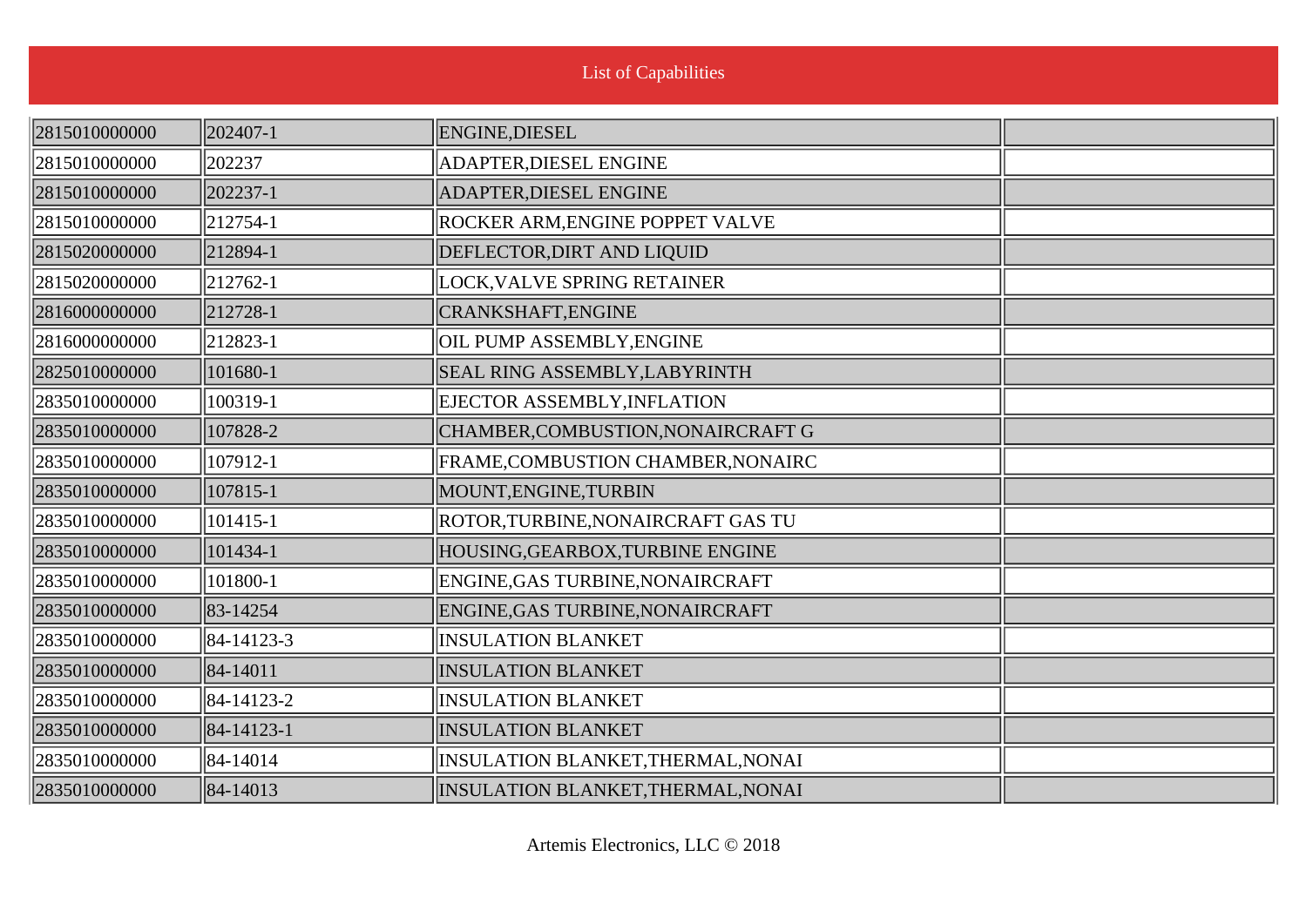| 2835010000000 | 84-14121     | INSULATION BLANKET, THERMAL, NONAI |  |
|---------------|--------------|------------------------------------|--|
| 2835010000000 | 101689-1     | NOZZLE, TURBINE, NONAIRCRAFT GAS T |  |
| 2835010000000 | 107580-3     | CASE AND NOZZLE ASSEMBLY, TURBINE  |  |
| 2835010000000 | 107687-1     | NOZZLE, TURBINE, NONAIRCRAFT GAS T |  |
| 2835010000000 | 107688-2     | NOZZLE, TURBINE, NONAIRCRAFT GAS T |  |
| 2835010000000 | 107415-2     | ROTOR, TURBINE, NONAIRCRAFT GAS TU |  |
| 2835010000000 | 107681-1     | SEAL RING, LABYRINTH, NONAIRCRAFT  |  |
| 2835010000000 | 107606-1     | SHIELD, HEAT, NONAIRCRAFT GAS TURB |  |
| 2835010000000 | 101400-1     | ENGINE, GAS TURBINE, NONAIRCRAFT   |  |
| 2835010000000 | 101600-1     | GEARBOX, ACCESSORY DRIVE, TURBINE  |  |
| 2835010000000 | 101417-1     | CHAMBER, COMBUSTION, NONAIRCRAFT G |  |
| 2835010000000 | 107010-2     | ENGINE, GAS TURBINE, NONAIRCRAFT   |  |
| 2895010000000 | 107580       | <b>DIFFUSER, GENERATOR SMOKE</b>   |  |
| 2910010000000 | 107895-2     | FILTER ELEMENT, FLUID              |  |
| 2910010000000 | $\ 212874-1$ | <b>INJECTOR ASSEMBLY, FUEL</b>     |  |
| 2910010000000 | 107917-1     | <b>FILTER, FLUID</b>               |  |
| 2910010000000 | $ 212835-1$  | PUMP, FUEL, METERING AND DISTRIBUT |  |
| 2910010000000 | 212860-1     | GOVERNOR, DIESEL ENGINE            |  |
| 2910010000000 | $\ 212873-1$ | <b>HOLDER, FUEL INJECTOR</b>       |  |
| 2910010000000 | 202036       | <b>FILTER BODY, FLUID</b>          |  |
| 2910010000000 | 202036-2     | <b>FILTER BODY, FLUID</b>          |  |
| 2910010000000 | $ 202409-1$  | TANK, FUEL, ENGINE                 |  |
| 2910010000000 | $ 202414-1$  | SCUPPER, ASSY                      |  |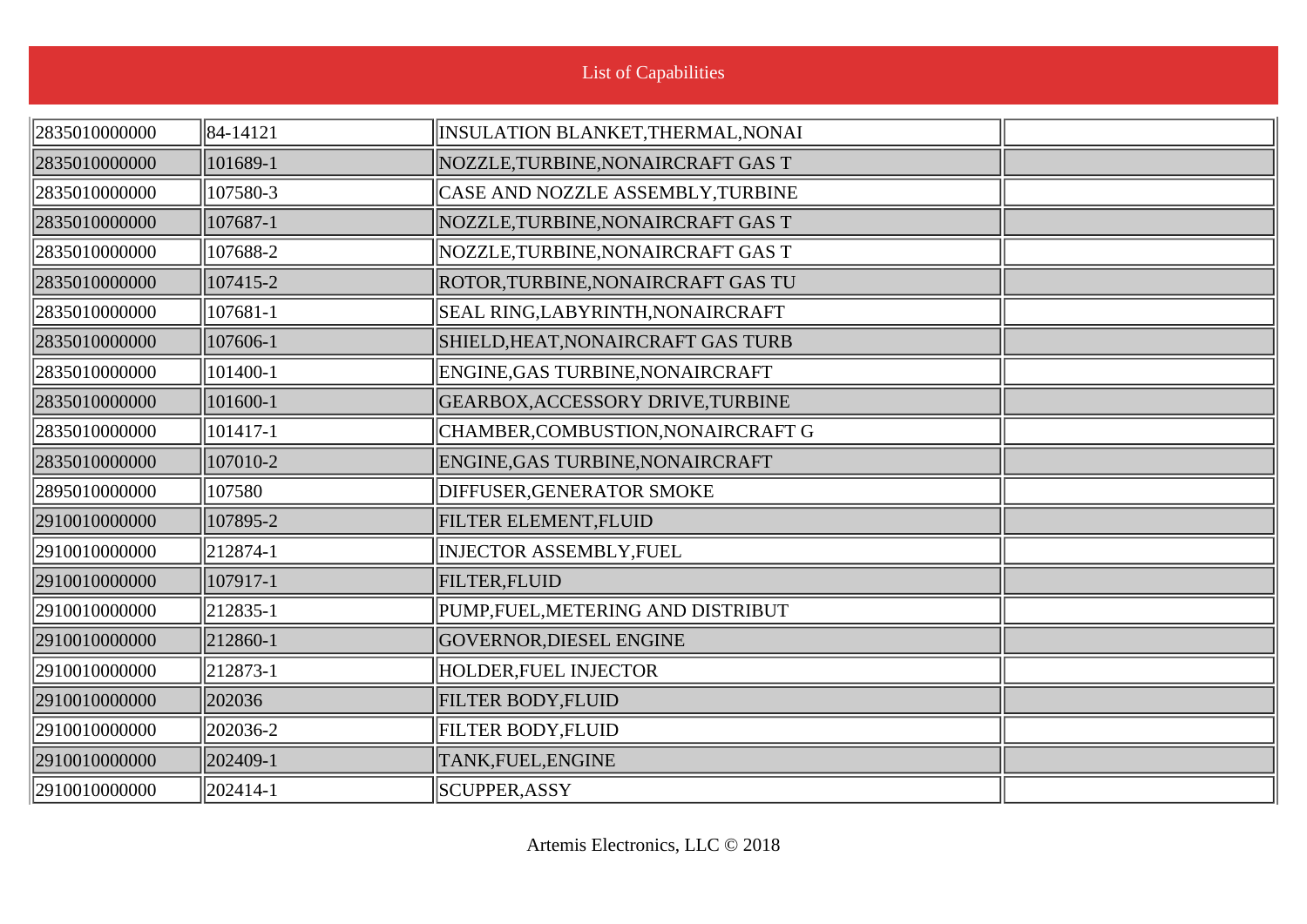| 2910010000000    | $\ 83-14108\ $ | TANK, FUEL, ENGINE                 |      |
|------------------|----------------|------------------------------------|------|
| 2910010000000    | 202064         | <b>FILTER ELEMENT, FLUID</b>       |      |
| 2910010000000    | 202064-2       | FILTER ELEMENT, FLUID              |      |
| 2910010000000    | $ 202406-1$    | PARTS KIT, FUEL SYSTEM             |      |
| 2910010000000    | 101537-1       | PUMP,FUEL,ELECTRICAL               |      |
| 2910010000000    | 107421-2       | NOZZLE, FUEL INJECTION             |      |
| 2910010000000    | 107421-3       | NOZZLE, FUEL INJECTION             |      |
| 2910010000000    | 107488-11      | SPRAY TIP, NOZZLE, NONAIRCRAFT FUE |      |
| 2910010000000    | $ 101421 - 1$  | NOZZLE, FUEL INJECTION             |      |
| 2910010000000    | $ 212843-1$    | PUMP, FUEL, CAM ACTUATED           |      |
| 2910010000000    | $ 212852-1$    | ADJUSTOR, FUEL COMPONENT, ENGINE   |      |
| 2910020000000    | 101041         | SEPARATOR-PURGER, FUEL, DIESEL ENG |      |
| 2910020000000    | 202413-1       | TANK, FUEL, ENGINE                 |      |
| 2910020000000    | 203409-1       | TANK, FUEL, ENGINE                 |      |
| 2910020000000    | $ 202152 - 1 $ | <b>FILTER ELEMENT, FLUID</b>       |      |
| 2915010000000    | 100586         | <b>SHAFT</b>                       |      |
| 2915010000000    | 100684         | <b>SHAFT</b>                       |      |
| 2920-01-067-5407 | 12273946       | WIRING HARNESS, BRANCHED           | M1A1 |
| 2920-01-067-5407 | 12287263       | <b>WIRING HARNESS, BRANCHED</b>    | M1A1 |
| 2920-01-067-5407 | 12287263-1     | WIRING HARNESS, BRANCHED           | M1A1 |
| 2920-01-067-5407 | 12287263-2     | <b>WIRING HARNESS, BRANCHED</b>    | M1A1 |
| 2920-01-067-5407 | XM66503        | <b>WIRING HARNESS, BRANCHED</b>    | M1A1 |
| 2920010000000    | 107420-1       | IGNITER, SPARK, GAS TURBINE ENGINE |      |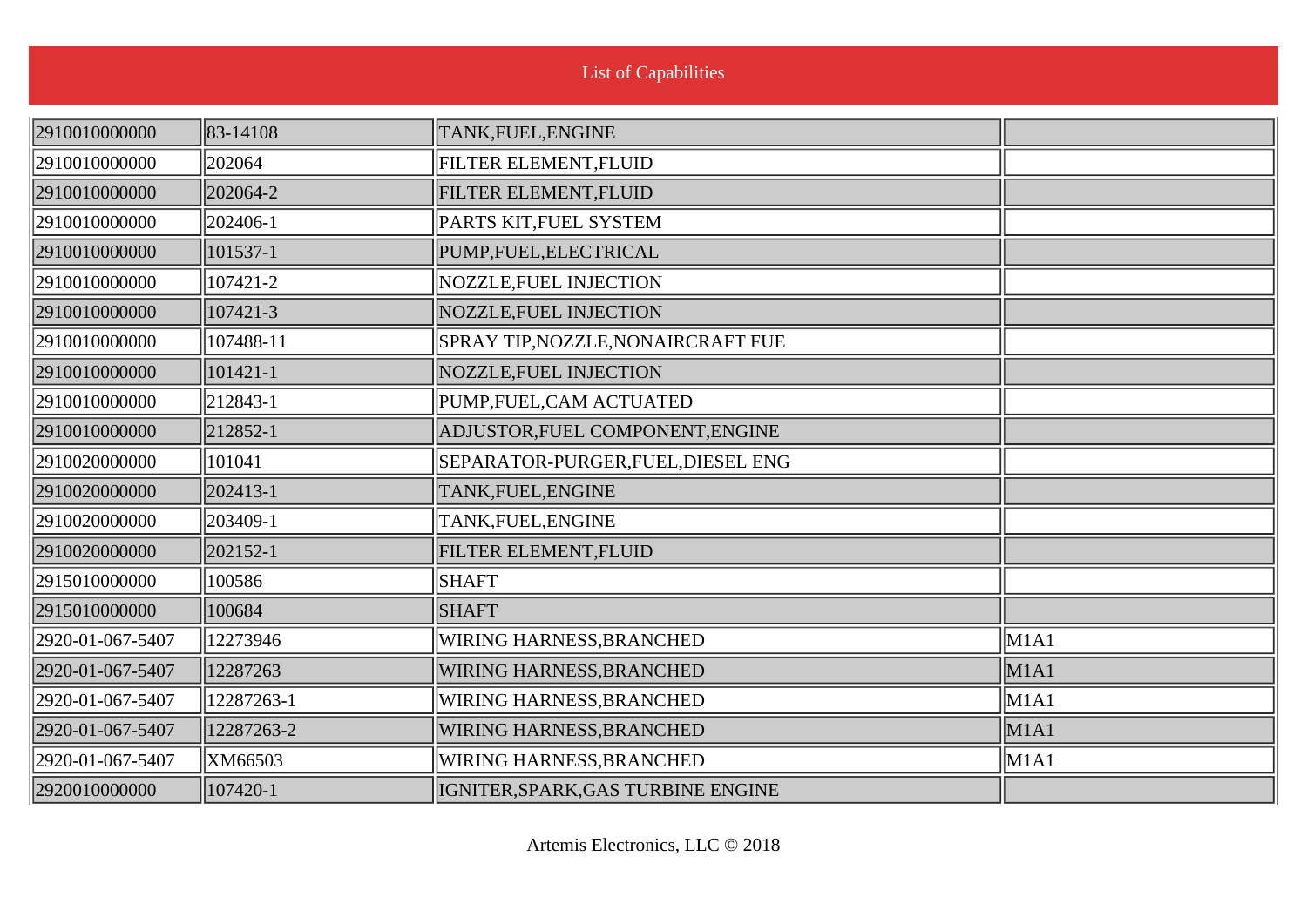÷.

| 2920010000000 | 202322   | <b>GLOW PLUG</b>                   |  |
|---------------|----------|------------------------------------|--|
| 2920010000000 | 202322-1 | <b>GLOW PLUG</b>                   |  |
| 2920010000000 | 212130   | <b>KIT,24V STARTER REP</b>         |  |
| 2920010000000 | 212130-1 | <b>KIT, 24V STARTER REP</b>        |  |
| 2920010000000 | 202005   | ARM, ADJUSTING, BELT TENSION       |  |
| 2920010000000 | 202005-1 | ARM, ADJUSTING, BELT TENSION       |  |
| 2920010000000 | 212100-1 | <b>REGULATOR, ENGINE GENERATOR</b> |  |
| 2920010000000 | 101679-1 | STARTER, ENGINE, ELECTRICAL        |  |
| 2920010000000 | 101520-1 | COIL, IGNITION                     |  |
| 2920010000000 | 101420-1 | IGNITER, SPARK, GAS TURBINE ENGINE |  |
| 2920010000000 | 101484-1 | STARTER, ENGINE, ELECTRICAL        |  |
| 2920020000000 | 212903-1 | PARTS KIT, IGNITION COIL           |  |
| 2920020000000 | 203028-1 | GENERATOR, ENGINE ACCESSORY        |  |
| 2925010000000 | 100694   | <b>ARM</b>                         |  |
| 2930010000000 | 212740-1 | IMPELLER, FAN, AXIAL               |  |
| 2930010000000 | 107804-1 | IMPELLER, FAN, AXIAL               |  |
| 2930010000000 | 107805-1 | IMPELLER, FAN, AXIAL               |  |
| 2930010000000 | 107886-1 | COOLER, LUBRICATING OIL, ENGINE    |  |
| 2940010000000 | 101053   | FILTER ELEMENT, INTAKE AIR CLEANE  |  |
| 2990010000000 | 84-14130 | HOUSING, MUFFLER, AIR FILTER       |  |
| 2990010000000 | 101683-2 | OIL PUMP ASSEMBLY, ENGINE          |  |
| 2990010000000 | 202260-2 | MUFFLER, EXHAUST                   |  |
| 2990010000000 | 101683-1 | OIL PUMP ASSEMBLY, ENGINE          |  |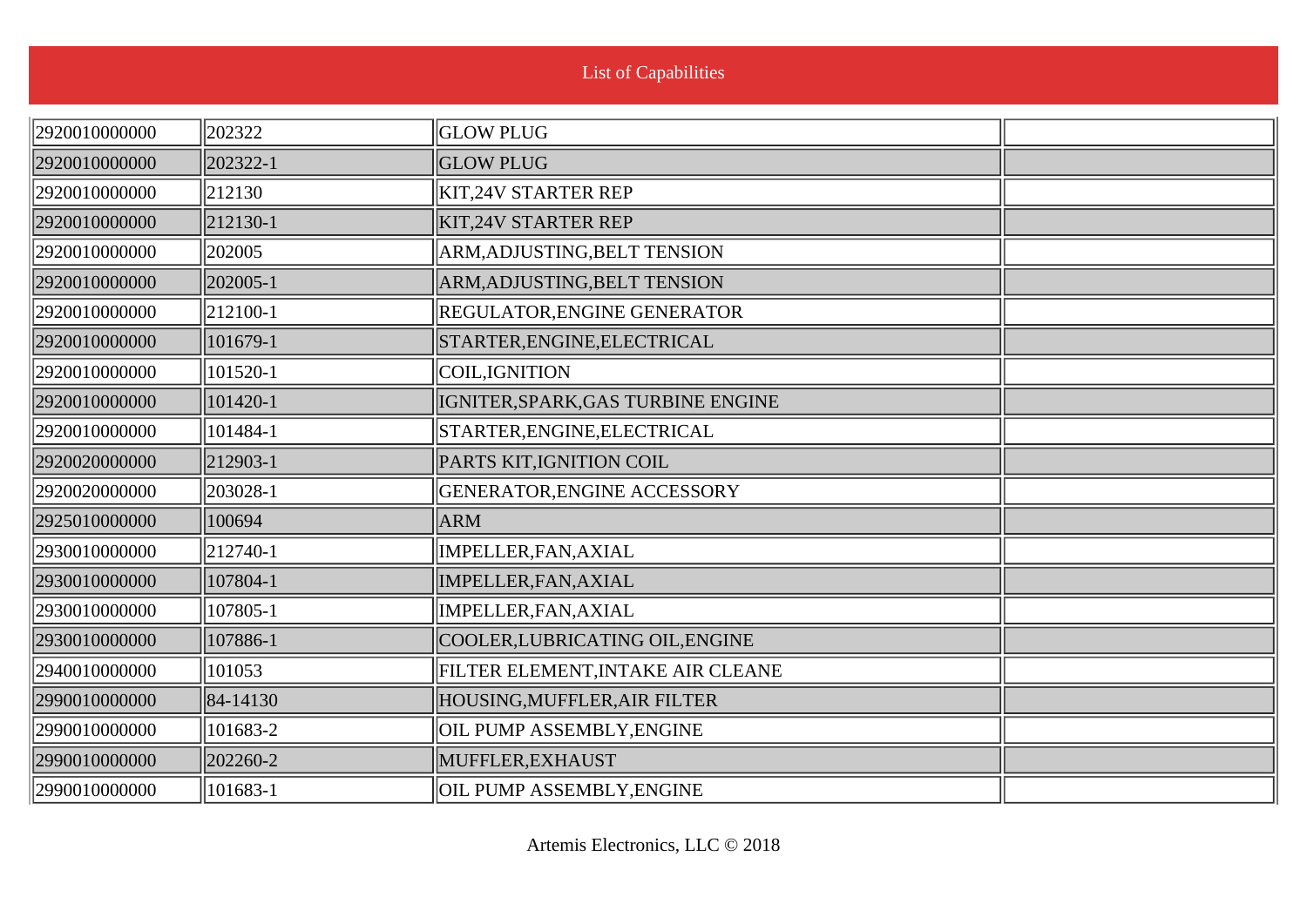| 2990010000000 | 202220       | STARTER, ENGINE, HAND              |  |
|---------------|--------------|------------------------------------|--|
| 2990010000000 | 202220-2     | STARTER, ENGINE, HAND              |  |
| 2990010000000 | $ 202404-1$  | STARTER, ENGINE, HAND              |  |
| 2990010000000 | 202404-2     | STARTER, ENGINE, HAND              |  |
| 2990010000000 | 202016       | CONTROL ASSEMBLY, PUSH-PULL        |  |
| 2990010000000 | 202016-1     | CONTROL ASSEMBLY, PUSH-PULL        |  |
| 2990020000000 | $ 203260-1 $ | MUFFLER, EXHAUST-INTAKE            |  |
| 2990020000000 | $\ 213175-1$ | KIT,SERVICE,3KW                    |  |
| 2990020000000 | $ 203404-1$  | STARTER, ENGINE, HAND              |  |
| 2995010000000 | 107800-1     | CONTROL UNIT, SUPERVISORY, TURBINE |  |
| 2995010000000 | 107800-2     | CONTROL UNIT, SUPERVISORY, TURBINE |  |
| 2995010000000 | 101456-2     | HOUSING, OIL PUMP ASSEMBLY, ENGINE |  |
| 3020010000000 | 212862-1     | <b>GEAR, SPUR</b>                  |  |
| 3020010000000 | 107448       | GEAR, SPUR                         |  |
| 3020010000000 | 107448-1     | <b>GEAR, SPUR</b>                  |  |
| 3020010000000 | 101448-1     | GEAR, SPUR                         |  |
| 3020010000000 | 107604       | <b>GEAR, SPUR</b>                  |  |
| 3020010000000 | $ 101435-1$  | GEAR, SPUR                         |  |
| 3020010000000 | 107604-1     | <b>GEAR, SPUR</b>                  |  |
| 3020010000000 | 107435       | <b>GEAR, SPUR</b>                  |  |
| 3020010000000 | 107435-1     | <b>GEAR, SPUR</b>                  |  |
| 3020010000000 | 101457-2     | GEAR, SPUR                         |  |
| 3020010000000 | 212779-1     | <b>GEAR, SPUR</b>                  |  |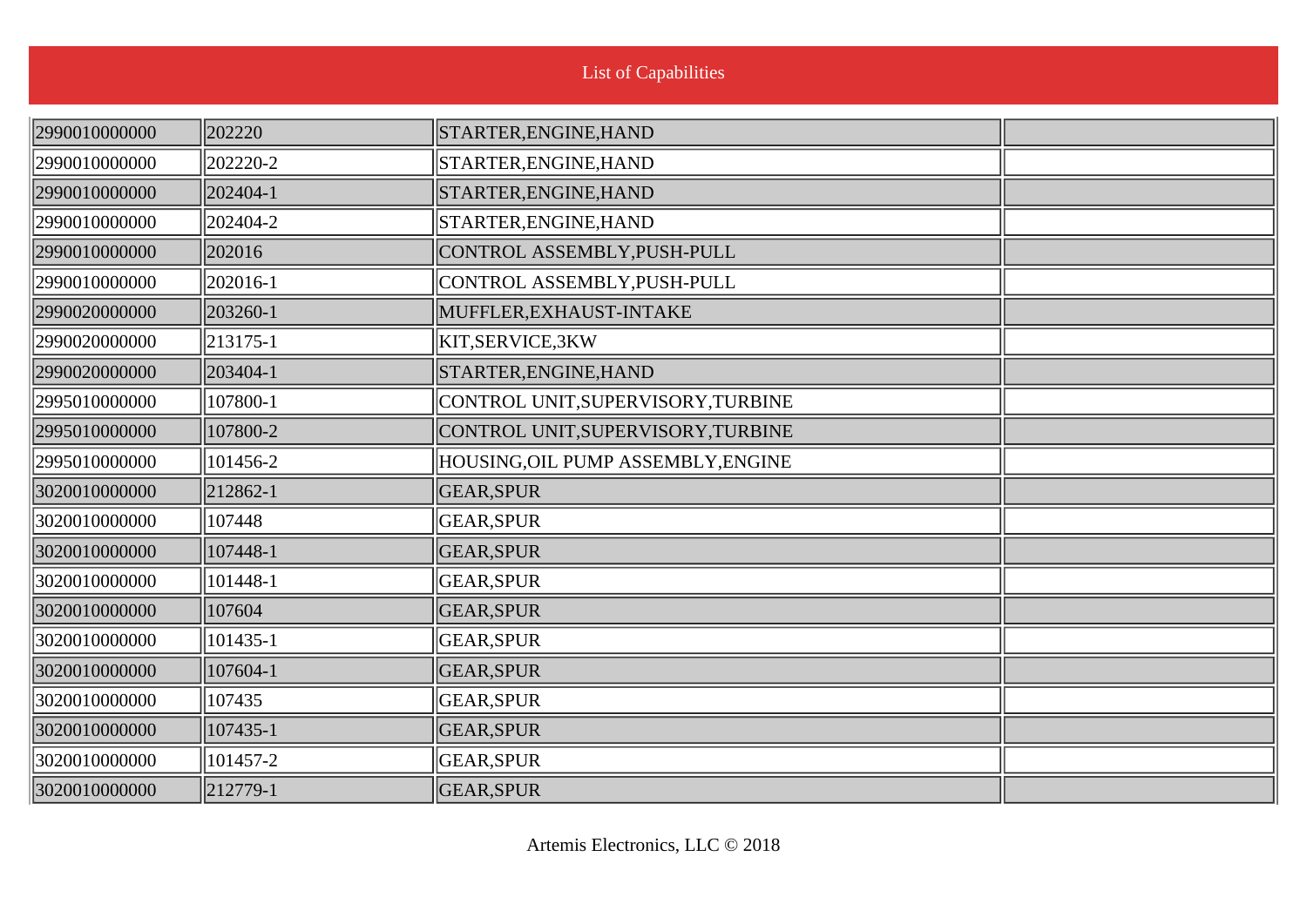|               |                      | <b>List of Capabilities</b>     |  |
|---------------|----------------------|---------------------------------|--|
|               |                      |                                 |  |
| 3020010000000 | $\parallel$ 212722-1 | GEAR, SPUR                      |  |
| 3020010000000 | 202033               | PULLEY, GROOVE                  |  |
| 3020010000000 | 202033-1             | PULLEY, GROOVE                  |  |
| 3020010000000 | 202034               | PULLEY, GROOVE                  |  |
| 3020010000000 | 202034-1             | PULLEY, GROOVE                  |  |
| 3020010000000 | 101604-1             | GEAR, SPUR                      |  |
| 3020010000000 | 202233-1             | PULLEY, CONE                    |  |
| 3020010000000 | 101457               | <b>GEAR, SPUR</b>               |  |
| 3020010000000 | 101457-1             | GEAR, SPUR                      |  |
| 3030010000000 | 202032-2             | <b>BELT, V</b>                  |  |
| 3030020000000 | 203032-1             | BELT, V                         |  |
| 3040010000000 | 107034-1             | <b>BREATHER</b>                 |  |
| 3040010000000 | 107915-1             | BREATHER                        |  |
| 3040010000000 | 212866-1             | LEVER, REMOTE CONTROL           |  |
| 3040010000000 | $\parallel$ 212854-1 | LEVER, REMOTE CONTROL           |  |
| 3040010000000 | 101460-1             | SHAFT, SHOULDERED               |  |
| 3040010000000 | 107445-1             | SHAFT, SHOULDERED               |  |
| 3040010000000 | 101445-1             | SHAFT, SHOULDERED               |  |
| 3040010000000 | $\parallel$ 212767-1 | LEVER, REMOTE CONTROL           |  |
| 3040010000000 | 212768-1             | SHAFT, STRAIGHT                 |  |
| 3040010000000 | $ 101474-1$          | SHAFT, SHOULDERED               |  |
| 3040010000000 | 212756-1             | BRACKET, EYE, NONROTATING SHAFT |  |
| 3040010000000 | $\ 212855 - 1$       | SHAFT, OPERATING                |  |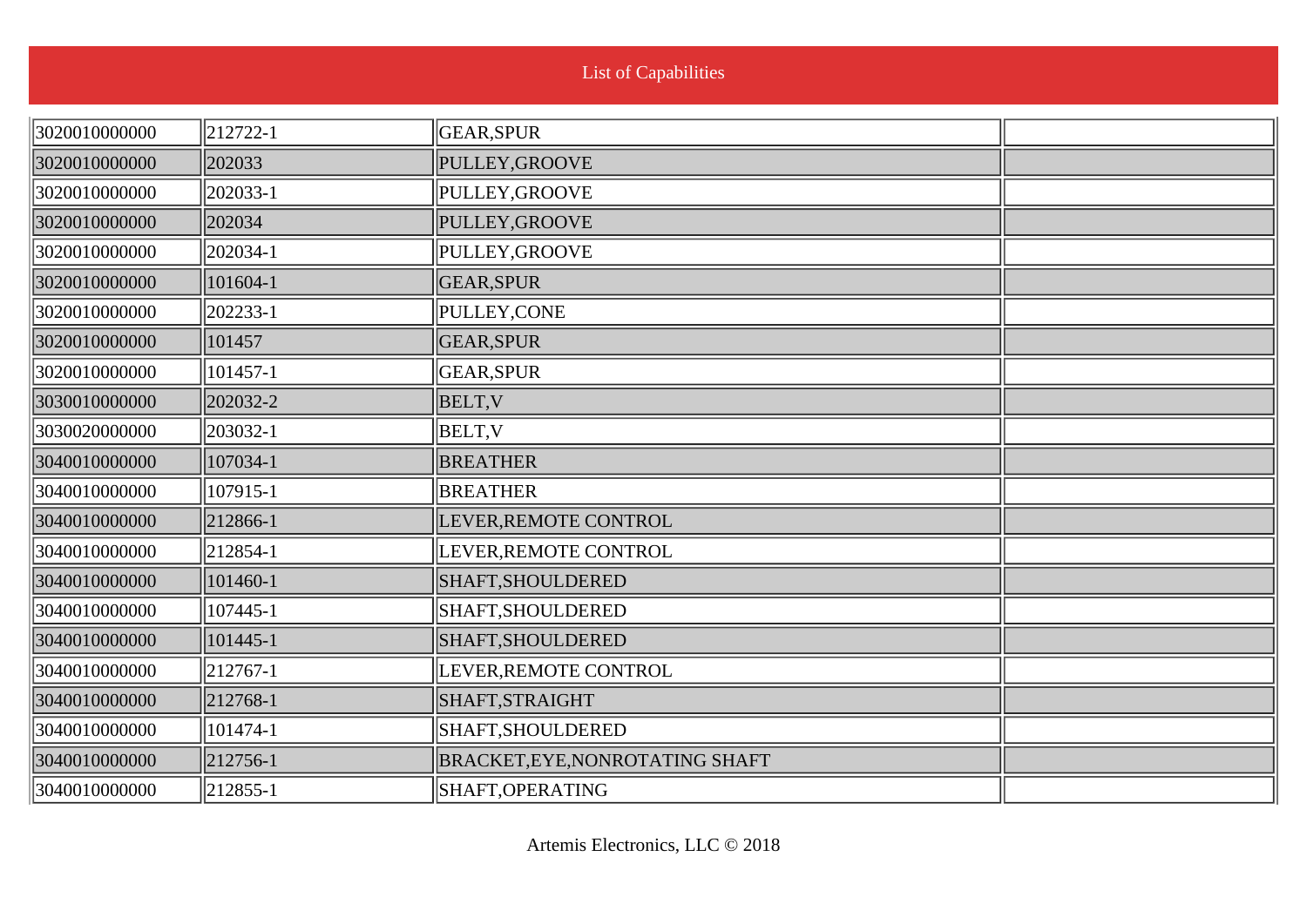| 3040010000000 | 100692         | CONTROL ASSEMBLY, PUSH-PULL        |  |
|---------------|----------------|------------------------------------|--|
| 3040010000000 | 202416-1       | BRACKET, EYE, NONROTATING SHAFT    |  |
| 3040010000000 | 13222E8985     | CYLINDER ASSEMBLY, ACTUATING, LINE |  |
| 3040010000000 | 101644-1       | SHAFT, SHOULDERED                  |  |
| 3040010000000 | 101646-1       | HOUSING, MECHANICAL DRIVE          |  |
| 3040010000000 | $ 101461 - 1$  | SHAFT, STRAIGHT                    |  |
| 3040010000000 | 101461-2       | SHAFT, STRAIGHT                    |  |
| 3040010000000 | 101427-1       | SHAFT, SHOULDERED                  |  |
| 3040010000000 | 101459-1       | SHAFT, SHOULDERED                  |  |
| 3040020000000 | 202221-1       | CAM,CONTROL                        |  |
| 3040020000000 | 202221-1P      | CAM,CONTROL                        |  |
| 3040020000000 | $\ 203221-1\ $ | CAM,CONTROL                        |  |
| 3110000000000 | 101097         | <b>BALL, BEARING</b>               |  |
| 3110010000000 | 101468-1       | BEARING, BALL, ANNULAR             |  |
| 3110010000000 | 212712-1       | CAM FOLLOWER, NEEDLE BEARING       |  |
| 3110010000000 | 101443-1       | BEARING, BALL, ANNULAR             |  |
| 3110010000000 | 101641-1       | <b>BEARING, BALL</b>               |  |
| 3110010000000 | $ 101648-1$    | BEARING, BALL                      |  |
| 3110010000000 | 101647-1       | BEARING, BALL                      |  |
| 3110010000000 | 101436         | <b>RETAINER, BEARING</b>           |  |
| 3110010000000 | 101436-1       | RETAINER, BEARING                  |  |
| 3110010000000 | 100786         | <b>BEARING</b>                     |  |
| 3110010000000 | 101049         | <b>BEARING</b>                     |  |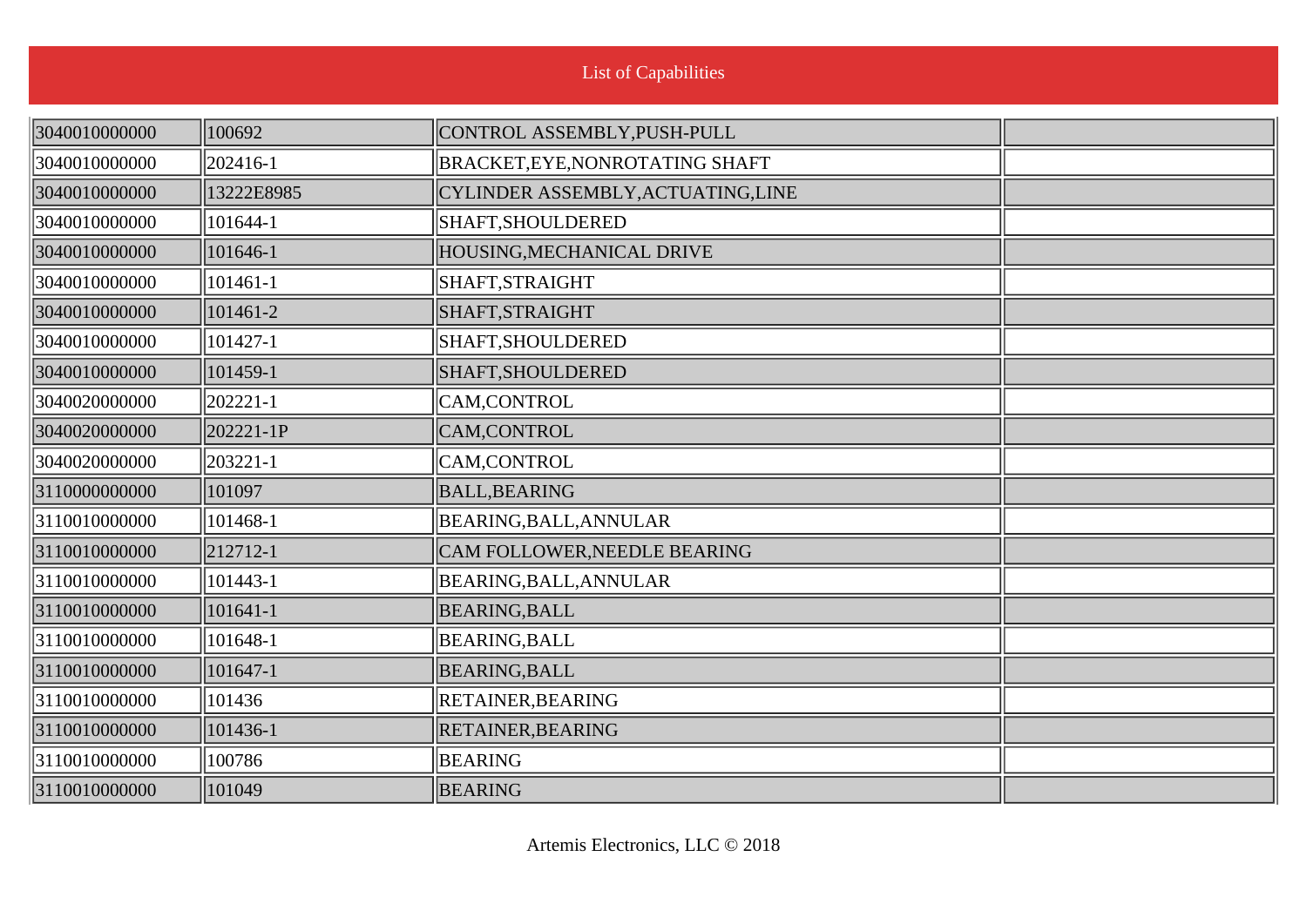| 3110010000000 | 101047              | <b>BEARING</b>              |  |
|---------------|---------------------|-----------------------------|--|
| 3120010000000 | 212734-1            | <b>BEARING, SLEEVE</b>      |  |
| 3120010000000 | 212710-1            | <b>BUSHING, SLEEVE</b>      |  |
| 3120010000000 | 212749-1            | <b>BEARING, SLEEVE</b>      |  |
| 3120010000000 | 212750-1            | BEARING, PLAIN, ROD END     |  |
| 3120010000000 | 212715-1            | <b>BUSHING, GOVERNOR SH</b> |  |
| 3120010000000 | 212707-1            | <b>BEARING, MAIN G END</b>  |  |
| 3120010000000 | 212766-1            | <b>BUSHING, STOP LEVER</b>  |  |
| 3120010000000 | $ 212714-1$         | <b>BEARING, CAMSHAFT</b>    |  |
| 3120010000000 | 212713-1            | <b>BEARING, CAMSHAFT</b>    |  |
| 3120010000000 | 212724-1            | BEARING, WASHER, THRUST     |  |
| 3130010000000 | 101403-1            | HOUSING, BEARING UNIT       |  |
| 3130010000000 | 212733-1            | HOUSING, BEARING UNIT       |  |
| 3130010000000 | 107403-2            | HOUSING, BEARING UNIT       |  |
| 3130010000000 | 100644              |                             |  |
| 4010010000000 | 101080              | <b>CHAIN</b>                |  |
| 4010010000000 | 100943              | <b>CABLE</b>                |  |
| 4020010000000 | 202295-1            | <b>ROPE,FIBROUS</b>         |  |
| 4030010000000 | 202017-1            | CLAMP, WIRE ROPE, BOLTED    |  |
| 4120010000000 | TM-18K-120-208-3-60 | <b>AIR CONDITIONER</b>      |  |
| 4120010000000 | TM9KD-208-3-60      | <b>AIR CONDITIONER</b>      |  |
| 4120010000000 | 103500              | <b>AIR CONDITIONER</b>      |  |
| 4120010000000 | TM18KV-208-3-60     | <b>AIR CONDITIONER</b>      |  |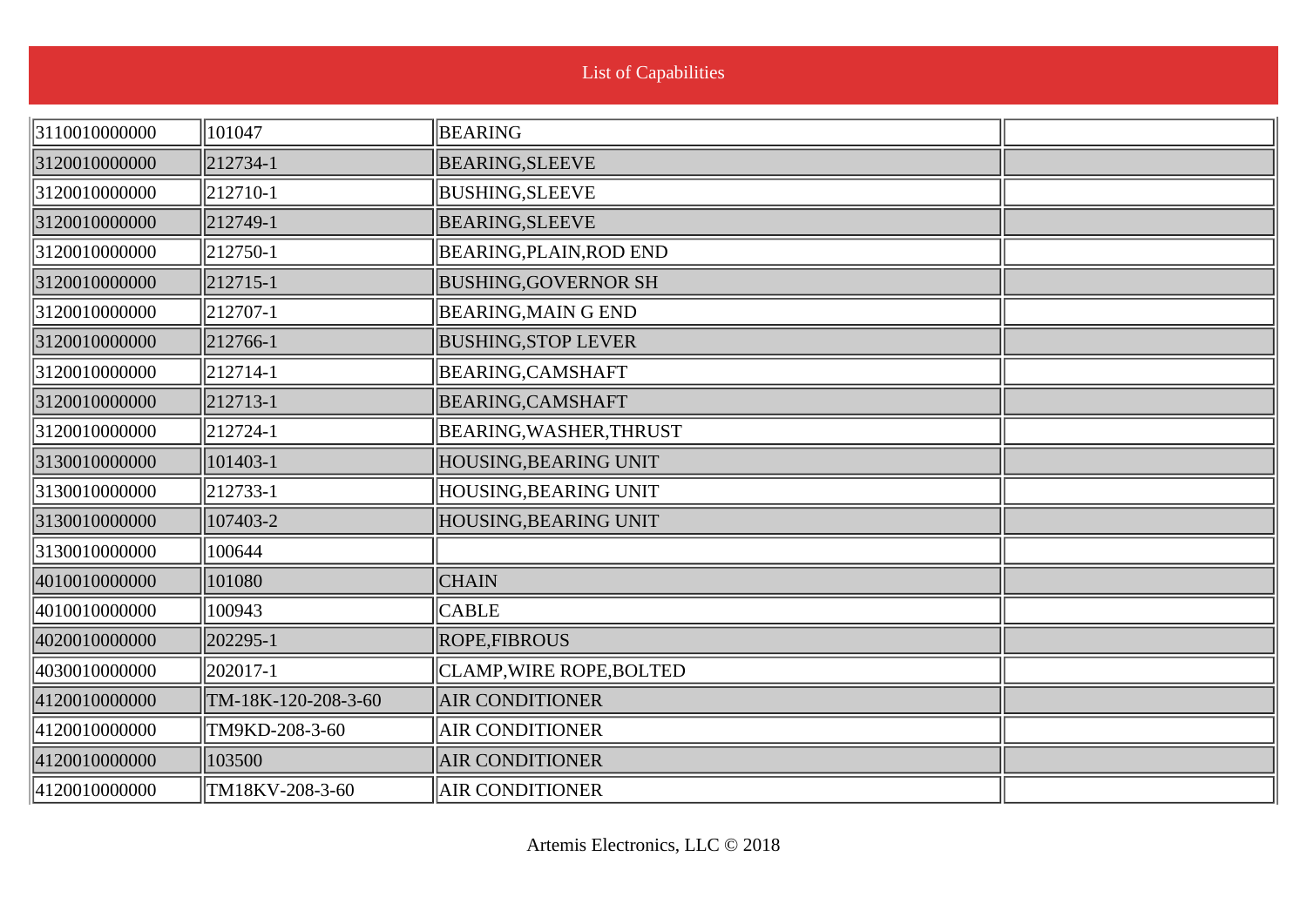| 4120010000000 | TM9KV-208-3-60  | <b>AIR CONDITIONER</b>           |  |
|---------------|-----------------|----------------------------------|--|
| 4120010000000 | TM-9KH-208-3-60 | <b>AIR CONDITIONER</b>           |  |
| 4120010000000 | 100502          | <b>AIR CONDITIONER</b>           |  |
| 4120010000000 | 100502-2        | <b>AIR CONDITIONER</b>           |  |
| 4120010000000 | TM18KH-208-3-60 |                                  |  |
| 4130010000000 | 202072-1        | FILTER ELEMENT, AIR CONDITIONING |  |
| 4130010000000 | 101050          | COALESCER, BAG                   |  |
| 4130010000000 | 101076          | FILTER ELEMENT, AIR CONDITIONING |  |
| 4130010000000 | 100745          | <b>TURBINE WHEEL</b>             |  |
| 4130010000000 | 100702          | CONNECTOR, AIR DUCT              |  |
| 4130010000000 | 100730          | <b>HEAT EXCHANGER</b>            |  |
| 4130010000000 | 100868-2        | CONTROLLER, PNEUMATIC            |  |
| 4130010000000 | 100522          | <b>HEAT EXCHANGER</b>            |  |
| 4130010000000 | 100868-1        | CONTROLLER, PNEUMATIC            |  |
| 4130010000000 | 100618          | FILTER ELEMENT, AIR CONDITIONING |  |
| 4130010000000 | 100871          |                                  |  |
| 4130010000000 | 100995          |                                  |  |
| 4130010000000 | 100867          |                                  |  |
| 4130010000000 | 100865-1-2      |                                  |  |
| 4130010000000 | 100671-3        |                                  |  |
| 4130010000000 | 100671-1        |                                  |  |
| 4130010000000 | 100671-2        |                                  |  |
| 4130010000000 | 100881          |                                  |  |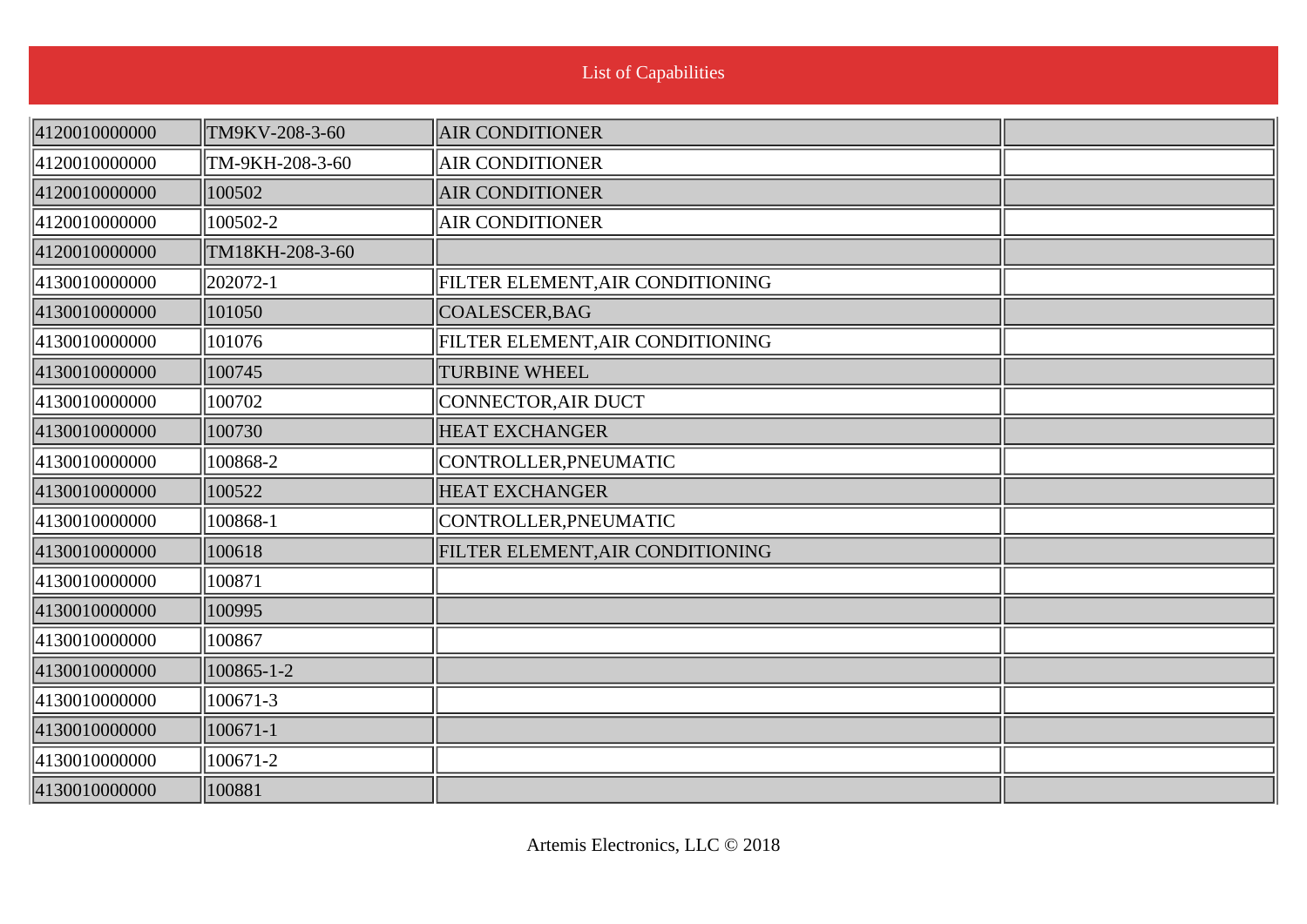|  | <b>List of Capabilities</b> |
|--|-----------------------------|
|  |                             |

| 4130010000000 | 4524-4061-2 |                                    |  |
|---------------|-------------|------------------------------------|--|
| 4130010000000 | 101197      | MANIFOLD, CHARGING AND TESTING, RE |  |
| 4130010000000 | 100879      |                                    |  |
| 4130010000000 | 101171      |                                    |  |
| 4130010000000 | 101109      |                                    |  |
| 4130010000000 | 100720      | <b>ACT PLATE</b>                   |  |
| 4130010000000 | 100596      | <b>PISTON</b>                      |  |
| 4130010000000 | 100865      | <b>OIL FILLER</b>                  |  |
| 4130010000000 | 100851      | <b>SEPERATOR</b>                   |  |
| 4130010000000 | 101098      | <b>TUBE</b>                        |  |
| 4130010000000 | 101027      | <b>CONE</b>                        |  |
| 4130010000000 | 13216E6166  | <b>BULB WELL, AIR CONDITIONER</b>  |  |
| 4130010000000 | 100580      | LINK-ARM                           |  |
| 4130010000000 | 100887      | <b>PUSH ROD</b>                    |  |
| 4130010000000 | 13216E6158  | <b>COIL ASSEMBLY</b>               |  |
| 4130010000000 | 100522-1    | <b>HEAT EXCHANGER</b>              |  |
| 4130010000000 | 100522-2    | <b>PLENUM ASSEMBLY</b>             |  |
| 4130010000000 | 100722      | <b>FAN INLET HOUSING</b>           |  |
| 4130010000000 | 100663      | CONTAINMENT RING                   |  |
| 4130010000000 | 100779      | <b>MAIN HOUSING</b>                |  |
| 4130010000000 | 13220E1147  | <b>MIST ELIMINATOR</b>             |  |
| 4130010000000 | 100726      | <b>BRACKET, AIR CONDITIONER</b>    |  |
| 4140010000000 | 100526      |                                    |  |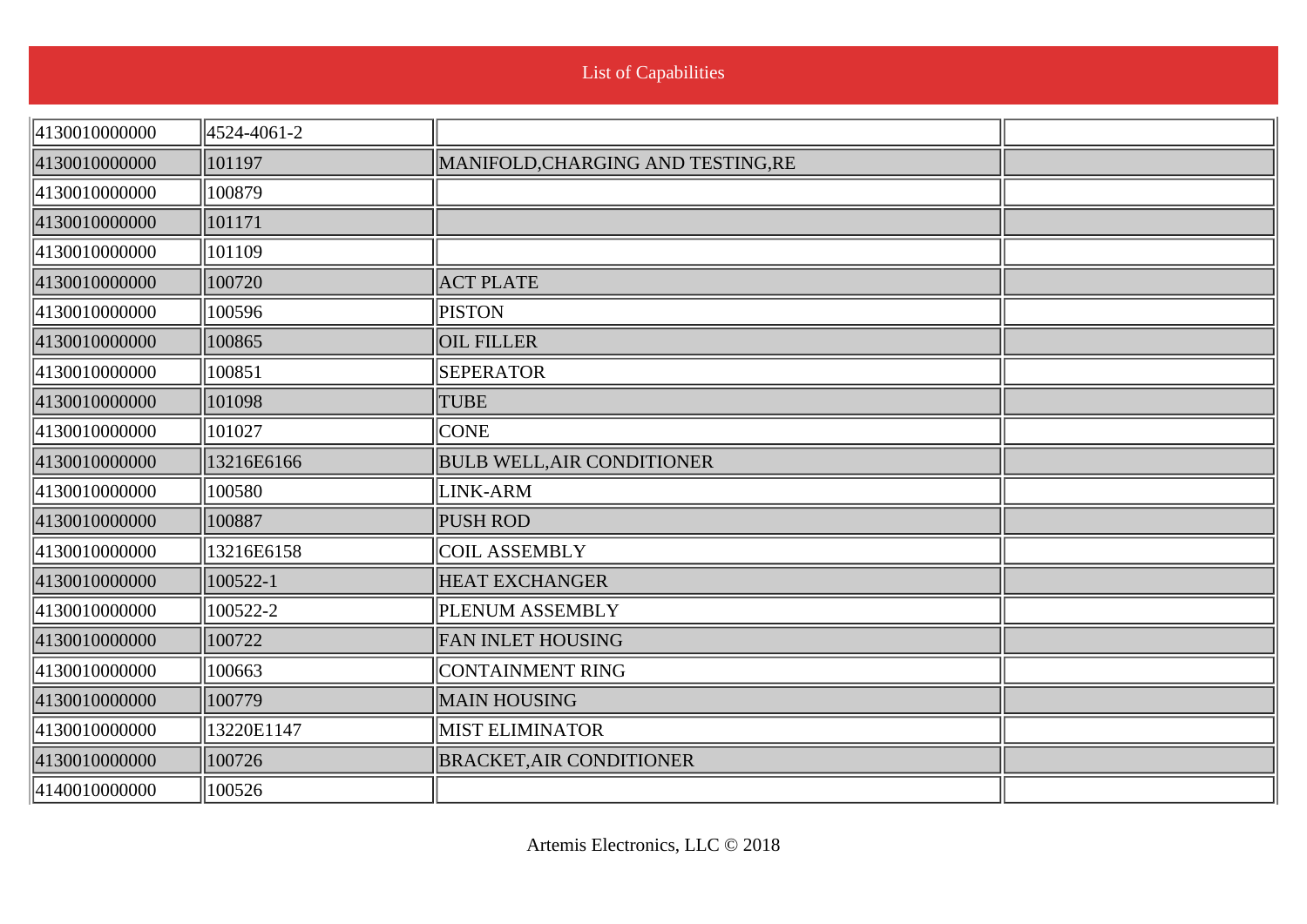| 4140010000000 | 202248-1 | FAN, TUBEAXIAL                  |  |
|---------------|----------|---------------------------------|--|
| 4140020000000 | 203189-1 | <b>GUARD, FAN IMPELLER</b>      |  |
| 4140020000000 | 203440-1 | FAN, VENTILATING                |  |
| 4140020000000 | 203248-1 | FAN ASSEMBLY, CENTRIFUGAL       |  |
| 4310010000000 | 107908-1 | <b>BREATHER</b>                 |  |
| 4310010000000 | 100894-2 |                                 |  |
| 4320010000000 | 107582-1 | <b>CAP, DIFFUSER</b>            |  |
| 4320010000000 | 100697   | DEFLECTOR, DIRT AND LIQUID      |  |
| 4320010000000 | 101462-2 | COVER, HYDRAULIC, PUMP-MOTOR    |  |
| 4320010000000 | 212781-1 | PLATE, THRUST, ROTARY PUMP      |  |
| 4330010000000 | 101156   | FILTER ELEMENT, FLUID           |  |
| 4330010000000 | 202399   | <b>BRACKET, FILTER MOUNTING</b> |  |
| 4330010000000 | 202399-1 | <b>BRACKET, FILTER MOUNTING</b> |  |
| 4520010000000 | 100864-1 | <b>CONNECTOR</b>                |  |
| 4520010000000 | 100864-5 | <b>CONNECTOR</b>                |  |
| 4520010000000 | 100864-6 | <b>CONNECTOR</b>                |  |
| 4520020000000 | 203009-1 | PIPE, AIR CONDITIONING-HEATING  |  |
| 4710010000000 | 107880-1 | TUBE, BENT, METALLIC            |  |
| 4710010000000 | 107924-1 | TUBE, BENT, METALLIC            |  |
| 4710010000000 | 101439-1 | TUBE ASSEMBLY, METAL            |  |
| 4710010000000 | 101693-1 | TUBE ASSEMBLY, METAL            |  |
| 4710010000000 | 101440-1 | TUBE ASSEMBLY, METAL            |  |
| 4710010000000 | 101438-1 | TUBE ASSEMBLY, METAL            |  |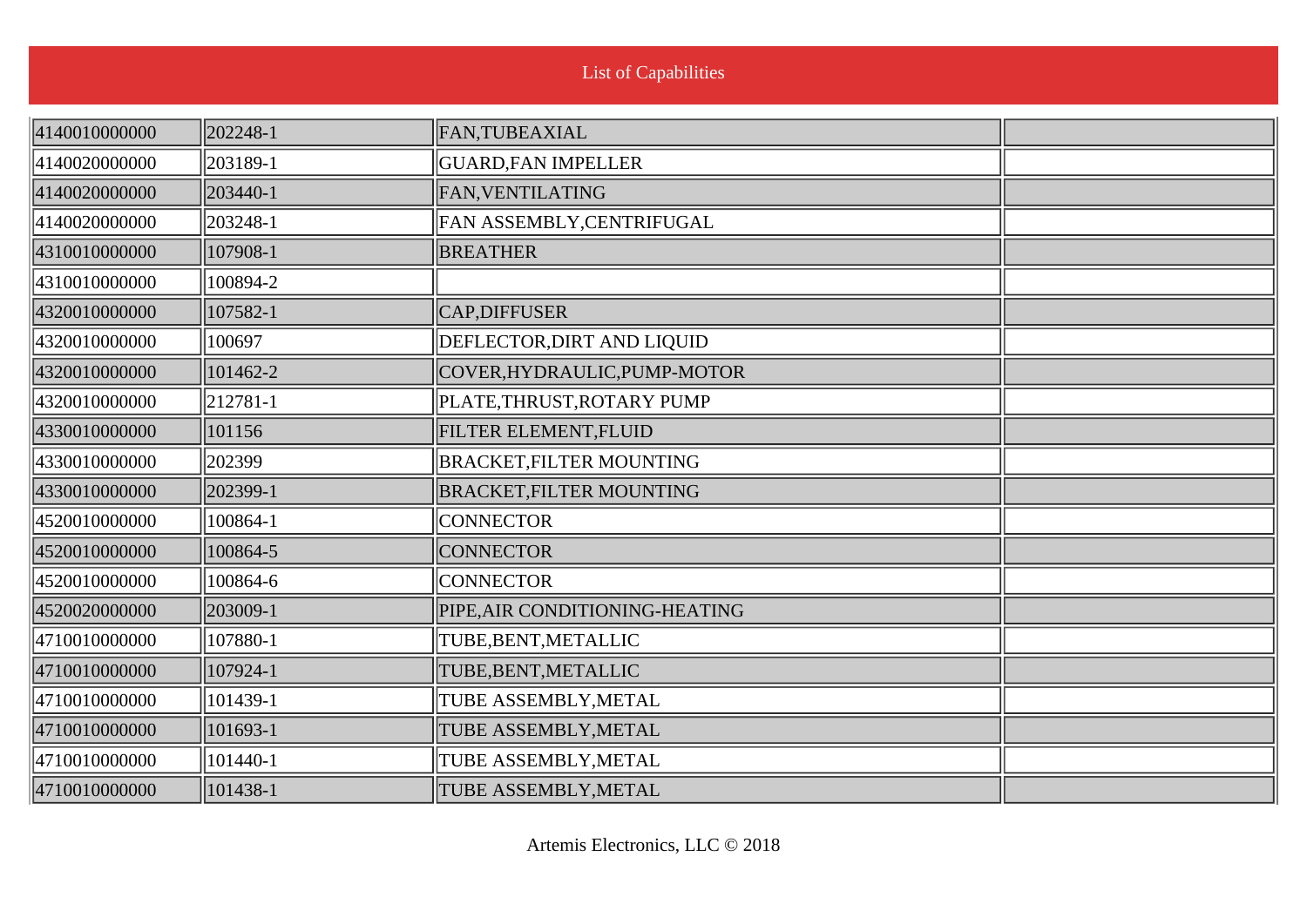| 4710010000000 | 107883-1      | TUBE ASSEMBLY, METAL |  |
|---------------|---------------|----------------------|--|
| 4710010000000 | 107925-1      | TUBE ASSEMBLY, METAL |  |
| 4710010000000 | 107884-1      | TUBE ASSEMBLY, METAL |  |
| 4710010000000 | 107918-1      | TUBE ASSEMBLY, METAL |  |
| 4710010000000 | 107875-1      | TUBE ASSEMBLY, METAL |  |
| 4710010000000 | 107921-1      | TUBE ASSEMBLY, METAL |  |
| 4710010000000 | 107885-1      | TUBE ASSEMBLY, METAL |  |
| 4710010000000 | 107919-1      | TUBE ASSEMBLY, METAL |  |
| 4710010000000 | 107881-1      | TUBE, BENT, METALLIC |  |
| 4710010000000 | 107909-1      | TUBE, BENT, METALLIC |  |
| 4710010000000 | 1109D-4006-24 | TUBE ASSEMBLY, METAL |  |
| 4710010000000 | 83-14168-1    | <b>TUBE ASSEMBLY</b> |  |
| 4710010000000 | 83-14168-2    | <b>TUBE ASSEMBLY</b> |  |
| 4710010000000 | 212889-1      | TUBE ASSEMBLY, METAL |  |
| 4710010000000 | 101619-1      | TUBE ASSEMBLY, METAL |  |
| 4710010000000 | 83-14093      | TUBE ASSEMBLY, METAL |  |
| 4710010000000 | 101429-1      | TUBE ASSEMBLY, METAL |  |
| 4710010000000 | 83-14427      | TUBE ASSEMBLY, METAL |  |
| 4710010000000 | 83-14415      | TUBE ASSEMBLY, METAL |  |
| 4710010000000 | 212882-1      | PIPE, BENT, METALLIC |  |
| 4710010000000 | 83-14450      | TUBE ASSEMBLY, METAL |  |
| 4710010000000 | 83-14448      | TUBE ASSEMBLY, METAL |  |
| 4710010000000 | 83-14499      | TUBE ASSEMBLY, METAL |  |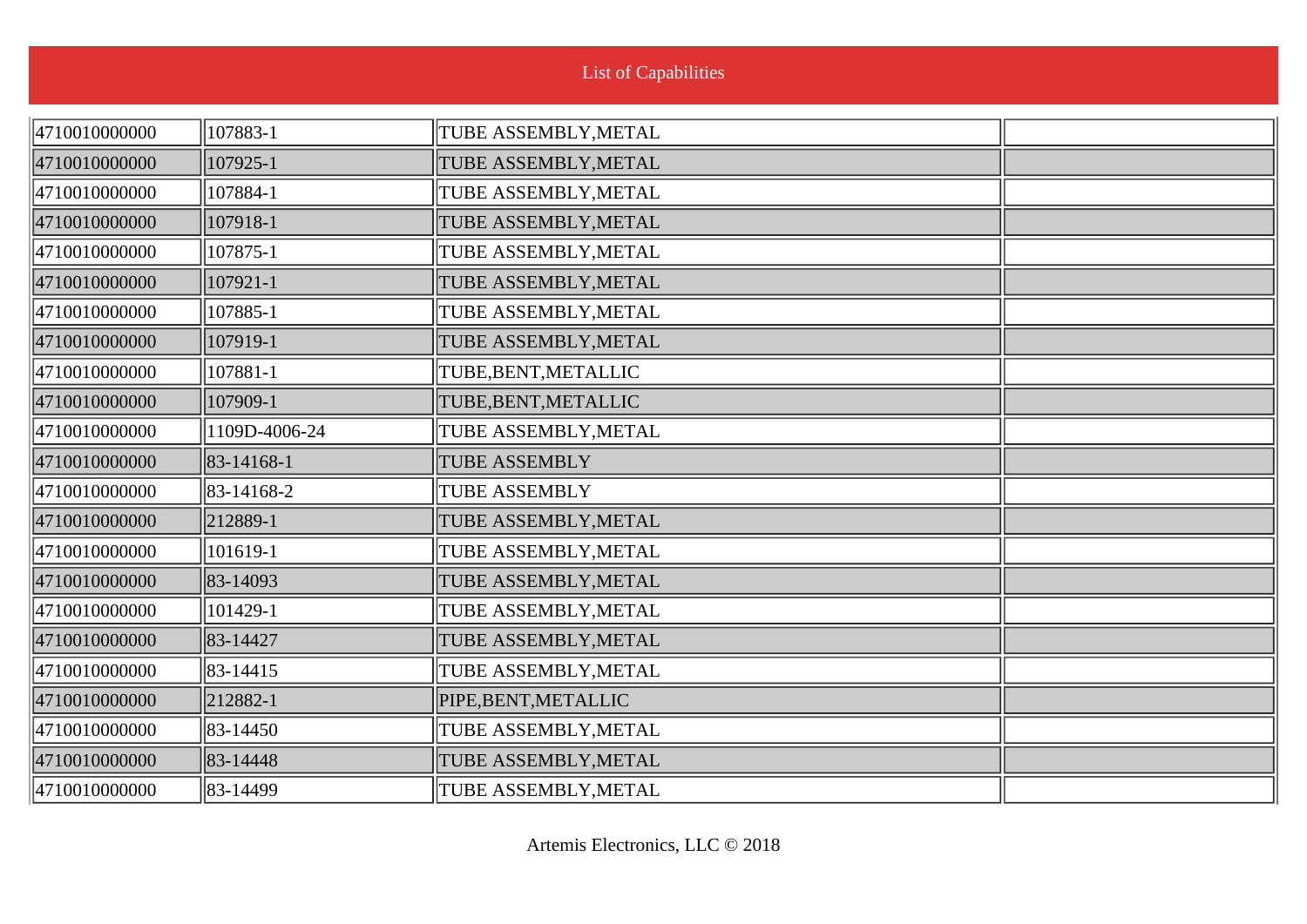| 4710010000000 | 101595-1    | TUBE ASSEMBLY, METAL       |  |
|---------------|-------------|----------------------------|--|
| 4710010000000 | 84-14000    | TUBE ASSEMBLY, METAL       |  |
| 4710010000000 | 101596-1    | TUBE ASSEMBLY, METAL       |  |
| 4710010000000 | 101086      | TUBE                       |  |
| 4710010000000 | 101429-4    | TUBE ASSEMBLY, METAL       |  |
| 4710010000000 | 101429-3    | TUBE ASSEMBLY, METAL       |  |
| 4710010000000 | 101429-2    | TUBE ASSEMBLY, METAL       |  |
| 4710010000000 | 101692-1    | TUBE ASSEMBLY, METAL       |  |
| 4710010000000 | 107876-1    | TUBE ASSEMBLY, METAL       |  |
| 4710010000000 | 107922-1    | TUBE ASSEMBLY, METAL       |  |
| 4710010000000 | 107619-1    | TUBE ASSEMBLY, METAL       |  |
| 4710010000000 | 101490-2    | TUBE ASSEMBLY, METAL       |  |
| 4710010000000 | 101495-1    | TUBE ASSEMBLY, METAL       |  |
| 4710010000000 | 101476-1    | TUBE ASSEMBLY, METAL       |  |
| 4710010000000 | 107877-1    | TUBE ASSEMBLY, METAL       |  |
| 4710010000000 | 107923-1    | TUBE ASSEMBLY, METAL       |  |
| 4710010000000 | 107429-1    | TUBE ASSEMBLY, METAL       |  |
| 4710020000000 | 212883-1    | TUBE ASSEMBLY, METAL       |  |
| 4720010000000 | 1200-C-0208 | HOSE ASSEMBLY, NONMETALLIC |  |
| 4720010000000 | 1200C0208-2 | HOSE ASSEMBLY, NONMETALLIC |  |
| 4720010000000 | 202040      | HOSE ASSEMBLY, NONMETALLIC |  |
| 4720010000000 | 202040-1    | HOSE ASSEMBLY, NONMETALLIC |  |
| 4720010000000 | 202052      | HOSE ASSEMBLY, NONMETALLIC |  |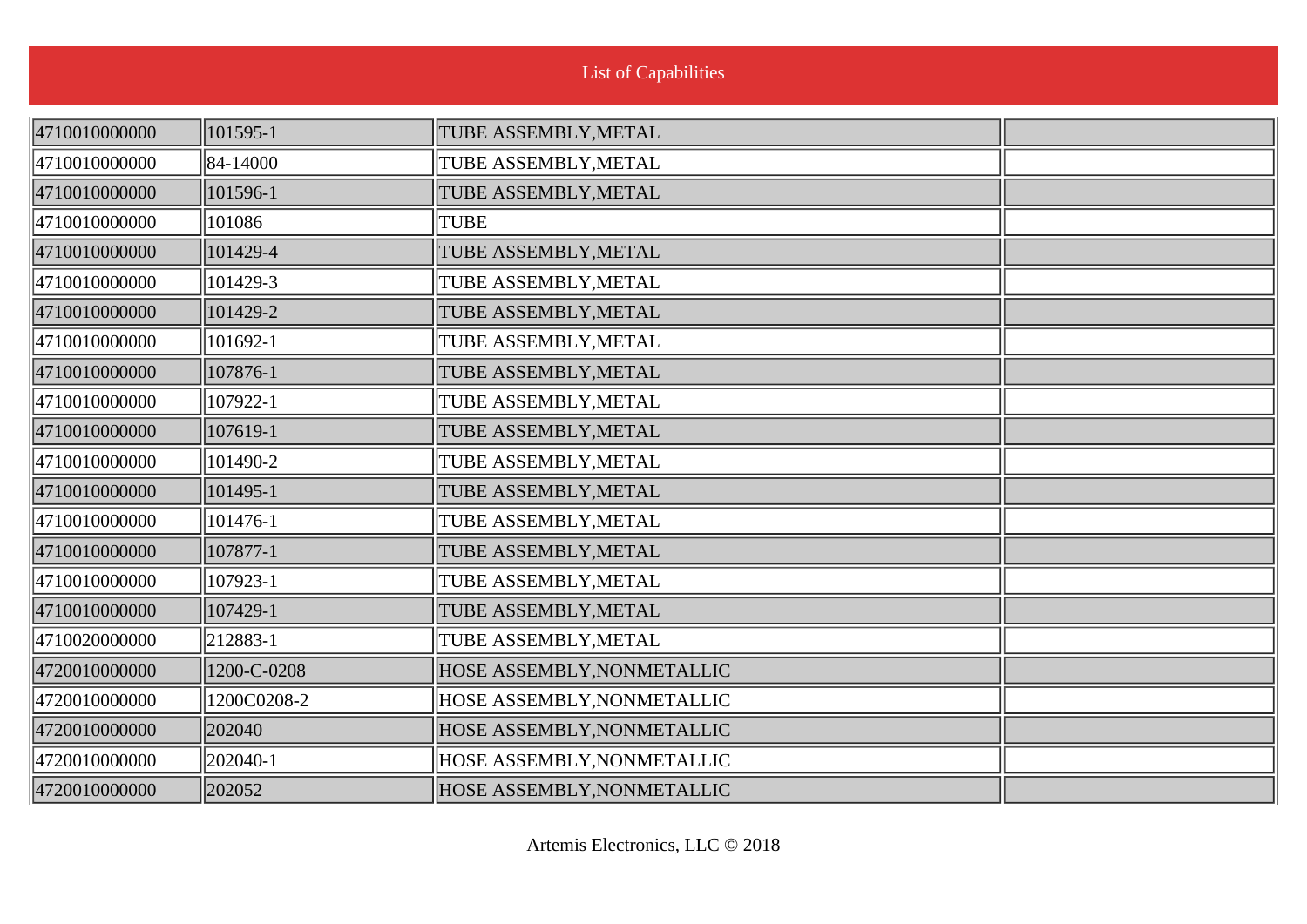| 4720010000000 | $\parallel$ 202052-1 | HOSE ASSEMBLY, NONMETALLIC        |  |
|---------------|----------------------|-----------------------------------|--|
| 4720010000000 | 202061               | HOSE ASSEMBLY, NONMETALLIC        |  |
| 4720010000000 | $ 202061-1$          | <b>HOSE ASSEMBLY, NONMETALLIC</b> |  |
| 4720010000000 | 202061               | <b>HOSE ASSEMBLY, NONMETALLIC</b> |  |
| 4720010000000 | 202061-2             | <b>HOSE ASSEMBLY, NONMETALLIC</b> |  |
| 4720010000000 | 202061               | HOSE ASSEMBLY, NONMETALLIC        |  |
| 4720010000000 | $\parallel$ 202061-4 | <b>HOSE ASSEMBLY, NONMETALLIC</b> |  |
| 4720010000000 | 202059               | <b>HOSE, NONMETALLIC</b>          |  |
| 4720010000000 | 202059-1             | HOSE, NONMETALLIC                 |  |
| 4720010000000 | 202035               | HOSE, NONMETALLIC                 |  |
| 4720010000000 | 202035-1             | <b>HOSE, NONMETALLIC</b>          |  |
| 4720010000000 | 202266               | <b>HOSE, AIR DUCT</b>             |  |
| 4720010000000 | $ 202266-1$          | <b>HOSE, AIR DUCT</b>             |  |
| 4720010000000 | 202048               | HOSE ASSEMBLY, NONMETALLIC        |  |
| 4720010000000 | 202048-2             | <b>HOSE ASSEMBLY, NONMETALLIC</b> |  |
| 4720010000000 | $ 83-14411 $         | <b>HOSE, NONMETALLIC</b>          |  |
| 4720010000000 | $\ $ FS-06-12        | <b>HOSE ASSEMBLY, NONMETALLIC</b> |  |
| 4720010000000 | 83-14437             | <b>HOSE ASSEMBLY, NONMETALLIC</b> |  |
| 4720020000000 | $\ 203061 - 1$       | <b>HOSE ASSEMBLY, NONMETALLIC</b> |  |
| 4720020000000 | 100700               | <b>HOSE ASSEMBLY, AIR DUCT</b>    |  |
| 4720020000000 | $\parallel$ 203434-1 | <b>HOSE, NONMETALLIC</b>          |  |
| 4730010000000 | 107890-1             | ADAPTER, STRAIGHT, TUBE TO BOSS   |  |
| 4730010000000 | 107904-1             | ADAPTER, STRAIGHT, TUBE TO BOSS   |  |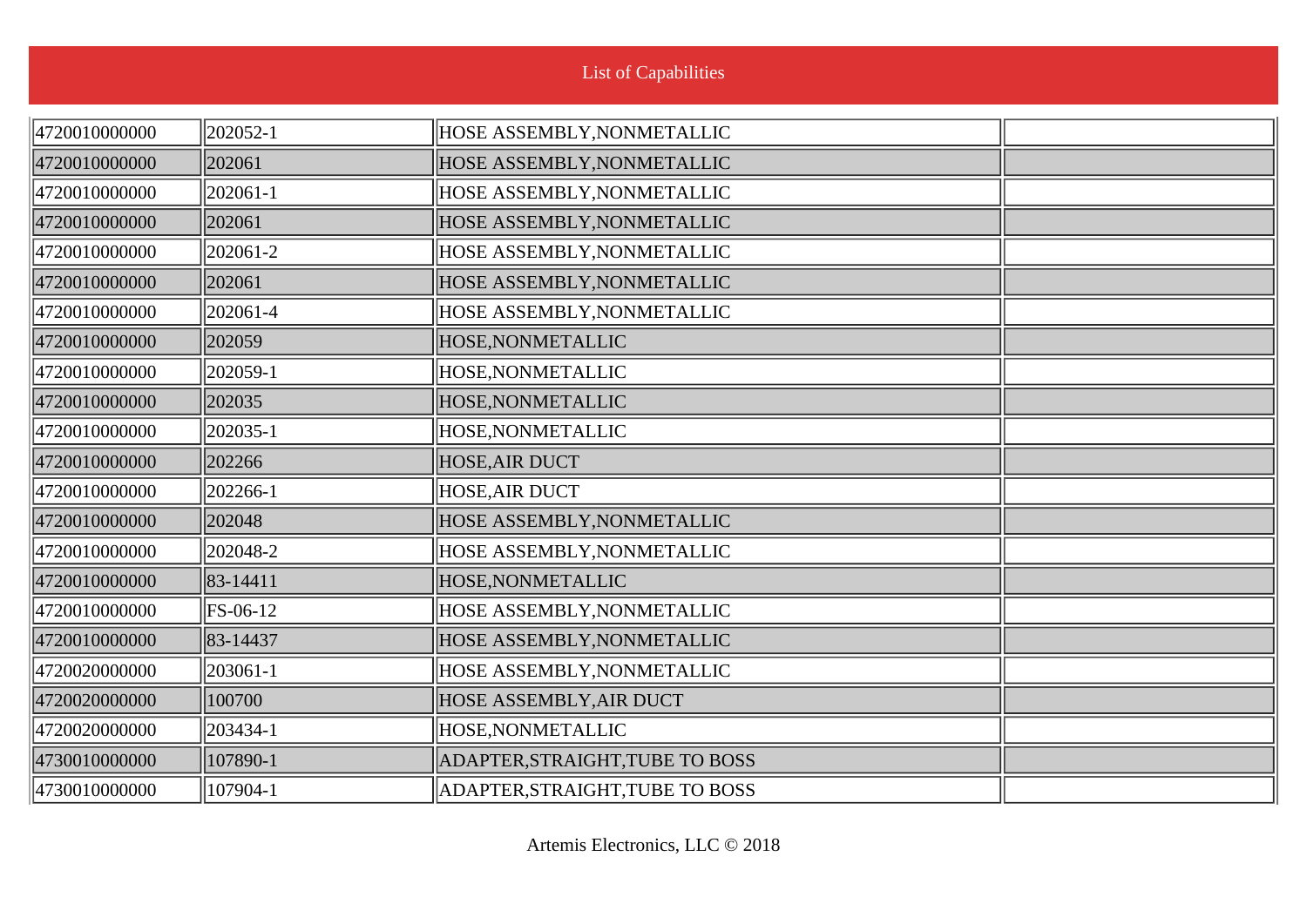| 4730010000000 | 107463-1     | ADAPTER, STRAIGHT, TUBE TO BOSS    |  |
|---------------|--------------|------------------------------------|--|
| 4730010000000 | 107903-1     | ADAPTER, STRAIGHT, TUBE TO BOSS    |  |
| 4730010000000 | 101146       | <b>RESTRICTOR, FLUID FLOW</b>      |  |
| 4730010000000 | $\ 212878-1$ | <b>BOLT, FLUID PASSAGE</b>         |  |
| 4730010000000 | 212880-1     | CONNECTOR, MULTIPLE, FLUID PRESSUR |  |
| 4730010000000 | $ 212877-1$  | CONNECTOR, MULTIPLE, FLUID PRESSUR |  |
| 4730010000000 | $ 202045-1$  | NIPPLE, TUBE                       |  |
| 4730010000000 | 101514-1     | CROSS, TUBE                        |  |
| 4730010000000 | 83-14426     | ORIFICE, OIL COOLER                |  |
| 4730010000000 | 212888-1     | <b>BOLT, FLUID PASSAGE</b>         |  |
| 4730010000000 | 202057       | ADAPTER, STRAIGHT, PIPE TO BOSS    |  |
| 4730010000000 | 202057-1     | ADAPTER, STRAIGHT, PIPE TO BOSS    |  |
| 4730010000000 | 202094-1     | ADAPTER, STRAIGHT, PIPE TO BOSS    |  |
| 4730010000000 | $ 212711-1$  | PLUG, BORE                         |  |
| 4730010000000 | 202049       | ADAPTER, STRAIGHT, PIPE TO TUBE    |  |
| 4730010000000 | 202049-1     | ADAPTER, STRAIGHT, PIPE TO TUBE    |  |
| 4730010000000 | 101433-1     | ADAPTER, STRAIGHT, TUBE TO BOSS    |  |
| 4730010000000 | $ 101423-1$  | ADAPTER, STRAIGHT, TUBE TO BOSS    |  |
| 4730010000000 | 202273       | <b>CLAMP, HOSE</b>                 |  |
| 4730010000000 | 202273-1     | CLAMP, HOSE                        |  |
| 4730010000000 | 202074-1     | <b>CLAMP, HOSE</b>                 |  |
| 4730010000000 | 101469       | STRAINER, SEDIMENT                 |  |
| 4730010000000 | 202043-1     | CLAMP, HOSE                        |  |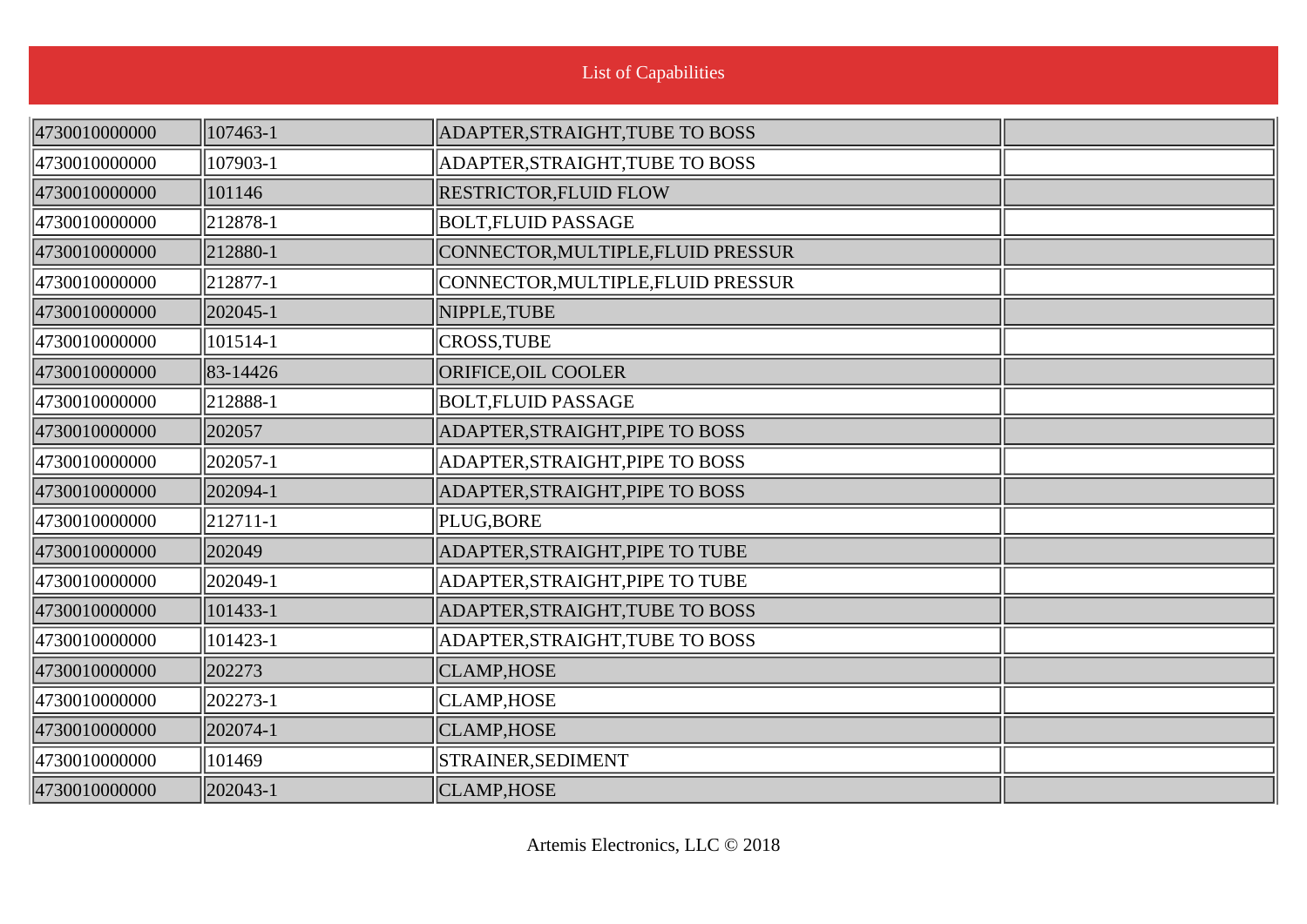| 4730010000000 | 101469-1 | STRAINER, SEDIMENT                 |  |
|---------------|----------|------------------------------------|--|
| 4730010000000 | 202267-1 | <b>CLAMP, HOSE</b>                 |  |
| 4730010000000 | 84-14112 | STRAINER ELEMENT, SEDIMENT         |  |
| 4730010000000 | 212887-1 | <b>BOLT, FLUID PASSAGE</b>         |  |
| 4730010000000 | 212871-1 | <b>BOLT, FLUID PASSAGE</b>         |  |
| 4730010000000 | 83-14436 | ADAPTER, STRAIGHT, TUBE TO BOSS    |  |
| 4730010000000 | 202037-2 | <b>BOLT, FLUID PASSAGE</b>         |  |
| 4730010000000 | 101691-1 | COUPLING, TUBE                     |  |
| 4730010000000 | 202038-2 | CONNECTOR, MULTIPLE, FLUID PRESSUR |  |
| 4730010000000 | 101422-1 | ADAPTER, STRAIGHT, TUBE TO BOSS    |  |
| 4730010000000 | 212881-1 | <b>BOLT, FLUID PASSAGE</b>         |  |
| 4730020000000 | 212886-1 | UNION, SWIVEL                      |  |
| 4730020000000 | 202226-1 | DOG,QUICK DISCONNECT COUPLING HA   |  |
| 4810010000000 | 101541-1 | VALVE, SOLENOID                    |  |
| 4820010000000 | 100373   | VALVE, BALL                        |  |
| 4820010000000 | 107470-1 | <b>VALVE, SAFETY RELIEF</b>        |  |
| 4820010000000 | 212830-1 | VALVE, RELIEF, PRESSURE AND TEMPER |  |
| 4820010000000 | 100548   | VALVE, SAFETY RELIEF               |  |
| 4820010000000 | 101002   | VALVE, BUTTERFLY                   |  |
| 4820010000000 | 100519   | VALVE, BUTTERFLY                   |  |
| 4820010000000 | 101342   | <b>VALVE, DUCK BILL DRAIN</b>      |  |
| 4820010000000 | 83-14079 | <b>VALVE, VENT</b>                 |  |
| 4820010000000 | 100613   |                                    |  |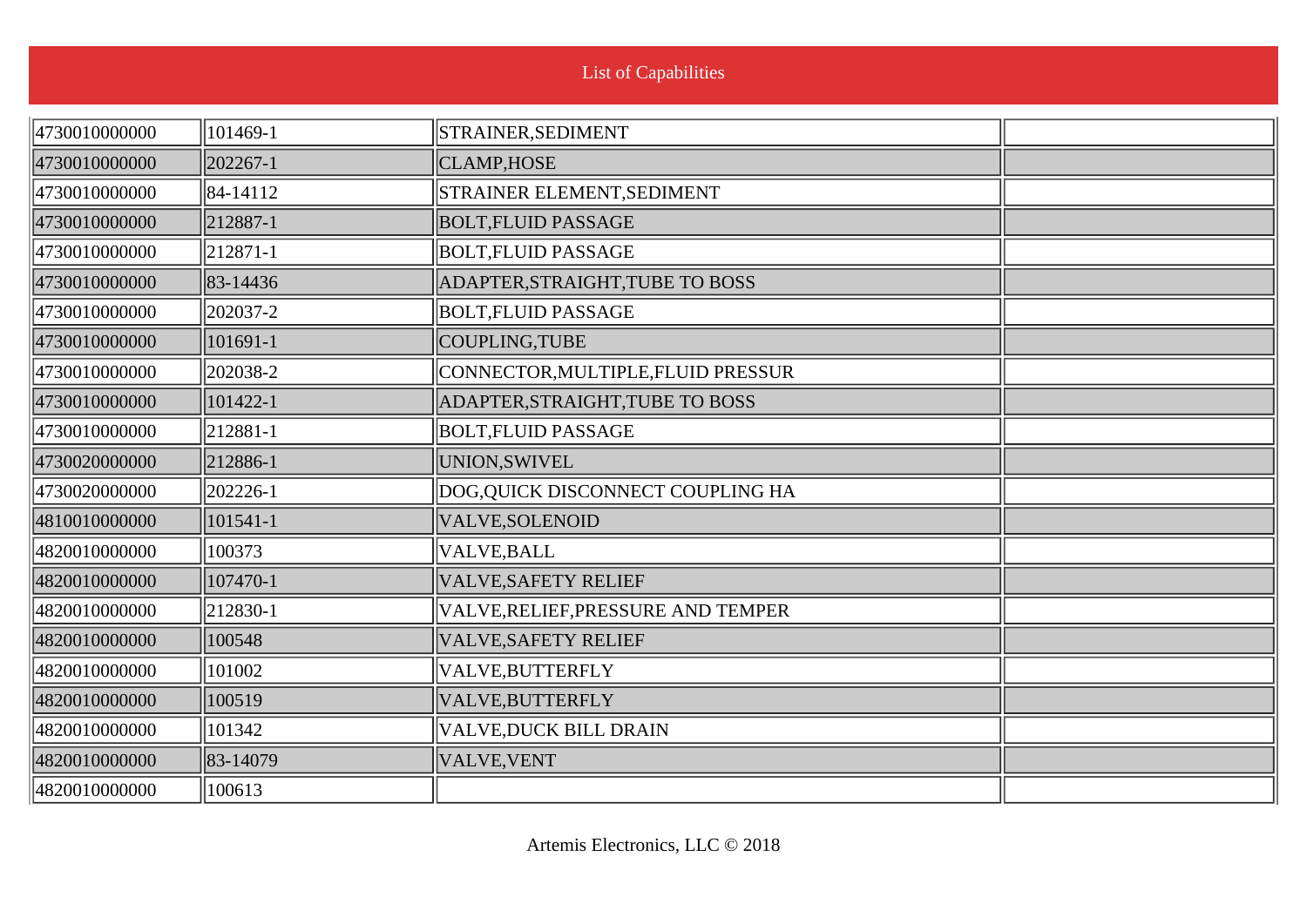n.

| 4820010000000    | 100534          |                                                    |              |
|------------------|-----------------|----------------------------------------------------|--------------|
| 4820010000000    | 100908          |                                                    |              |
| 4820010000000    | 100612          |                                                    |              |
| 4820010000000    | 100884          |                                                    |              |
| 4820010000000    | 100602          |                                                    |              |
| 4820010000000    | 202367          | VALVE, FLOAT                                       |              |
| 4820010000000    | 202367-2        | VALVE,FLOAT                                        |              |
| 4820010000000    | 300140-2        | VALVE,FLOAT                                        |              |
| 4820010000000    | 101470-1        | <b>VALVE, SAFETY RELIEF</b>                        |              |
| 4820020000000    | 101167          | VALVE, REGULATING, FLUID PRESSURE                  |              |
| 4820020000000    | 212146          | PARTS KIT, VALVE                                   |              |
| 4820020000000    | $ 212146-1$     | <b>PARTS KIT, VALVE</b>                            |              |
| 4920-00-283-2295 | $\parallel$ 61G | <b>TEST SET, MODULE</b>                            | $ F-5 $      |
| 4920-00-450-7795 | 276032-1-1      | TEST SET, CENTRAL AI                               | $\vert$ F-15 |
| 4920-01-031-5843 | 622-1279-003    | PLUG-IN UNIT, ELECTRICAL-ELECTRONIC TEST EQUIPMENT | E-3A AWACS   |
| 4920-01-031-5843 | $ C-9528/A$     | PLUG-IN UNIT, ELECTRICAL-ELECTRONIC TEST EQUIPMENT | E-3A AWACS   |
| 4920-01-382-3464 | 856A1366G03     | <b>TEST SET, POWER MANA</b>                        | $KC-135$     |
| 4920-01-382-3464 | 856A1366G03     | TEST SET, POWER MANA                               | $KC-135$     |
| 4940010000000    | 1200F0001       | <b>SERVICE UNIT, REFRIGERATION SYSTE</b>           |              |
| 5305010000000    | D366            | <b>SCREW</b>                                       |              |
| 5305010000000    | $ 212719-1$     | <b>SCREW, MACHINE</b>                              |              |
| 5305010000000    | $ 212738-1$     | <b>SCREW, MACHINE</b>                              |              |
| 5305010000000    | 212780-1        | SCREW, CAP, HEXAGON HEAD                           |              |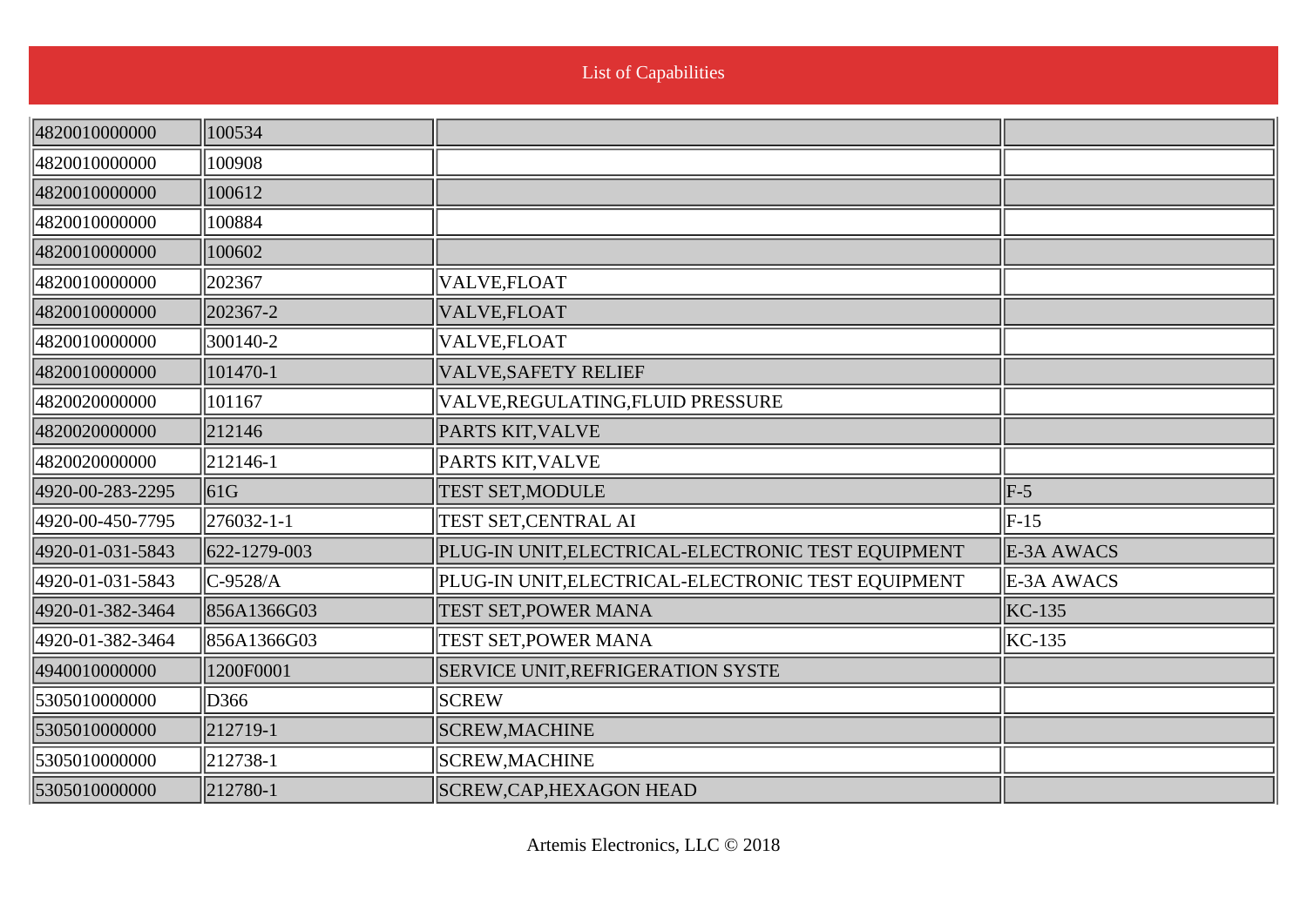| 5305010000000 | 212774-1   | <b>SCREW</b>                    |  |
|---------------|------------|---------------------------------|--|
| 5305010000000 | 212808-1   | <b>SCREW</b>                    |  |
| 5305010000000 | 202285-96  | SCREW, MACHINE                  |  |
| 5305010000000 | 212773-1   | <b>SCREW</b>                    |  |
| 5305010000000 | 212859-1   | <b>SCREW</b>                    |  |
| 5305010000000 | 212851-1   | <b>SCREW, CAP, SOCKET HEAD</b>  |  |
| 5305010000000 | 212815-1   | SCREW, CAP, HEXAGON HEAD        |  |
| 5305010000000 | 212821-1   | SCREW, CAP, SOCKET HEAD         |  |
| 5305010000000 | 202285-138 | SCREW, CAP, HEXAGON HEAD        |  |
| 5305010000000 | 202404     | SCREW, CAP, HEXAGON HEAD        |  |
| 5305010000000 | 202306-101 | SCREW, MACHINE                  |  |
| 5305010000000 | 202343     | <b>SCREW, MACHINE</b>           |  |
| 5305010000000 | 202343-1   | SCREW, MACHINE                  |  |
| 5305010000000 | 202285-97  | SCREW, MACHINE                  |  |
| 5305010000000 | 45115      | <b>SCREW, MACHINE</b>           |  |
| 5305010000000 | 45114      | <b>SCREW, MACHINE</b>           |  |
| 5305010000000 | 202285-65C | SCREW, MACHINE                  |  |
| 5305010000000 | 212896-1   | SCREW, TAPPING                  |  |
| 5305010000000 | 100883     | <b>SCREW</b>                    |  |
| 5305010000000 | 212848-1   | <b>SCREW, CAP, HEXAGON HEAD</b> |  |
| 5305020000000 | 212849-1   | SCREW, CAP, SOCKET HEAD         |  |
| 5306000000000 | 022285-111 | <b>BOLT, MACHINE</b>            |  |
| 5306010000000 | 212867-1   | <b>BOLT, SHOULDER</b>           |  |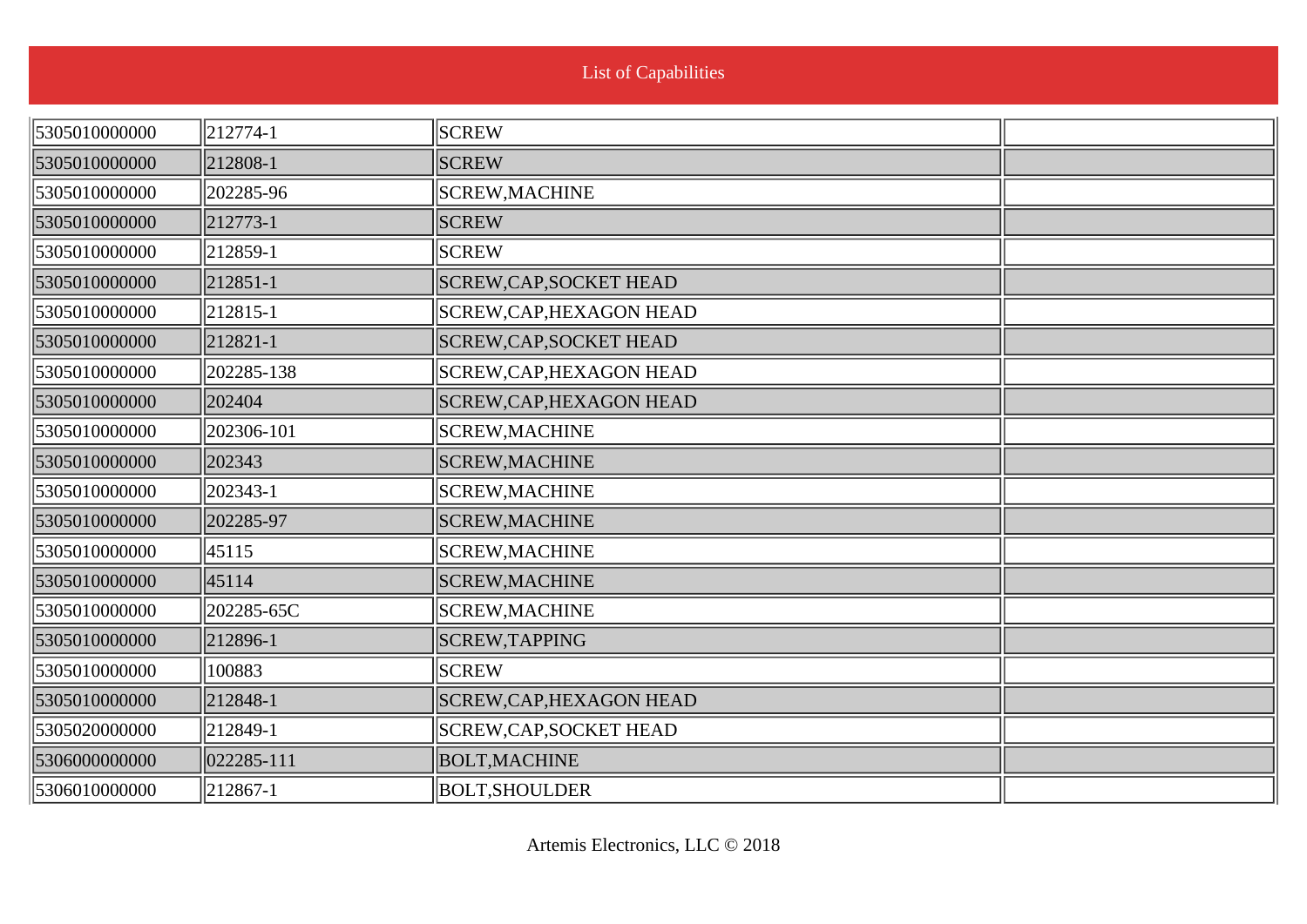| 5306010000000 | 107477-1         | <b>BOLT, EXTERNALLY RELIEVED BODY</b> |  |
|---------------|------------------|---------------------------------------|--|
| 5306010000000 | 101477-1         | <b>BOLT, MACHINE</b>                  |  |
| 5306010000000 | 101482-1         | <b>BOLT, NOZZLE</b>                   |  |
| 5306010000000 | $ 202231-1$      | <b>BOLT, SHOULDER</b>                 |  |
| 5306010000000 | 202404           | <b>BOLT, SHOULDER</b>                 |  |
| 5306010000000 | $\ 212751-1$     | <b>BOLT, SHOULDER</b>                 |  |
| 5306010000000 | 84-14060         | <b>BOLT, HOOK</b>                     |  |
| 5306010000000 | $\ 212868-1$     | <b>BOLT, MACHINE</b>                  |  |
| 5306020000000 | 212809-1         | <b>BOLT, MACHINE</b>                  |  |
| 5307010000000 | $\ 212718-1$     | <b>STUD, PLAIN</b>                    |  |
| 5307010000000 | 212900-1         | <b>STUD</b>                           |  |
| 5307010000000 | 100465           | STUD, PLAIN                           |  |
| 5307010000000 | 100466           | STUD, PLAIN                           |  |
| 5307010000000 | $\ 84-14056-2\ $ | STUD, SHOULDERED                      |  |
| 5307010000000 | $\ 212771-1$     | <b>STUD, PLAIN</b>                    |  |
| 5310010000000 | 101437-2         | <b>WASHER, SPRING TENSION</b>         |  |
| 5310010000000 | 212739-1         | WASHER, FLAT                          |  |
| 5310010000000 | 101447-1         | NUT, PLAIN, ROUND                     |  |
| 5310010000000 | 101449-1         | <b>WASHER,KEY</b>                     |  |
| 5310010000000 | 101425-1         | NUT, PLAIN, EXTENDED WASHER, HEXAGO   |  |
| 5310010000000 | 101466-1         | <b>WASHER,KEY</b>                     |  |
| 5310010000000 | $\ 212701-1$     | NUT, PLAIN, HEXAGON                   |  |
| 5310010000000 | $\ 212828-1$     | NUT, PLAIN, HEXAGON                   |  |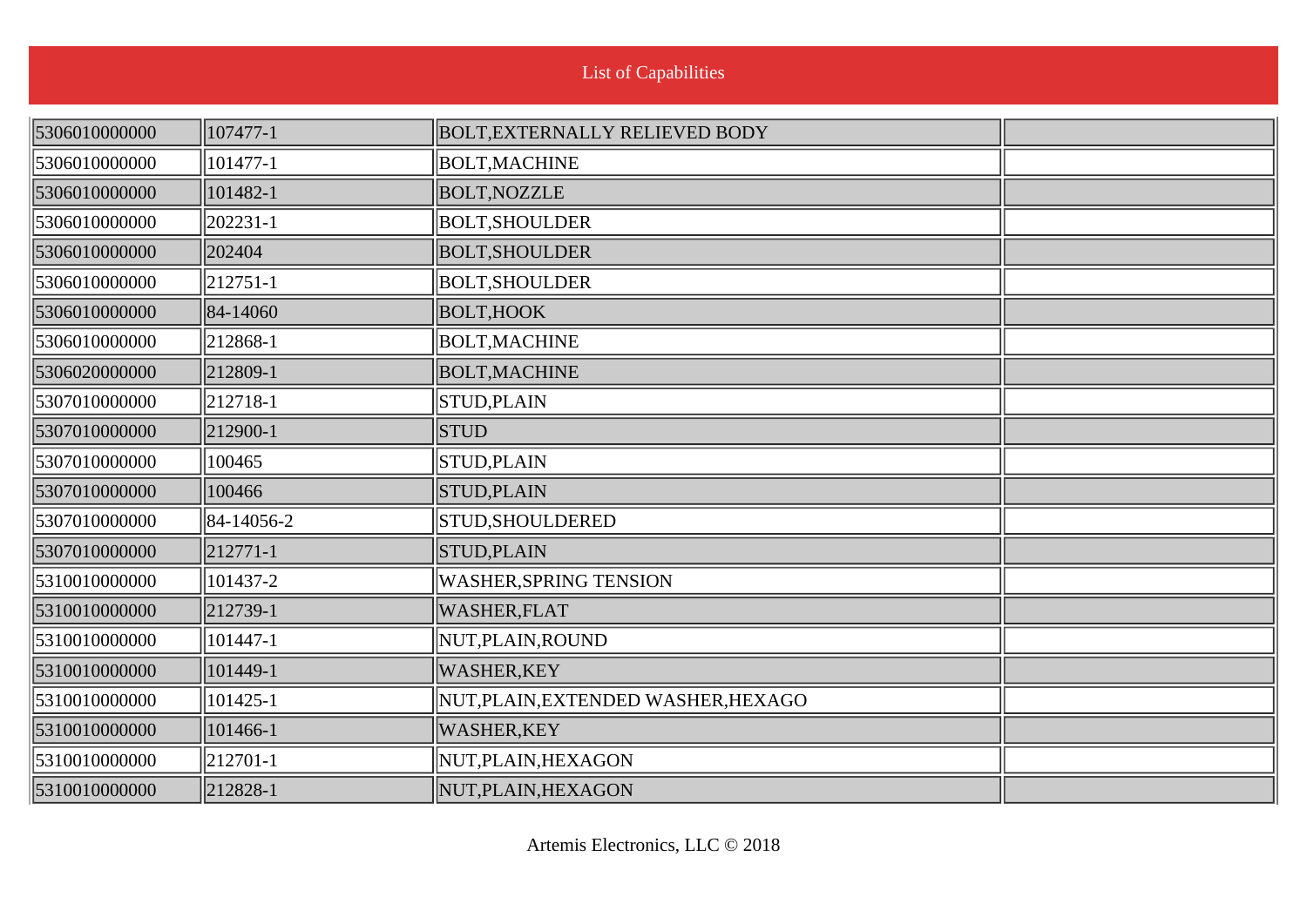| <b>List of Capabilities</b> |  |
|-----------------------------|--|

| 5310010000000 | 101446-1     | WASHER,KEY                    |  |
|---------------|--------------|-------------------------------|--|
| 5310010000000 | 212844-1     | WASHER, FLAT                  |  |
| 5310010000000 | $ 212753-1 $ | NUT, PLAIN, HEXAGON           |  |
| 5310010000000 | 212735-1     | WASHER,FLAT                   |  |
| 5310010000000 | 212853-1     | NUT, SELF-LOCKING, PLATE      |  |
| 5310010000000 | 212905-1     | NUT, PLAIN, HEXAGON           |  |
| 5310010000000 | 212829-1     | <b>WASHER,LOCK</b>            |  |
| 5310010000000 | 212792-1     | <b>WASHER, SPRING TENSION</b> |  |
| 5310010000000 | 212876-1     | WASHER, FLAT                  |  |
| 5310010000000 | 212838-1     | NUT                           |  |
| 5310010000000 | $ 212743-1 $ | NUT,FLYWHEEL                  |  |
| 5310010000000 | 212736-1     | NUT,LOCKING                   |  |
| 5310010000000 | 202377-3     | WASHER, FLAT                  |  |
| 5310010000000 | 212742-1     | <b>WASHER</b>                 |  |
| 5310010000000 | 101432-3     | WASHER, FLAT                  |  |
| 5310010000000 | 212856-1     | WASHER                        |  |
| 5310010000000 | 202154-1     | WASHER, FLAT                  |  |
| 5310010000000 | 212863-1     | NUT                           |  |
| 5310010000000 | 202209-1     | WASHER, SHOULDERED            |  |
| 5310010000000 | 212865-1     | <b>WASHER</b>                 |  |
| 5310010000000 | 202025-1     | WASHER, FLAT                  |  |
| 5310010000000 | 212825-1     | WASHER, FLAT                  |  |
| 5310010000000 | 101414-3     | WASHER, FLAT                  |  |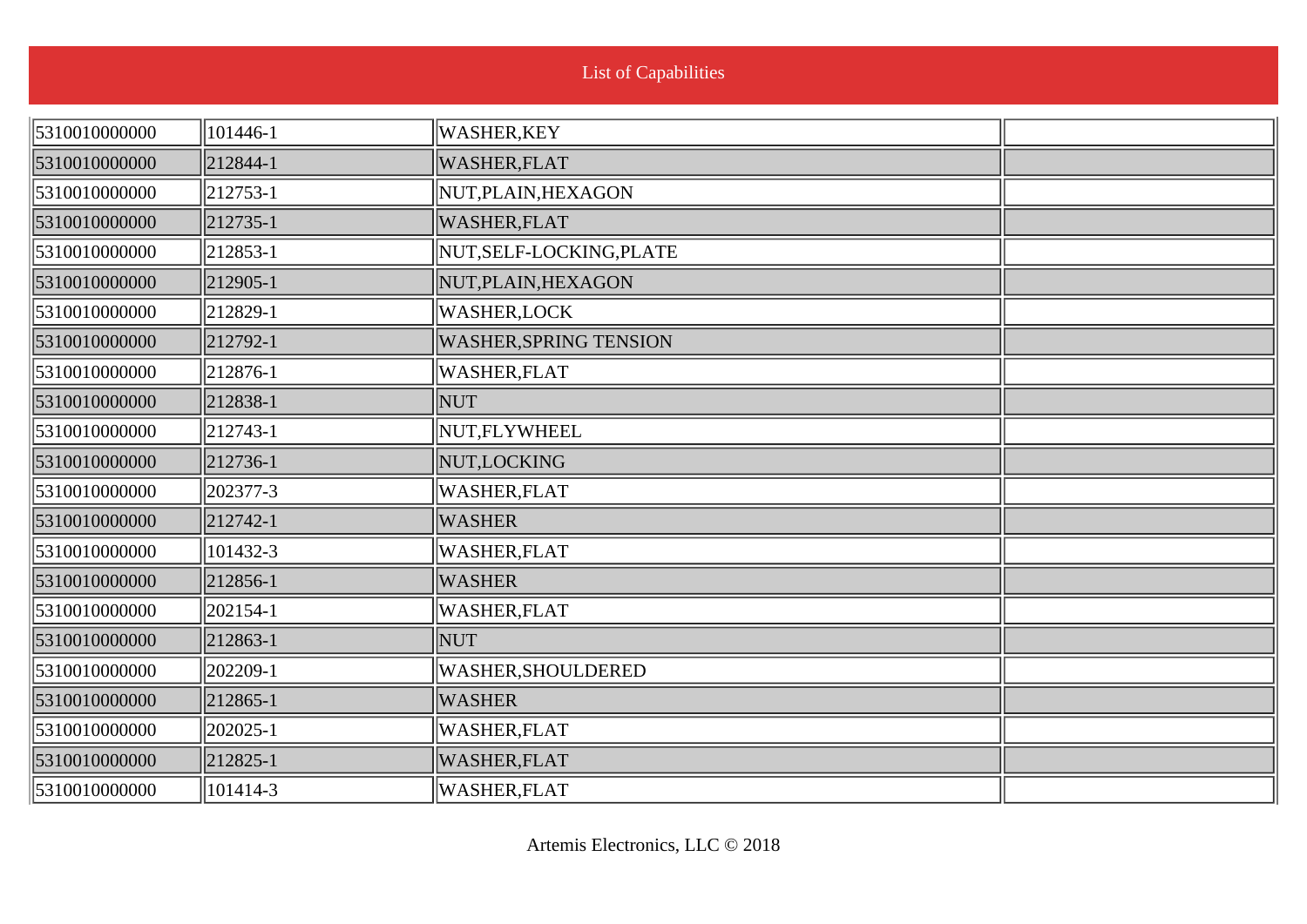| 5310010000000 | 101430-1       | <b>WASHER, SPRING TENSION</b> |  |
|---------------|----------------|-------------------------------|--|
| 5310010000000 | $ 212872-1$    | NUT, PLAIN, HEXAGON           |  |
| 5310010000000 | 202385-1       | NUT, SLEEVE                   |  |
| 5310010000000 | 202278-2       | <b>WASHER,FLAT</b>            |  |
| 5310010000000 | 212778-1       | <b>WASHER,CONVEX</b>          |  |
| 5310010000000 | 101712-2       | <b>WASHER, SHOULDERED</b>     |  |
| 5310010000000 | 101712-1       | <b>WASHER, SHOULDERED</b>     |  |
| 5310010000000 | 202393-2       | <b>WASHER,FLAT</b>            |  |
| 5310010000000 | 212885-1       | <b>WASHER, FLAT</b>           |  |
| 5310010000000 | 202393-1       | WASHER, FLAT                  |  |
| 5310010000000 | 101437-3       | <b>WASHER, SPRING TENSION</b> |  |
| 5310010000000 | 202012-1       | <b>WASHER, FLAT</b>           |  |
| 5310010000000 | $ 212132-1$    | WASHER, TAB, OIL, FILL        |  |
| 5310010000000 | $\ 212861 - 1$ |                               |  |
| 5310010000000 | 101437-1       | <b>WASHER, SPRING TENSION</b> |  |
| 5310010000000 | $ 212816-1$    | <b>WASHER,LOCK</b>            |  |
| 5310010000000 | $ 212897-1$    | <b>WASHER,FLAT</b>            |  |
| 5310010000000 | 212875-1       | <b>WASHER, SEAL</b>           |  |
| 5310010000000 | 212895-1       | NUT, SHEET SPRING             |  |
| 5310010000000 | 100876         | NUT                           |  |
| 5310010000000 | 100872         | WASHER, RECESSED              |  |
| 5310010000000 | 100873         | WASHER                        |  |
| 5310010000000 | 202251-1       | NUT, PLAIN, HEXAGON           |  |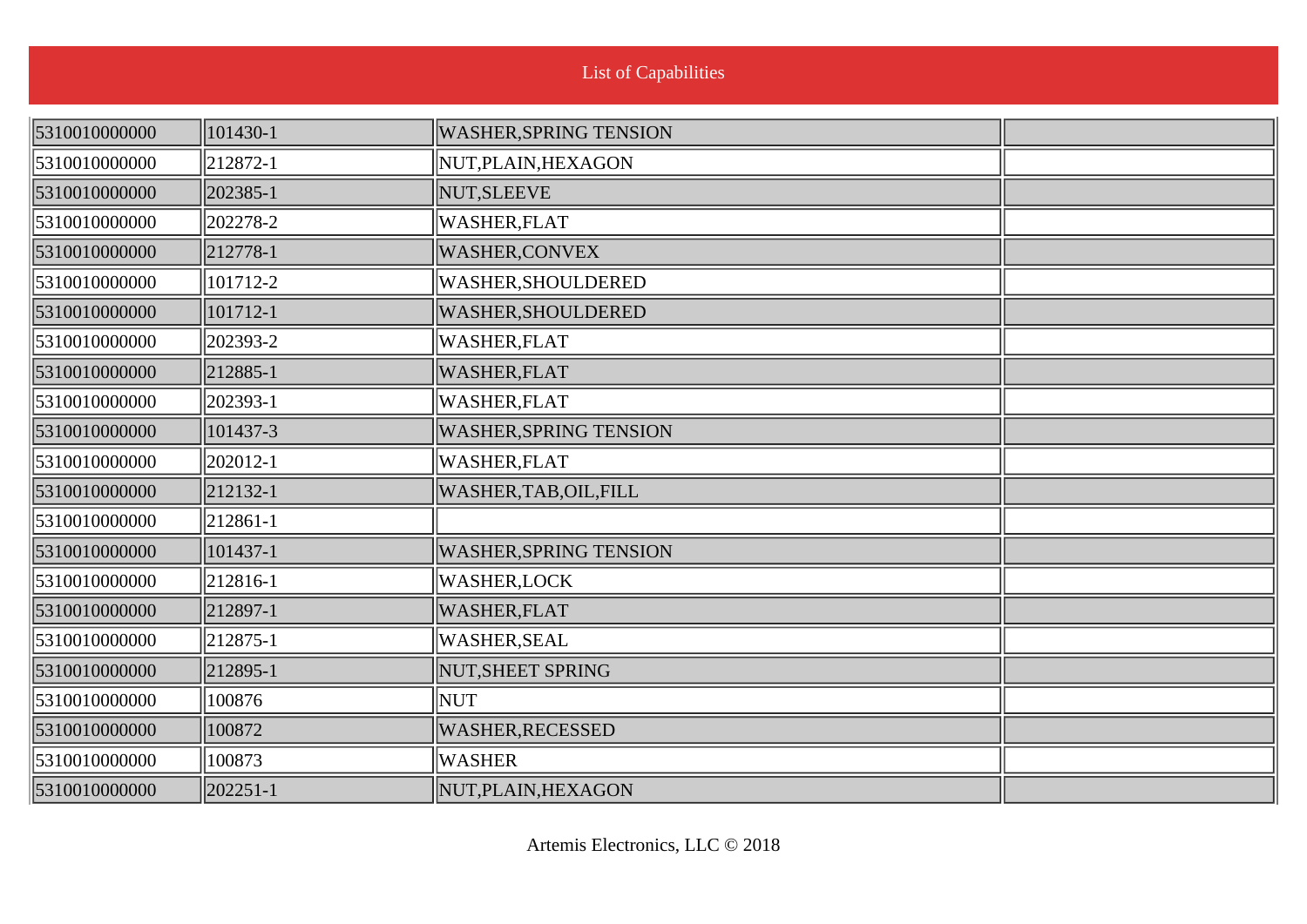| 5310010000000 | 100874                      | WASHER                  |  |
|---------------|-----------------------------|-------------------------|--|
| 5310010000000 | 100914                      | <b>NUT JAM</b>          |  |
| 5310010000000 | 100587                      | NUT TAKEUP              |  |
| 5310010000000 | 100649                      | <b>SHAFT NUT</b>        |  |
| 5310010000000 | 101707-1                    | NUT, SPECIAL            |  |
| 5310010000000 | $\left  212702 - 1 \right $ | WASHER, FLAT            |  |
| 5310010000000 | 101444-1                    | <b>WASHER, SPLIT</b>    |  |
| 5310010000000 | 107426-1                    | NUT, PLAIN, ROUND       |  |
| 5310010000000 | 101696-1                    | <b>WASHER,KEY</b>       |  |
| 5310010000000 | $\left  212720 - 1 \right $ | WASHER, SHOULDERED      |  |
| 5310010000000 | 101426-1                    | NUT, PLAIN, ROUND       |  |
| 5310020000000 | $ 203472-1$                 | WASHER, FLAT            |  |
| 5310020000000 | $\ 212797-1$                | NUT, PLAIN, HEXAGON     |  |
| 5315010000000 | $ 212726-1$                 | <b>KEY</b>              |  |
| 5315010000000 | $\ 212737-1$                | KEY                     |  |
| 5315010000000 | $ 212725-1$                 | PIN                     |  |
| 5315010000000 | $ 212824-1$                 | KEY                     |  |
| 5315010000000 | $ 212765-1$                 | PIN                     |  |
| 5315010000000 | $\ 212864 - 1$              | KEY, WOODRUFF           |  |
| 5315010000000 | 212800-1                    | PIN                     |  |
| 5315010000000 | 100647                      |                         |  |
| 5315010000000 | 100646                      | PIN                     |  |
| 5315010000000 | $ 202419-1$                 | PIN, STRAIGHT, THREADED |  |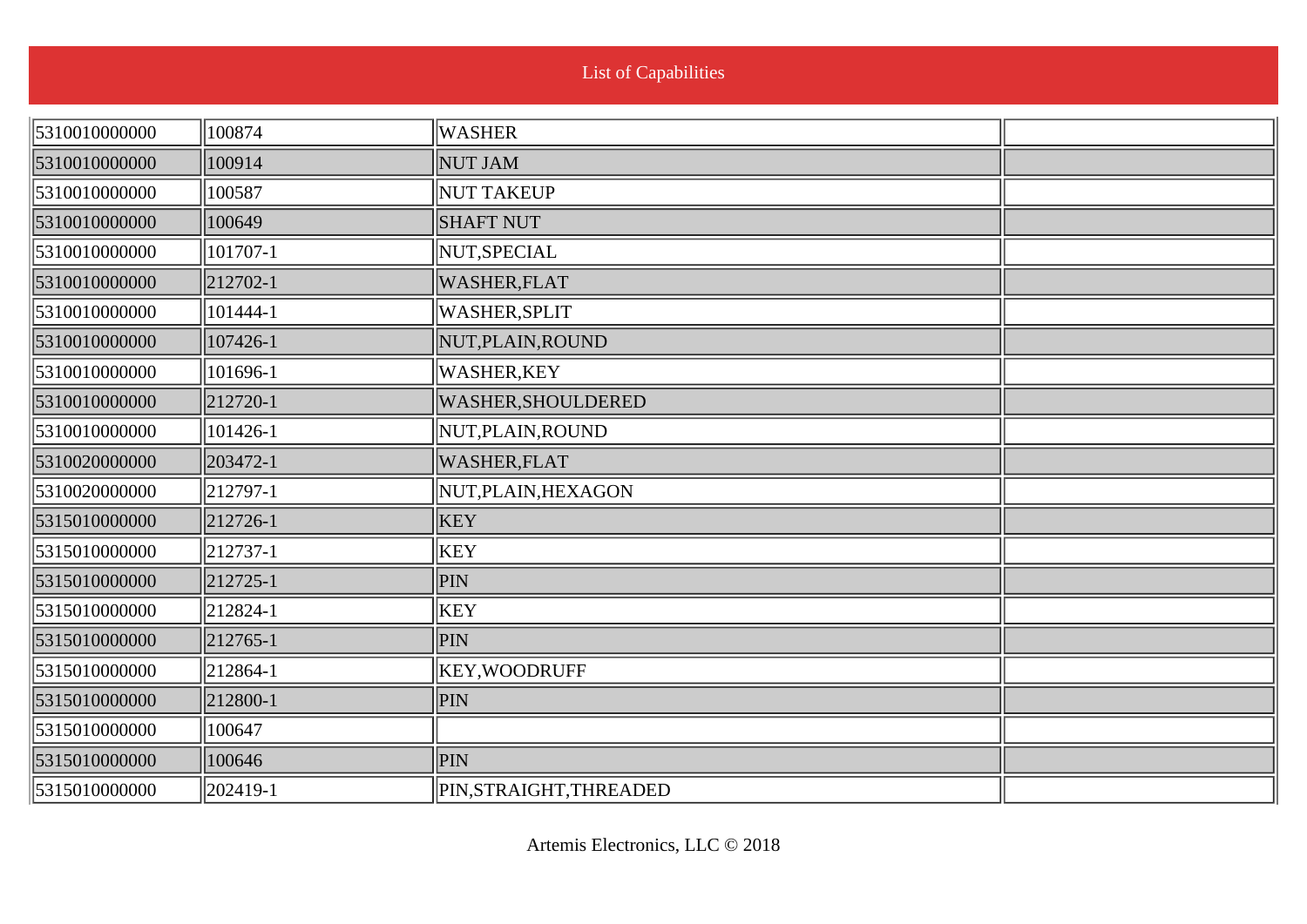| 5315010000000 | 100597        | PIN, STRAIGHT, THREADED |  |
|---------------|---------------|-------------------------|--|
| 5315010000000 | 100886        | PIN                     |  |
| 5315010000000 | 83-14465      | PIN, GROOVED, HEADED    |  |
| 5315010000000 | $ 212841-1$   | PIN, GROOVED, HEADLESS  |  |
| 5315010000000 | 101458-1      | PIN, STRAIGHT, HEADLESS |  |
| 5315010000000 | $ 101455 - 1$ | PIN, STRAIGHT, HEADLESS |  |
| 5315020000000 | $ 212764-1$   | PIN, SPRING             |  |
| 5325010000000 | 101453-2      | RING, RETAINING         |  |
| 5325010000000 | 101453-3      | RING, RETAINING         |  |
| 5325010000000 | 101444-2      | RING, RETAINING         |  |
| 5325010000000 | $ 101454-1$   | RING, RETAINING         |  |
| 5325010000000 | $\ 212870-1$  | RING, RETAINING         |  |
| 5325010000000 | 101453-5      | RING, RETAINING         |  |
| 5325010000000 | 202254        | GROMMET, NONMETALLIC    |  |
| 5325010000000 | 202254-1      | GROMMET, NONMETALLIC    |  |
| 5325010000000 | 100696        |                         |  |
| 5325010000000 | 101453        | RING, RETAINING         |  |
| 5325010000000 | 101453-4      | RING, RETAINING         |  |
| 5325010000000 | 101370        | <b>LATCH</b>            |  |
| 5325020000000 | 202227-1      | RING, RETAINING         |  |
| 5330000000000 | $ 212901-1$   | <b>GASKET SET</b>       |  |
| 5330010000000 | $ 212759-1$   | <b>SEAL, PLAIN</b>      |  |
| 5330010000000 | 212842-1      | <b>GASKET</b>           |  |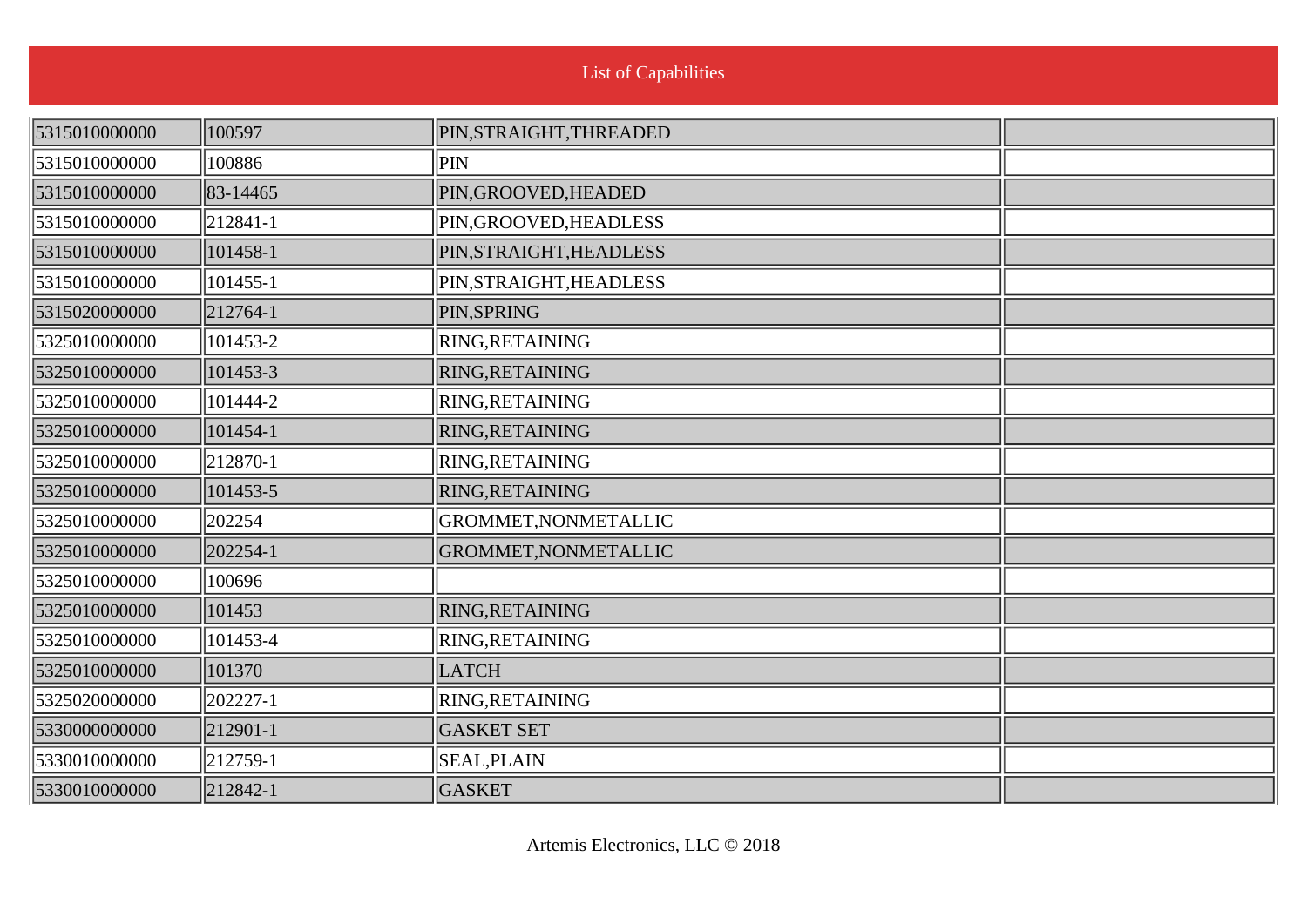| <b>List of Capabilities</b> |  |  |
|-----------------------------|--|--|
|                             |  |  |

| 5330010000000 | 212807-1    | SEAL, PLAIN ENCASED        |  |
|---------------|-------------|----------------------------|--|
| 5330010000000 | 212732-1    | <b>SEAL, PLAIN</b>         |  |
| 5330010000000 | 101485-1    | <b>GASKET</b>              |  |
| 5330010000000 | 101442-1    | <b>SEAL, PLAIN ENCASED</b> |  |
| 5330010000000 | 13220E5281  | SEAL, SPECIAL              |  |
| 5330010000000 | 107906-1    | <b>GASKET</b>              |  |
| 5330010000000 | 212776-1    | <b>GASKET</b>              |  |
| 5330010000000 | $ 212791-1$ | <b>GASKET</b>              |  |
| 5330010000000 | 101718-1    | <b>GASKET</b>              |  |
| 5330010000000 | 212703-1    | <b>GASKET</b>              |  |
| 5330010000000 | 212788-1    | SEAL, SPECIAL              |  |
| 5330010000000 | 212814-1    | <b>GASKET</b>              |  |
| 5330010000000 | 212845-1    | <b>GASKET</b>              |  |
| 5330010000000 | 83-14379    | <b>GASKET</b>              |  |
| 5330010000000 | 202253-1    | <b>SEAL, PLAIN</b>         |  |
| 5330010000000 | 212879-1    | <b>GASKET</b>              |  |
| 5330010000000 | 101499-1    | <b>RETAINER, PICKUP</b>    |  |
| 5330010000000 | 212820-1    | <b>GASKET</b>              |  |
| 5330010000000 | 101540-121  | PACKING, PREFORMED         |  |
| 5330010000000 | 1370-9519-1 | <b>GASKET</b>              |  |
| 5330010000000 | 101045      | <b>SEAL, PLAIN</b>         |  |
| 5330010000000 | 101079      |                            |  |
| 5330010000000 | 101441-1    | <b>RETAINER, SEAL</b>      |  |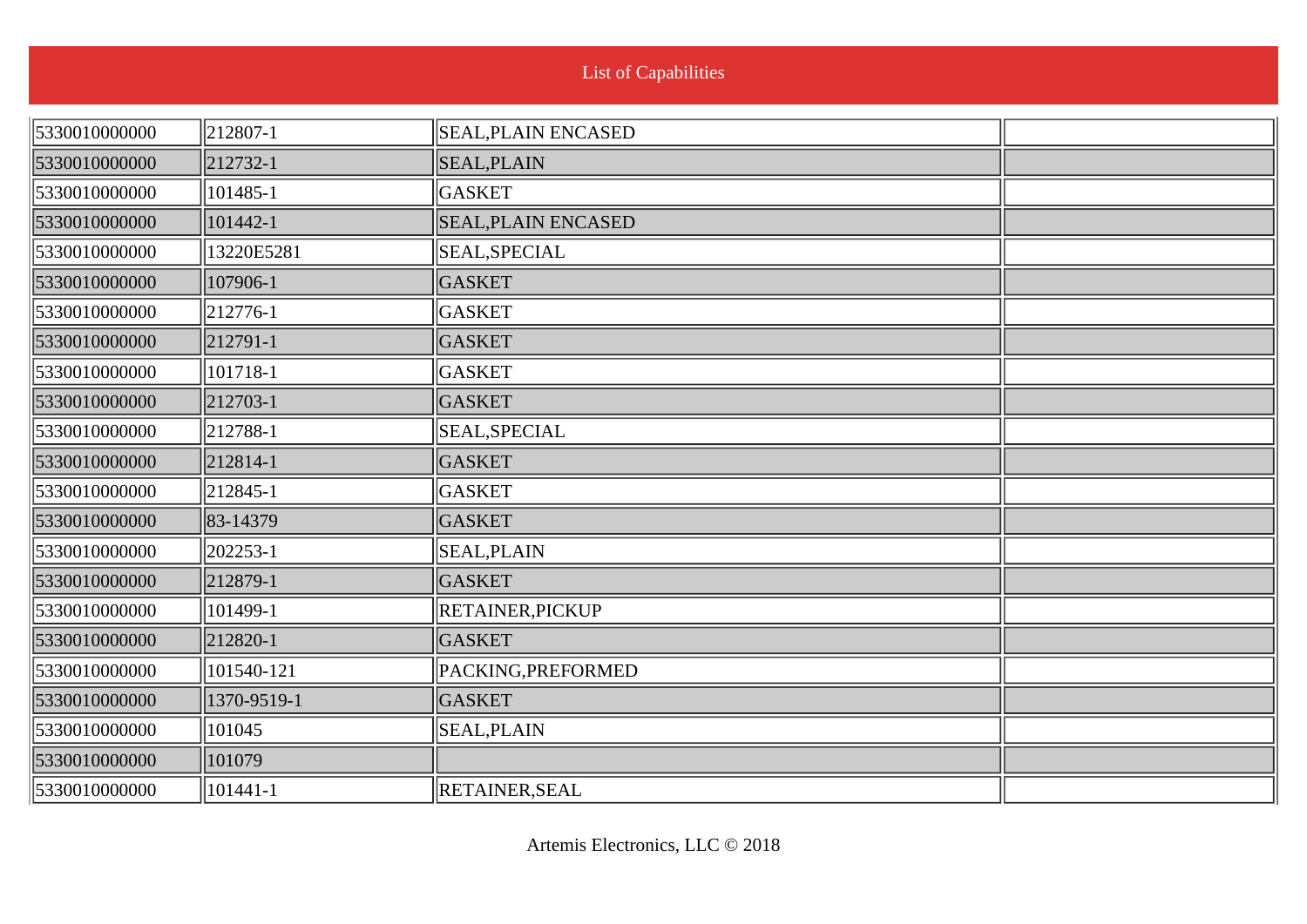| 5330010000000 | 83-14419             | <b>GASKET</b>      |  |
|---------------|----------------------|--------------------|--|
| 5330010000000 | 83-14425             | GASKET             |  |
| 5330010000000 | 101540-142           | PACKING, PREFORMED |  |
| 5330010000000 | 100651               |                    |  |
| 5330010000000 | 101540-015           | PACKING, PREFORMED |  |
| 5330010000000 | 100683               | <b>SEAL PLATE</b>  |  |
| 5330010000000 | 202418-1             | <b>GASKET</b>      |  |
| 5330010000000 | 202149-1             | <b>GASKET</b>      |  |
| 5330010000000 | 101029               | GASKET, SCREEN     |  |
| 5330010000000 | $\parallel$ 212799-1 | <b>GASKET</b>      |  |
| 5330010000000 | 1180-D-201-2         | <b>GASKET</b>      |  |
| 5330010000000 | $\ 212730-1\ $       | GASKET             |  |
| 5330020000000 | 101540-908           | PACKING, PREFORMED |  |
| 5330020000000 | $\parallel$ 212785-1 | <b>GASKET</b>      |  |
| 5330020000000 | 101540-114           | PACKING, PREFORMED |  |
| 5331000000000 | 101540-007           | O-RING             |  |
| 5331010000000 | 101540-169           | O-RING             |  |
| 5331010000000 | $\ 212721-1$         | O-RING             |  |
| 5331010000000 | 101540-011           | O-RING             |  |
| 5331010000000 | 101540-010           | O-RING             |  |
| 5331010000000 | 101540-907           | O-RING             |  |
| 5331010000000 | 101540-912           | O-RING             |  |
| 5331010000000 | 212769-1             | O-RING             |  |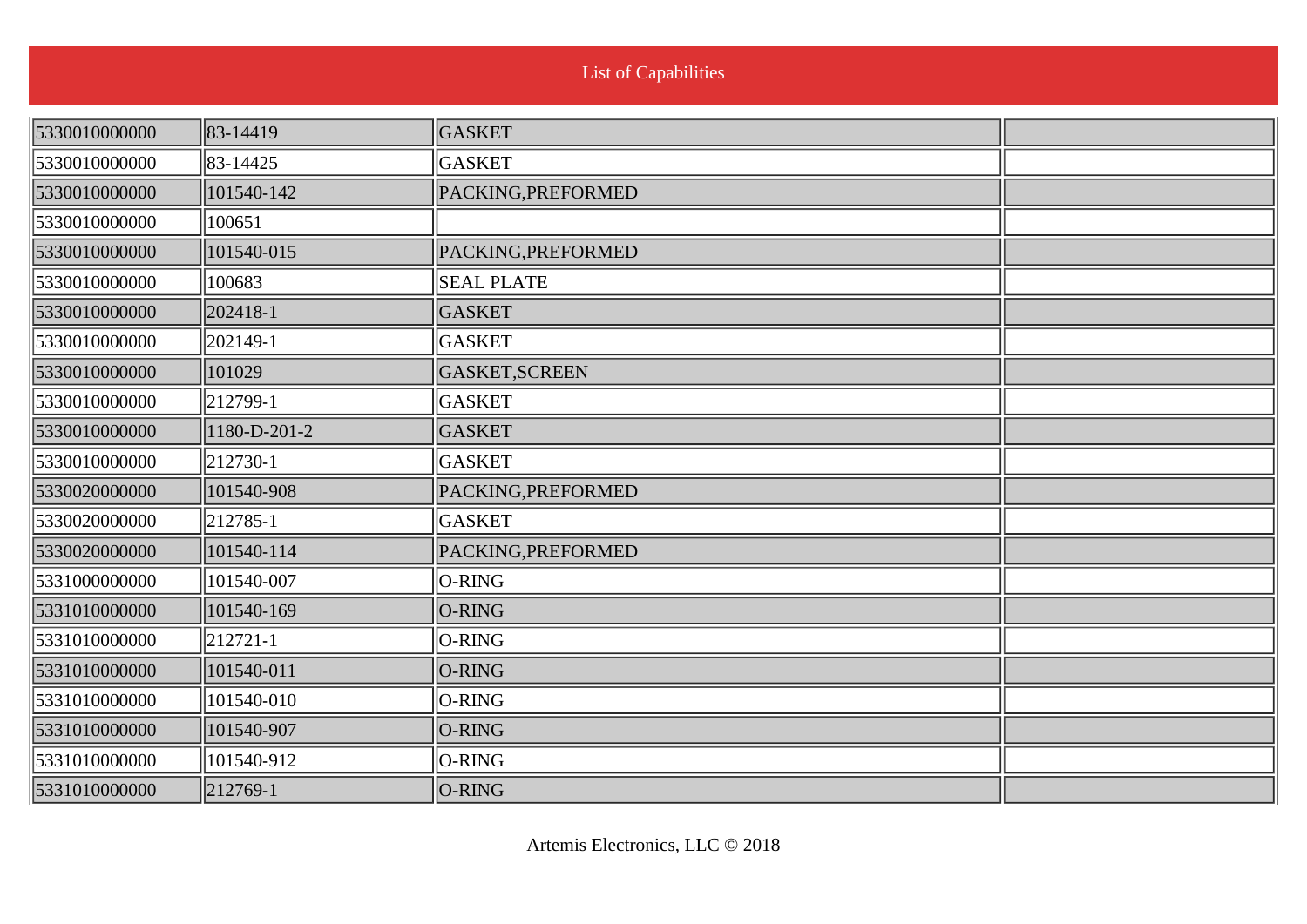|  | <b>List of Capabilities</b> |  |  |
|--|-----------------------------|--|--|
|  |                             |  |  |
|  |                             |  |  |

| 5331010000000 | 101540-904  | $\ O-RING\ $                       |  |
|---------------|-------------|------------------------------------|--|
| 5331010000000 | 101540-906  | $O-RING$                           |  |
| 5331010000000 | 101160      |                                    |  |
| 5331010000000 | 101540-117  | O-RING                             |  |
| 5331010000000 | 101540      | $O-RING$                           |  |
| 5331010000000 | 101540-014  | $O-RING$                           |  |
| 5331010000000 | 202368-1    | $O-RING$                           |  |
| 5331010000000 | 101540-151  | $O-RING$                           |  |
| 5331010000000 | 101540-164  | $O-RING$                           |  |
| 5331010000000 | 101540-012  | $O-RING$                           |  |
| 5331010000000 | 101540-140  | $O-RING$                           |  |
| 5331010000000 | 101540-109  | $O-RING$                           |  |
| 5331010000000 | $ 212772-1$ | $O-RING$                           |  |
| 5331010000000 | 101540-008  | $O-RING$                           |  |
| 5331010000000 | 107835-1    | $ O-RING $                         |  |
| 5331010000000 | 212805-1    | $O-RING$                           |  |
| 5331020000000 | $ 212811-1$ | $O-RING$                           |  |
| 5335010000000 | 4524-5617   | <b>WIRE FABRIC</b>                 |  |
| 5340010000000 | 212802-1    | COVER, ACCESS                      |  |
| 5340010000000 | 13217E3795  | CAP, PROTECTIVE, DUST AND MOISTURE |  |
| 5340010000000 | 84-14021    | <b>BRACKET, ANGLE</b>              |  |
| 5340010000000 | 100912      | <b>CLEVIS, ROD END</b>             |  |
| 5340010000000 | 107844-1    | COVER, ACCESS                      |  |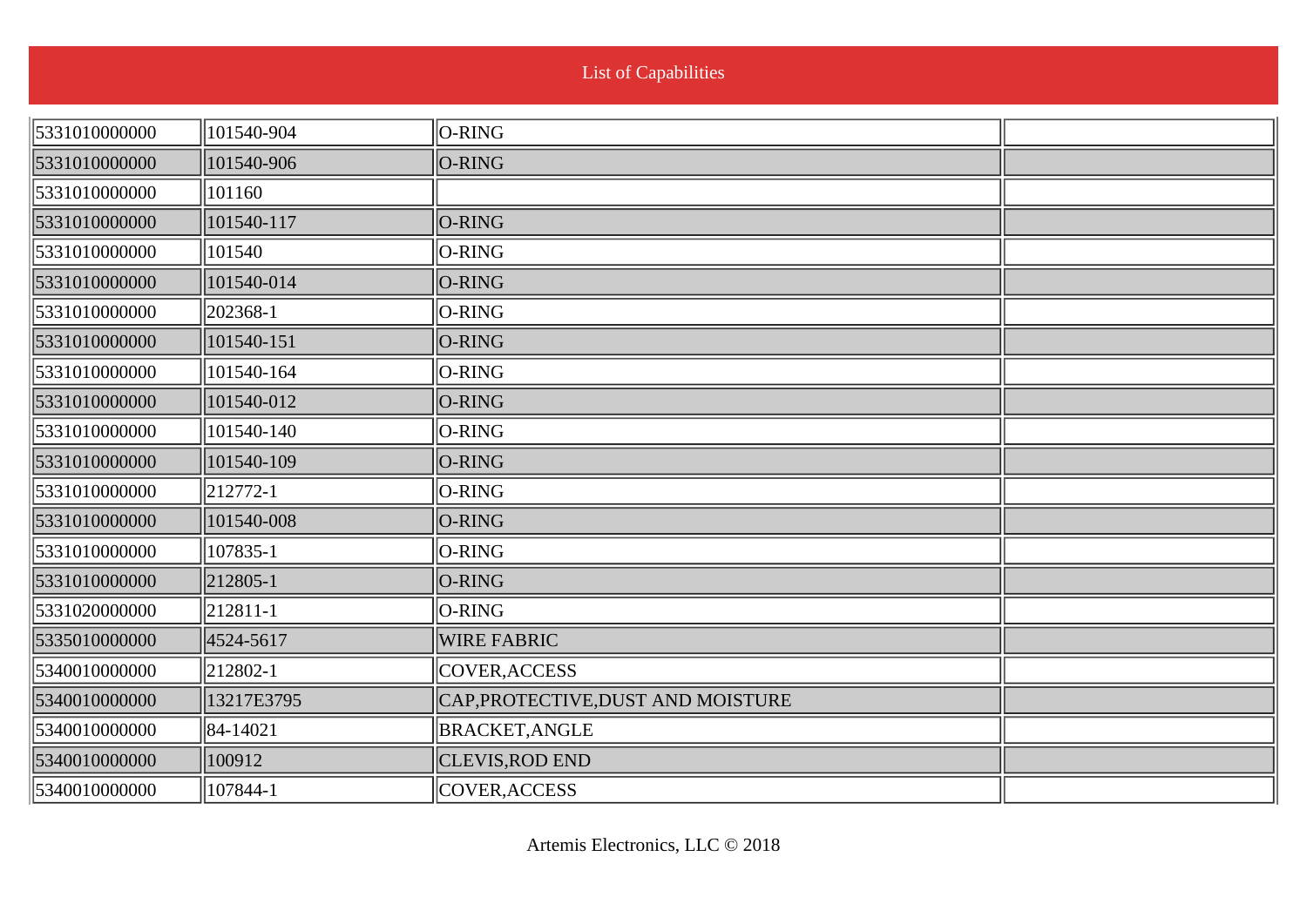| List of Capabilities |  |  |
|----------------------|--|--|
|                      |  |  |

| 5340010000000 | 107914-1   | COVER, ACCESS                      |  |
|---------------|------------|------------------------------------|--|
| 5340010000000 | 107914-101 | COVER, ACCESS                      |  |
| 5340010000000 | 83-14344   | HINGE, BUTT                        |  |
| 5340010000000 | 107867-2   | COVER, ACCESS                      |  |
| 5340010000000 | 83-14402   | <b>CLIP, SPRING TENSION</b>        |  |
| 5340010000000 | 83-14218   | STANDOFF, THREADED, SPACING        |  |
| 5340010000000 | 202361-1   | <b>BRACKET, MOUNTING</b>           |  |
| 5340010000000 | 202135-1   | PLATE, MOUNTING                    |  |
| 5340010000000 | 12387513   | STRIKE, CATCH                      |  |
| 5340010000000 | 101498-1   | <b>PAD EYE</b>                     |  |
| 5340010000000 | 202193-1   | STRIKE, CATCH                      |  |
| 5340010000000 | 12387504   | COVER, ACCESS                      |  |
| 5340010000000 | 202192-1   | COVER, ACCESS                      |  |
| 5340010000000 | 202192-2   | COVER, ACCESS                      |  |
| 5340010000000 | 83-14420   | <b>BRACKET, MOUNTING</b>           |  |
| 5340010000000 | 101705-1   | <b>BRACKET, MOUNTING</b>           |  |
| 5340010000000 | 202240-1   | HANDLE, MANUAL CONTROL             |  |
| 5340010000000 | 83-14044-1 | <b>BRACKET, MOUNTING</b>           |  |
| 5340010000000 | 83-14044-2 | <b>BRACKET, MOUNTING</b>           |  |
| 5340010000000 | 202272-1   | <b>BOOT,DUST AND MOISTURE SEAL</b> |  |
| 5340010000000 | 202180-101 | <b>COVER, ACCESS</b>               |  |
| 5340010000000 | 202184-101 | COVER, ACCESS                      |  |
| 5340010000000 | 202186-101 | COVER, ACCESS                      |  |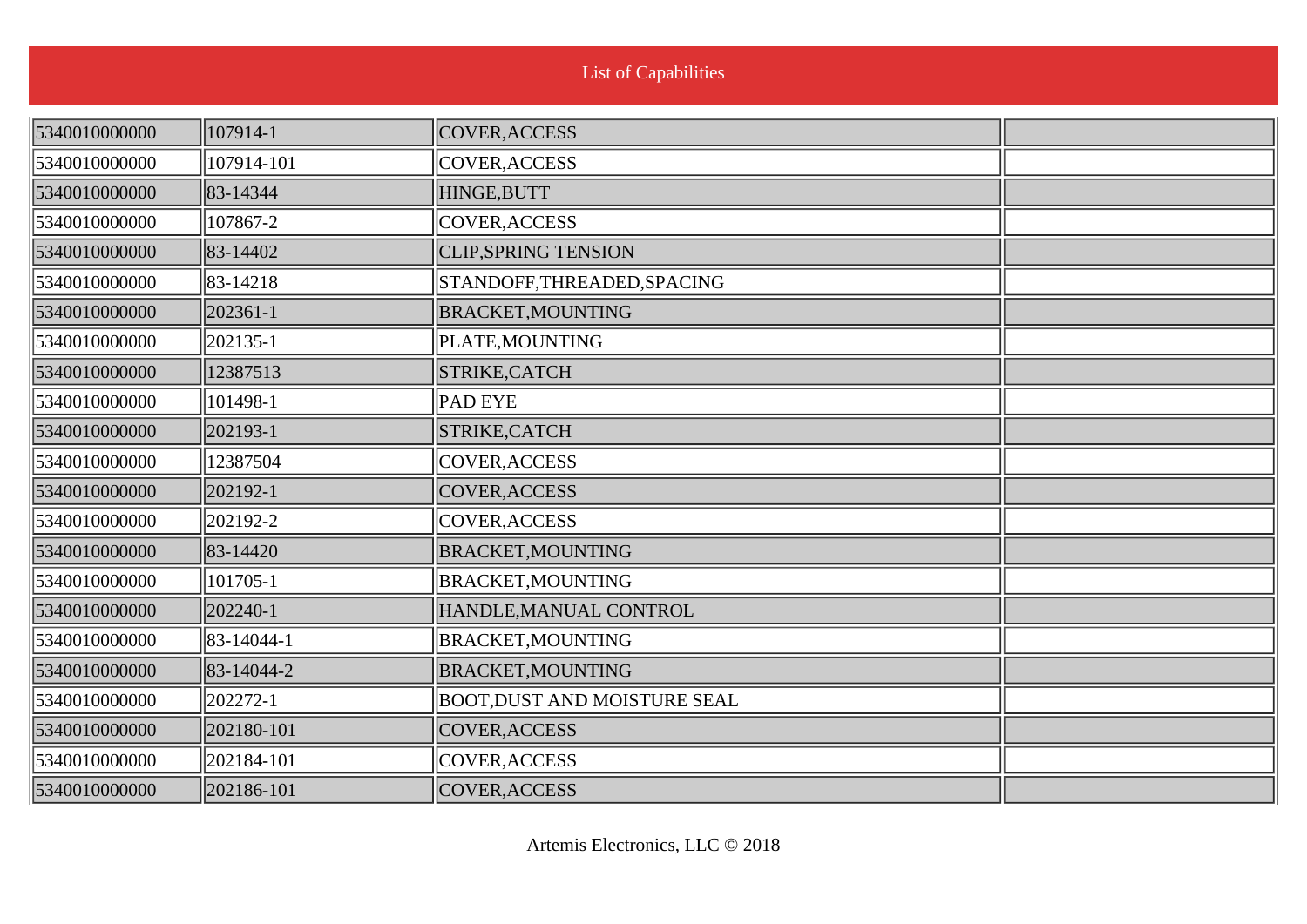| <b>List of Capabilities</b> |  |  |
|-----------------------------|--|--|

| 5340010000000 | 202016     | STOP, MECHANICAL              |  |
|---------------|------------|-------------------------------|--|
| 5340010000000 | 202016-103 | STOP, MECHANICAL              |  |
| 5340010000000 | 100689     |                               |  |
| 5340010000000 | 212131-1   | <b>BRACKET, MOUNTING</b>      |  |
| 5340010000000 | 83-14247   | <b>BRACKET, MOUNTING</b>      |  |
| 5340010000000 | 100866     |                               |  |
| 5340010000000 | 100637     |                               |  |
| 5340010000000 | 101019     |                               |  |
| 5340010000000 | 83-14447   | <b>BRACKET, MOUNTING</b>      |  |
| 5340010000000 | 202268-1   | PLATE, MOUNTING               |  |
| 5340010000000 | 83-14487-2 | HINGE, BUTT                   |  |
| 5340010000000 | 202026-1   | PLATE, MOUNTING               |  |
| 5340010000000 | 83-14487-1 | HINGE, BUTT                   |  |
| 5340010000000 | 202417-1   | <b>BRACKET, MOUNTING</b>      |  |
| 5340010000000 | 202411-1   | <b>BRACKET, MOUNTING</b>      |  |
| 5340010000000 | 83-14484   | HOLDER, DOOR                  |  |
| 5340010000000 | 202391-1   | <b>BRACKET, ANGLE</b>         |  |
| 5340010000000 | 83-14440   | CASTER, SWIVEL                |  |
| 5340010000000 | 202018-1   | <b>BRACKET, ANGLE</b>         |  |
| 5340010000000 | 202398-1   | <b>BRACKET, MOUNTING</b>      |  |
| 5340010000000 | 202405-1   | CLAMP, BLOCK                  |  |
| 5340010000000 | 202397-1   | <b>BRACKET, ANGLE</b>         |  |
| 5340010000000 | 83-14481-2 | DOOR, ACCESS, GENERAL PURPOSE |  |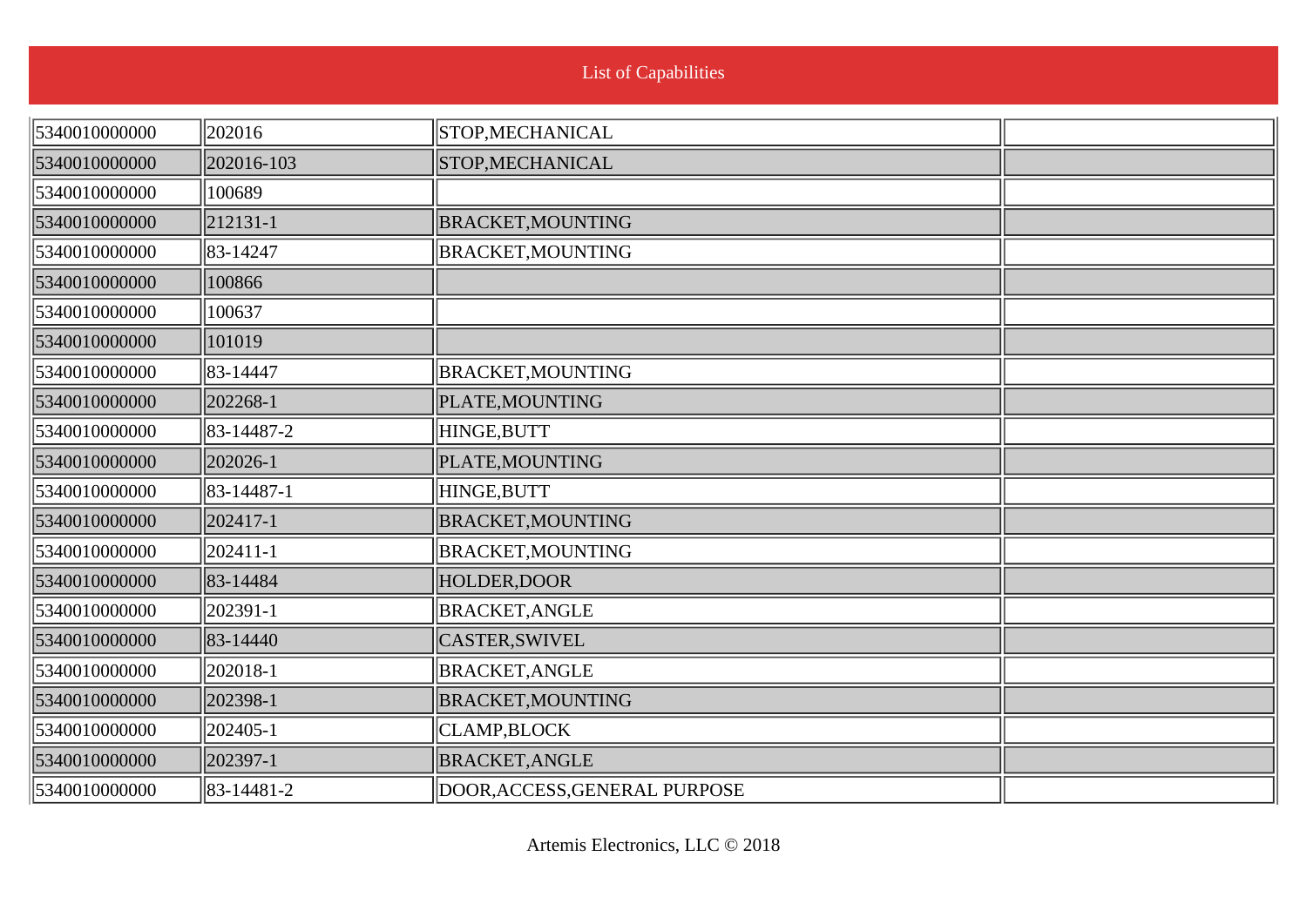| <b>List of Capabilities</b> |                                 |                               |  |  |
|-----------------------------|---------------------------------|-------------------------------|--|--|
| 5340010000000               | $\left  83 - 14481 - 1 \right $ | DOOR, ACCESS, GENERAL PURPOSE |  |  |
| 5340010000000               | 83-14442                        | PLATE, MENDING                |  |  |
| 5340010000000               | $\ 84 - 14115\ $                | PLATE, MENDING                |  |  |
| 5340010000000               | 84-14118                        | <b>BRACKET, ANGLE</b>         |  |  |
| 5340010000000               | $\left  83 - 14453 - 2 \right $ | <b>BRACKET, MOUNTING</b>      |  |  |
| 5340010000000               | 107032-1                        | COVER, ACCESS                 |  |  |
| 5340010000000               | 107310-101                      | <b>GRILLE, METAL</b>          |  |  |
| 5340010000000               | 107310-103                      | GRILLE, METAL                 |  |  |
| 5340010000000               | 101479-1                        | COVER, ACCESS                 |  |  |
| 5340010000000               | 107867-1                        | COVER, ACCESS                 |  |  |
| 5340010000000               | 107869-1                        | <b>BRACKET, ANGLE</b>         |  |  |
| 5340010000000               | 107879-1                        | <b>BRACKET, ANGLE</b>         |  |  |
| 5340010000000               | 107870-1                        | <b>BRACKET, ANGLE</b>         |  |  |
| 5340010000000               | 202305-2                        | STANDOFF, THREADED, SPACING   |  |  |
| 5340010000000               | 202305-4                        | STANDOFF, THREADED, SPACING   |  |  |
| 5340020000000               | 203454-1                        | COVER, ACCESS                 |  |  |
| 5340020000000               | 203249-1                        | DOOR, ACCESS, GENERAL PURPOSE |  |  |
| 5340020000000               | 202240-2                        | HANDLE, MANUAL CONTROL        |  |  |
| 5340020000000               | 2022280-1                       | COVER, ACCESS                 |  |  |
| 5340020000000               | 212884-1                        | CLAMP, BRIDGE                 |  |  |
| 5340020000000               | 202422-1                        | <b>BRACKET, MOUNTING</b>      |  |  |
| 5340020000000               | 202225-1                        | SPRING, HELICAL, COMP         |  |  |
| 5340020000000               | 101090                          | PAD, CUSHIONING               |  |  |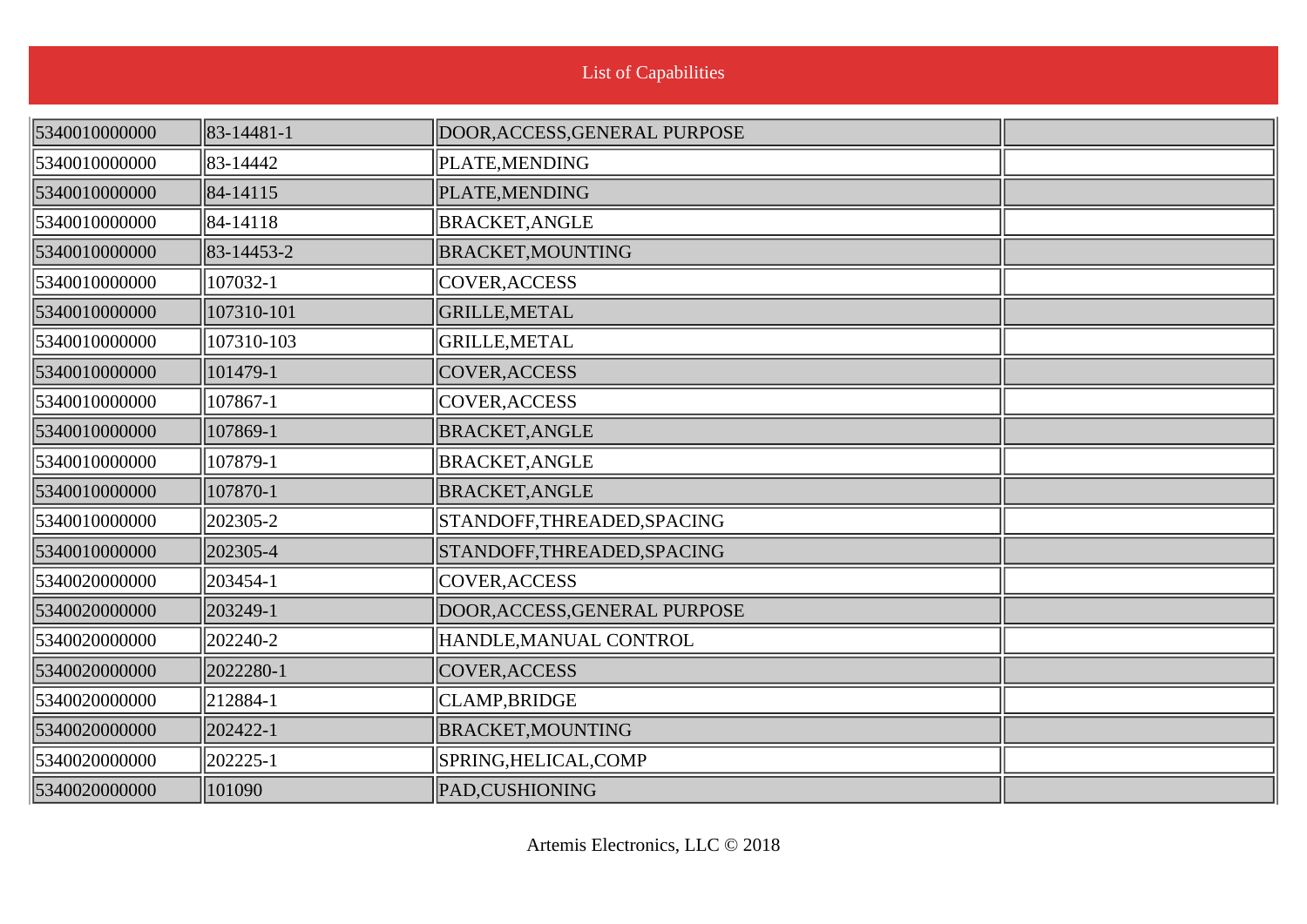| <b>List of Capabilities</b> |             |                                    |  |  |
|-----------------------------|-------------|------------------------------------|--|--|
| 5340020000000               | 203199-1    | DOOR, ACCESS, GENERAL PURPOSE      |  |  |
| 5340020000000               | 202375-1    | <b>BRACKET, MOUNTING</b>           |  |  |
| 5340020000000               | 203272-1    | <b>BOOT,DUST AND MOISTURE SEAL</b> |  |  |
| 5340020000000               | 203453-1    | COVER, ACCESS                      |  |  |
| 5340020000000               | 202392-1    | CLAMP,LOOP                         |  |  |
| 5340020000000               | 202280-1    | PLATE, TADPOL                      |  |  |
| 5340020000000               | 203211-1    | DOOR, ACCESS, GENERAL PURPOSE      |  |  |
| 5340020000000               | 203205-1    | DOOR, ACCESS, GENERAL PURPOSE      |  |  |
| 5340020000000               | 203005-1    | TURNBUCKLE                         |  |  |
| 5340020000000               | 203469-1    | <b>BRACKET, MOUNTING</b>           |  |  |
| 5340020000000               | 203452-1    | COVER, ACCESS                      |  |  |
| 5340020000000               | 203468-1    | PLATE, MOUNTING                    |  |  |
| 5342010000000               | SD0013      | <b>ACTUATOR,DOOR LATCH</b>         |  |  |
| 5342010000000               | 101528-1    | COUPLING, CLAMP, GROOVED           |  |  |
| 5342010000000               | 100889      | INSERT, PLUG                       |  |  |
| 5342010000000               | 101405-1    | COUPLING, CLAMP, GROOVED           |  |  |
| 5342010000000               | 83-14393    | MOUNT, RESILIENT, WEAPON SYSTEM    |  |  |
| 5342010000000               | $ 212746-1$ | <b>SNAP RING</b>                   |  |  |
| 5342010000000               | 202010-1    | MOUNT, RESILIENT, WEAPON SYSTEM    |  |  |
| 5342010000000               | 101123      | COUPLING, CLAMP, GROOVED           |  |  |
| 5342010000000               | 202004      | DOOR, ACCESS, WEAPON SYSTEM        |  |  |
| 5342010000000               | 202199-1    | DOOR, ACCESS, WEAPON SYSTEM        |  |  |
| 5342010000000               | 202004      | DOOR, ACCESS, WEAPON SYSTEM        |  |  |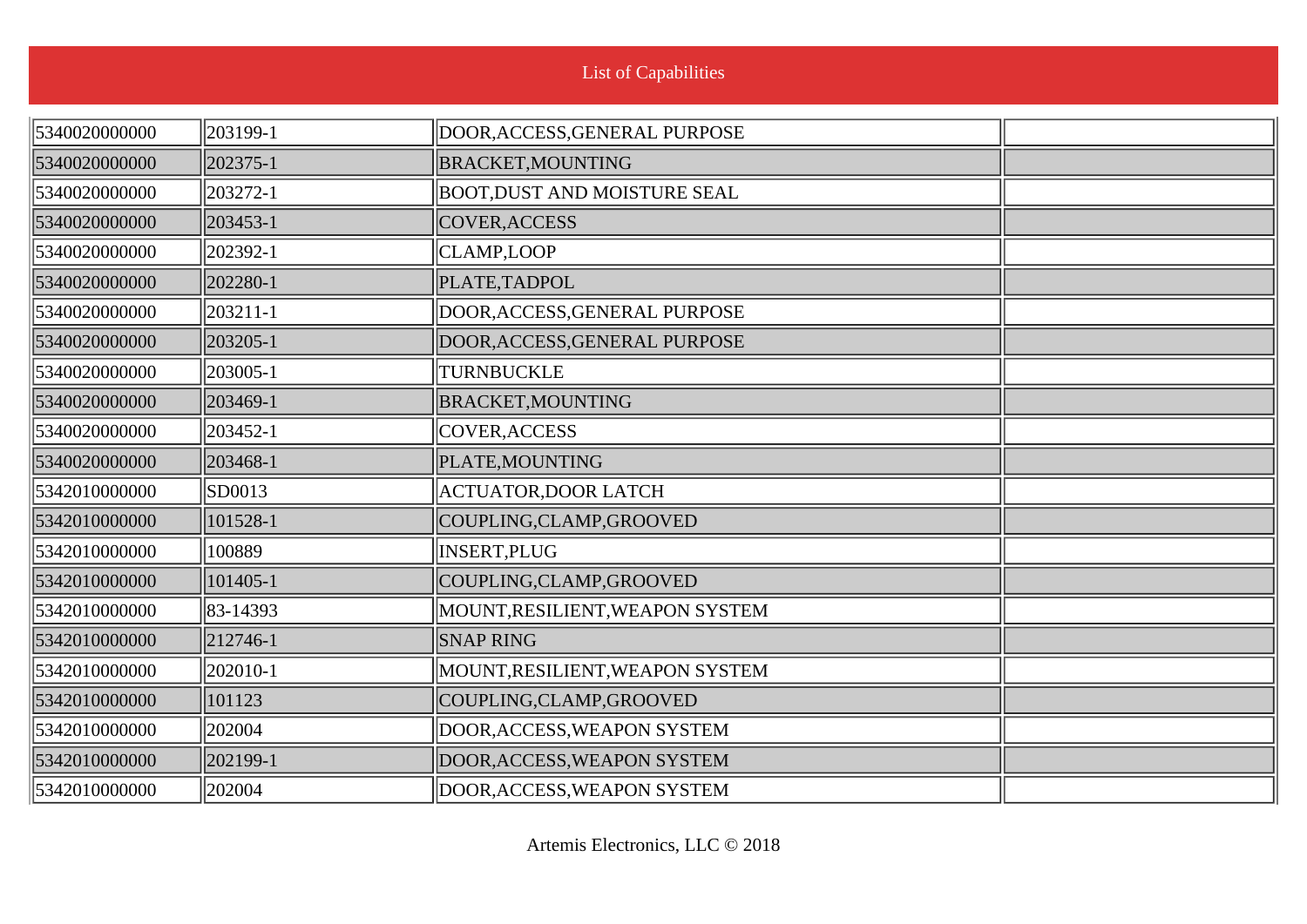| 5342010000000 | 202245-1      | DOOR, ACCESS, WEAPON SYSTEM      |  |
|---------------|---------------|----------------------------------|--|
| 5342010000000 | 202004        | DOOR, ACCESS, WEAPON SYSTEM      |  |
| 5342010000000 | 202205-1      | DOOR, ACCESS, WEAPON SYSTEM      |  |
| 5342010000000 | 202004        | DOOR, ACCESS, WEAPON SYSTEM      |  |
| 5342010000000 | 202211-1      | DOOR, ACCESS, WEAPON SYSTEM      |  |
| 5342010000000 | 202249-1      | DOOR, ACCESS, WEAPON SYSTEM      |  |
| 5342010000000 | 100630        |                                  |  |
| 5342010000000 | $ 212795-1$   | COLLAR, FILLER OPENING           |  |
| 5342010000000 | 100687        |                                  |  |
| 5342010000000 | 83-14461      | <b>COVER ASSEMBLY, FUEL</b>      |  |
| 5342010000000 | $ 83 - 14103$ | <b>CAP,FILLER OPENING</b>        |  |
| 5342010000000 | 100669-1      | <b>SEAL PLATE</b>                |  |
| 5342010000000 | 100880        | <b>TIP SPRING</b>                |  |
| 5342010000000 | 84-14053      | MOUNT, RESILIENT, WEAPON SYSTEM  |  |
| 5342010000000 | 202358-2      | MOUNT, RESILIENT, WEAPON SYSTEM  |  |
| 5342010000000 | $ 202146-1$   | CAP, FILLER OPENING              |  |
| 5342010000000 | 84-14117      | <b>BUTTON,LOCATOR</b>            |  |
| 5342010000000 | 100547        | INSERT                           |  |
| 5342010000000 | $ 212858-1$   | <b>BRACKET,GOVERNOR</b>          |  |
| 5342010000000 | 107037-1      | MOUNT, RESILIENT, WEAPON SYSTEM  |  |
| 5342010000000 | 83-14457      | SPACER, ENGINE                   |  |
| 5342020000000 | $ 212891-1$   | <b>BRACKET, ENGINE ACCESSORY</b> |  |
| 5360010000000 | 212857-1      | SPRING, HELICAL, COMPRESSION     |  |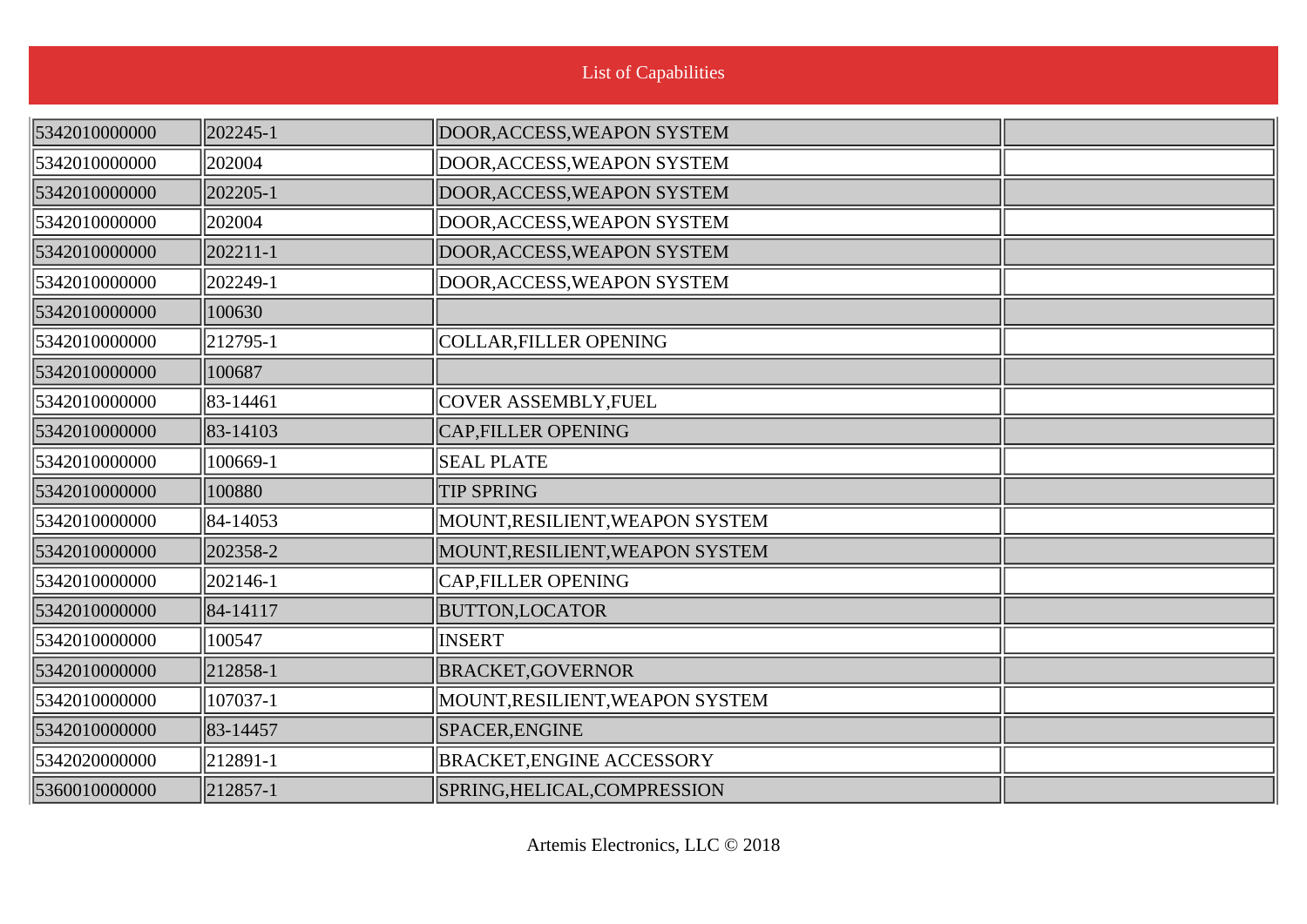| <b>List of Capabilities</b> |                      |                                |  |  |
|-----------------------------|----------------------|--------------------------------|--|--|
| 5360010000000               | $\ 212760-1$         | SPRING, HELICAL, COMPRESSION   |  |  |
| 5360010000000               | 100882               |                                |  |  |
| 5360010000000               | 100878               |                                |  |  |
| 5360010000000               | 101251               |                                |  |  |
| 5360010000000               | 100543               |                                |  |  |
| 5360010000000               | 101148               |                                |  |  |
| 5360010000000               | 100699               |                                |  |  |
| 5360010000000               | 100593               |                                |  |  |
| 5360010000000               | 101253               |                                |  |  |
| 5360010000000               | 100549               |                                |  |  |
| 5360010000000               | 101649-1             | SPRING, HELICAL, COMPRESSION   |  |  |
| 5360020000000               | 203225-1             | SPRING, HELICAL, TORSION       |  |  |
| 5360020000000               | 203232-1             | SPRING, HELICAL, COMPRESSION   |  |  |
| 5365000000000               | 202332-2             | SPACER, SLEEVE                 |  |  |
| 5365010000000               | 101404-1             | RING, EXTERNALLY THREADED      |  |  |
| 5365010000000               | 101402-3             | SPACER, PLATE                  |  |  |
| 5365010000000               | 101463-1             | <b>BUSHING, MACHINE THREAD</b> |  |  |
| 5365010000000               | 101402-1             | <b>SHIM</b>                    |  |  |
| 5365010000000               | 101402-2             | <b>SHIM</b>                    |  |  |
| 5365010000000               | $\parallel$ 212840-4 | SPACER, PLATE                  |  |  |
| 5365010000000               | $\parallel$ 212840-3 | SPACER, PLATE                  |  |  |
| 5365010000000               | 212840-2             | SPACER, PLATE                  |  |  |
| 5365010000000               | $\parallel$ 212840-1 | SPACER, PLATE                  |  |  |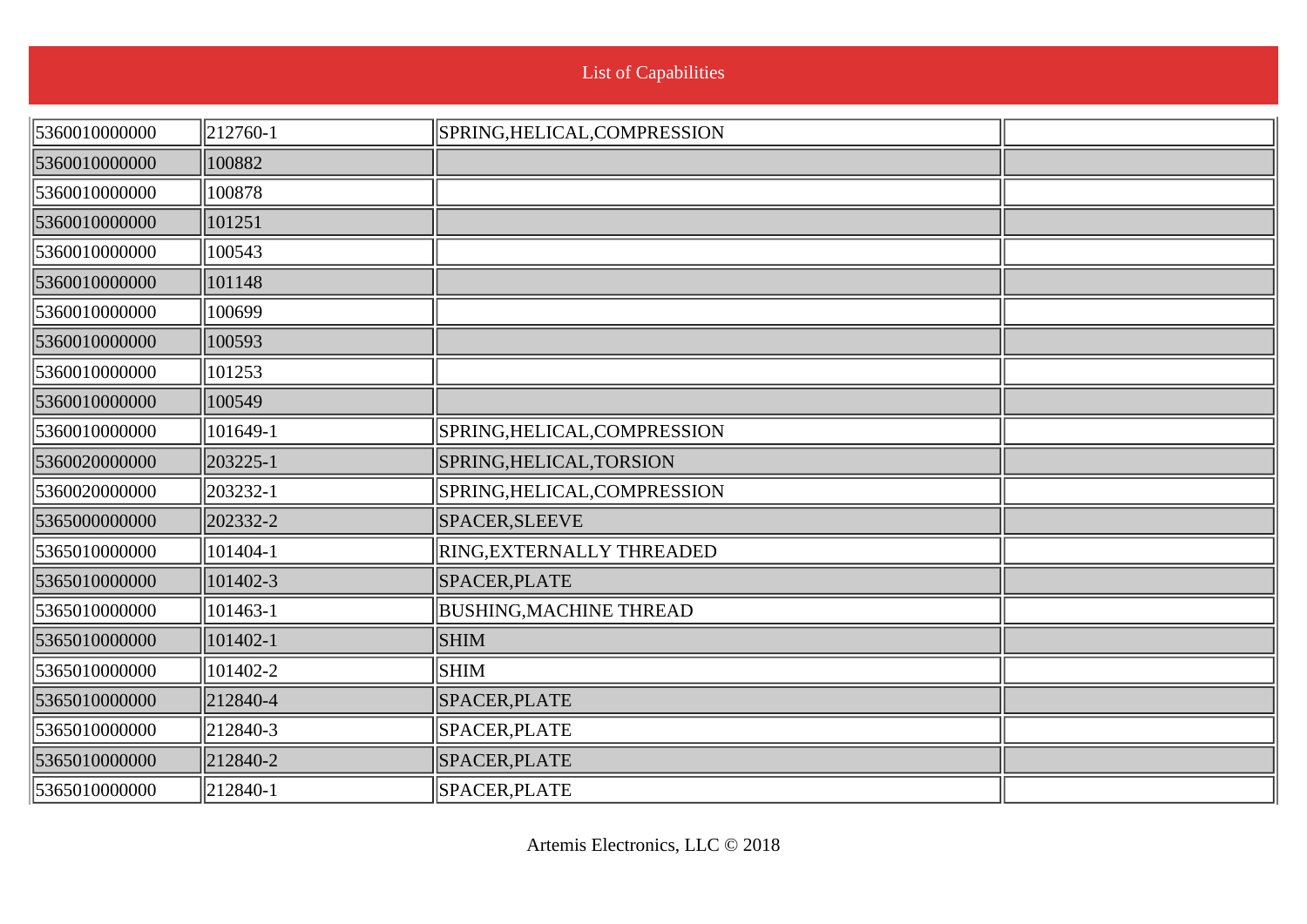| <b>List of Capabilities</b> |  |  |
|-----------------------------|--|--|

| 5365010000000 | 83-14219 | SPACER, PLATE        |  |
|---------------|----------|----------------------|--|
| 5365010000000 | 202136-1 | SPACER, SLEEVE       |  |
| 5365010000000 | 101410-1 | PLUG, MACHINE THREAD |  |
| 5365010000000 | 101529-1 | SPACER, SLEEVE       |  |
| 5365010000000 | 101414-1 | <b>SHIM</b>          |  |
| 5365010000000 | 101414-2 | <b>SHIM</b>          |  |
| 5365010000000 | 101414-4 | <b>SHIM</b>          |  |
| 5365010000000 | 101414-6 | <b>SHIM</b>          |  |
| 5365010000000 | 101618-1 | SPACER, PLATE        |  |
| 5365010000000 | 101414-5 | $\vert$ SHIM         |  |
| 5365010000000 | 100885   |                      |  |
| 5365010000000 | 101125   |                      |  |
| 5365010000000 | 101444-3 | <b>SHIM</b>          |  |
| 5365010000000 | 101124   |                      |  |
| 5365010000000 | 212705-1 | SPACER, RING         |  |
| 5365010000000 | 100653   | <b>SPACER</b>        |  |
| 5365010000000 | 100875   | <b>BUSHING</b>       |  |
| 5365010000000 | 100772   | SHIM                 |  |
| 5365010000000 | 101414-7 | <b>SHIM</b>          |  |
| 5365010000000 | 107414-4 | <b>SHIM</b>          |  |
| 5365010000000 | 101078   | <b>SPACER</b>        |  |
| 5365010000000 | 83-14443 | SPACER, SLEEVE       |  |
| 5365010000000 | 83-14068 | SPACER, SLEEVE       |  |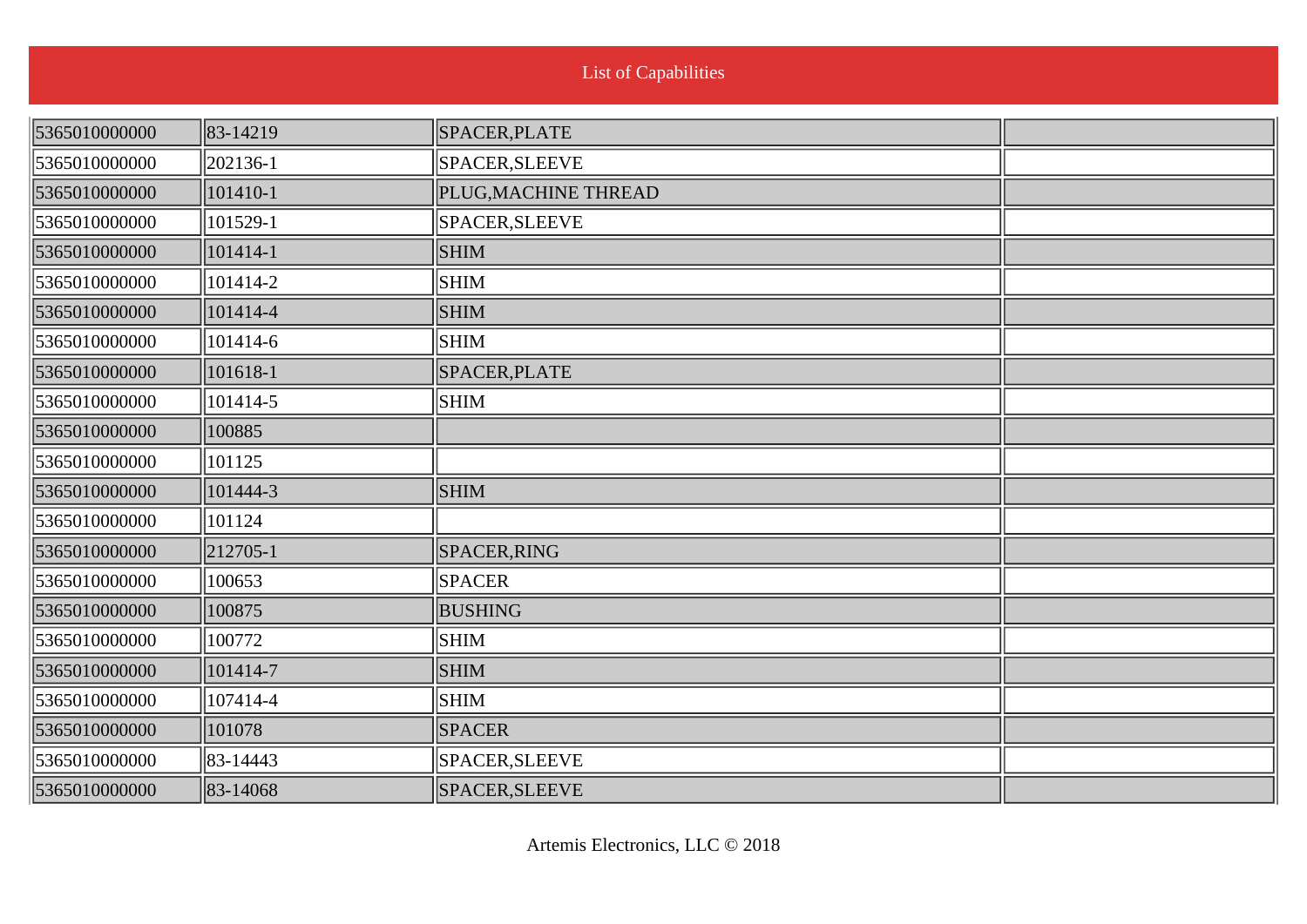| 5365010000000    | 107030-1                             | PLUG, MACHINE THREAD, MAGNETIC           |         |
|------------------|--------------------------------------|------------------------------------------|---------|
| 5365010000000    | 107905-1                             | PLUG, MACHINE THREAD, MAGNETIC           |         |
| 5365020000000    | 202396-1                             | <b>BUSHING, MACHINE THREAD</b>           |         |
| 5365020000000    | 212705-2                             | <b>SHIM</b>                              |         |
| 5365020000000    | 203223-1                             | SLEEVE, BRAKE SPRING                     |         |
| 5365020000000    | 203459-1                             | SPACER, SLEEVE                           |         |
| 5410010000000    | 1180-D-200                           | SUMP ASSEMBLY, DRAIN                     |         |
| 5810-01-381-6842 | 5DHJ4586XB                           | <b>CIRCUIT CARD ASSEMBLY</b>             | Unknown |
| 5820-00-082-4000 | $\parallel$ C <sub>2329</sub> AGRA39 | CONTROL, RADIO SET                       | Unknown |
| 5820-00-082-4000 | SMD456202                            | CONTROL, RADIO SET                       | Unknown |
| 5820-00-889-3858 | $\  666151 - 001$                    | CONTROL, RADIO SET                       | Unknown |
| 5820-00-889-3858 | CC329GRA39                           | CONTROL, RADIO SET                       | Unknown |
| 5820-00-889-3858 | SCDL456200                           | CONTROL, RADIO SET                       | Unknown |
| 5820-00-949-9907 | CC328BGRA39                          | CONTROL, RADIO SET                       | Unknown |
| 5820-00-949-9907 | SM-D-450170                          | CONTROL, RADIO SET                       | Unknown |
| 5820-00-949-9908 | C2329BGRA39                          | CONTROL, RADIO SET                       | Unknown |
| 5820-00-949-9908 | $\ $ SM-D-450172                     | CONTROL, RADIO SET                       | Unknown |
| 5820-00-949-9908 | SMD415202                            | CONTROL, RADIO SET                       | Unknown |
| 5820-01-069-2638 | $\parallel$ 2114-09010-00            | RECEIVER-TRANSMITTER, RADIO              | Unknown |
| 5820-01-069-2638 | 755002A0150                          | RECEIVER-TRANSMITTER, RADIO              | Unknown |
| 5820-01-069-2638 | $\ $ RT-1209                         | RECEIVER-TRANSMITTER, RADIO              | Unknown |
| 5820-01-179-2792 | A3013377-1                           | CHASSIS, ELECTRICAL-ELECTRONIC EQUIPMENT | Unknown |
| 5820-01-179-2792 | $\parallel$ A3148259-1               | CHASSIS, ELECTRICAL-ELECTRONIC EQUIPMENT | Unknown |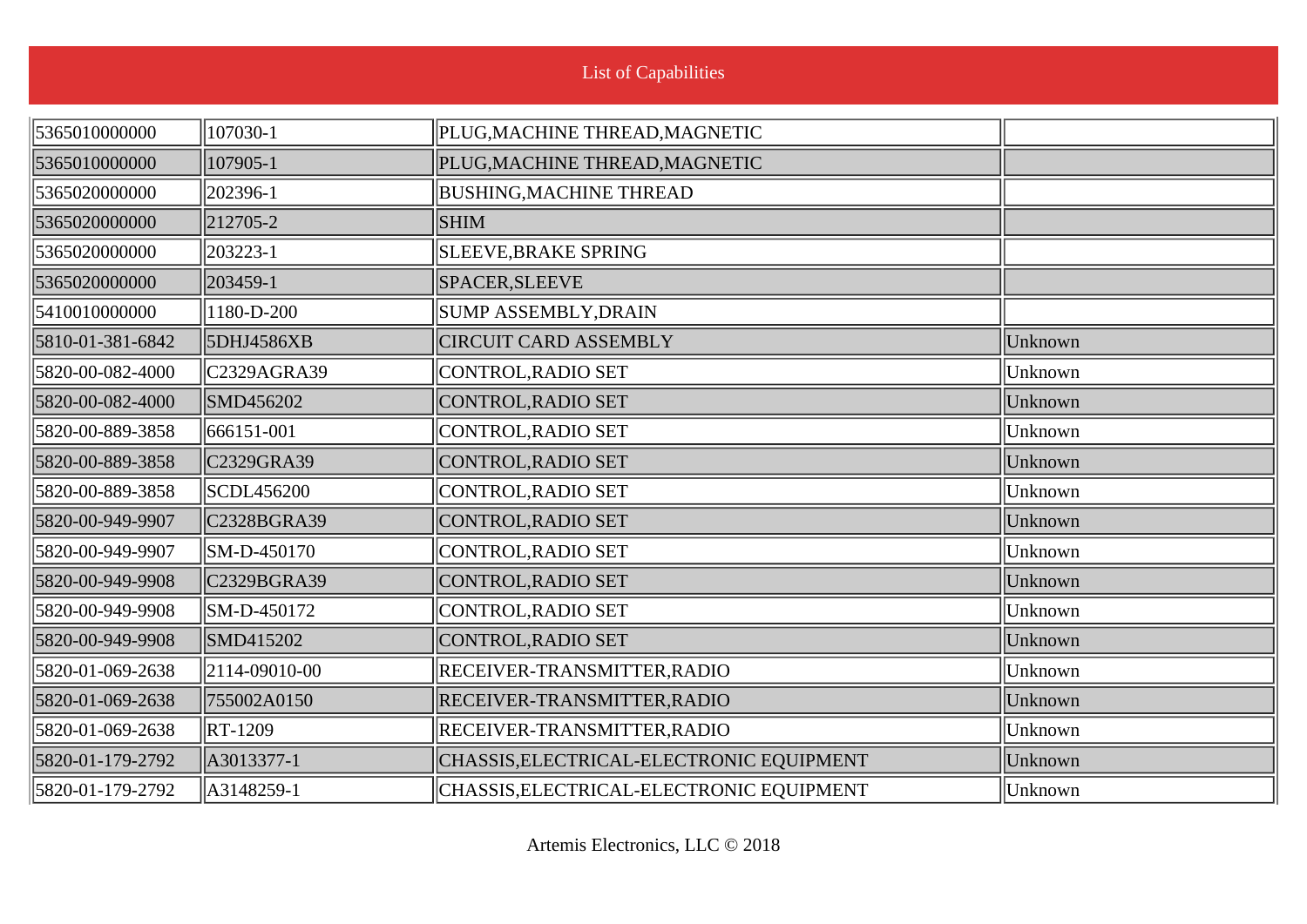| <b>List of Capabilities</b> |                   |                                          |                    |
|-----------------------------|-------------------|------------------------------------------|--------------------|
| 5820-01-188-8817            | A3013361-1        | TUNER, RADIO FREQUENCY                   | <b>RT-1439/VRC</b> |
| 5820-01-188-8817            | A3142127-1        | TUNER, RADIO FREQUENCY                   | <b>RT-1439/VRC</b> |
| 5820-01-308-2181            | 635-8928-004      | MODULATION ASSEMBLY                      | $AN/GRC-171A(V)4$  |
| 5820-01-380-4610            | 903001            | RECEIVER-TRANSMITTER, RADIO              | Unknown            |
| 5820-01-380-4610            | 903001-1          | RECEIVER-TRANSMITTER, RADIO              | Unknown            |
| 5820-01-387-2750            | A3190979-1        | TUNER, RADIO FREQUENCY                   | AN/VRC92A          |
| 5820-01-486-3828            | 00008A0009        | <b>RECEIVER TRANSMITTER</b>              | AN/GRQ32           |
| 5820-01-486-3828            | 4033-0149         | <b>RECEIVER TRANSMITTER</b>              | AN/GRQ32           |
| 5820-01-486-3828            | RT-1847           | <b>RECEIVER TRANSMITTER</b>              | AN/GRQ32           |
| 5821-01-007-7236            | 1886696           | TUNER, RADIO FREQUENCY                   | E-3A AWACS         |
| 5821-01-009-8428            | 522&4841&004      | <b>AMPLIFIER-CONVERTER</b>               | Many               |
| 5821-01-009-8428            | 522-4841-004      | <b>AMPLIFIER-CONVERTER</b>               | Many               |
| 5821-01-009-8428            | CV&3160-A&ARC165  | <b>AMPLIFIER-CONVERTER</b>               | Many               |
| 5821-01-022-4025            | 01-01039-004      | POWER SUPPLY SUBASSEMBLY                 | AN/ARC-169         |
| 5821-01-104-0138            | 777-1891-204      | CHASSIS, ELECTRICAL-ELECTRONIC EQUIPMENT | E-3A AWACS         |
| 5821-01-104-0138            | MX-9521/A         | CHASSIS, ELECTRICAL-ELECTRONIC EQUIPMENT | E-3A AWACS         |
| 5821-01-104-0139            | 777-1891-201      | CHASSIS, ELECTRICAL-ELECTRONIC EQUIPMENT | E-3A AWACS         |
| 5821-01-104-0139            | $\vert$ MX-9519/A | CHASSIS, ELECTRICAL-ELECTRONIC EQUIPMENT | E-3A AWACS         |
| 5821-01-104-0140            | 787-6448-205      | CHASSIS, ELECTRICAL-ELECTRONIC EQUIPMENT | E-3A AWACS         |
| 5821-01-104-0140            | $\vert$ MX-9520/A | CHASSIS, ELECTRICAL-ELECTRONIC EQUIPMENT | E-3A AWACS         |
| 5826-01-008-0540            | 94720600-601A     | <b>RECEIVER-COMPUTER G</b>               | E-3A AWACS         |
| 5826-01-008-0540            | $ OR-145/A & ( )$ | <b>RECEIVER-COMPUTER G</b>               | E-3A AWACS         |
| 5826-01-031-4978            | 204-13479-5       | CONTROL, INDICATOR                       | E-3A AWACS         |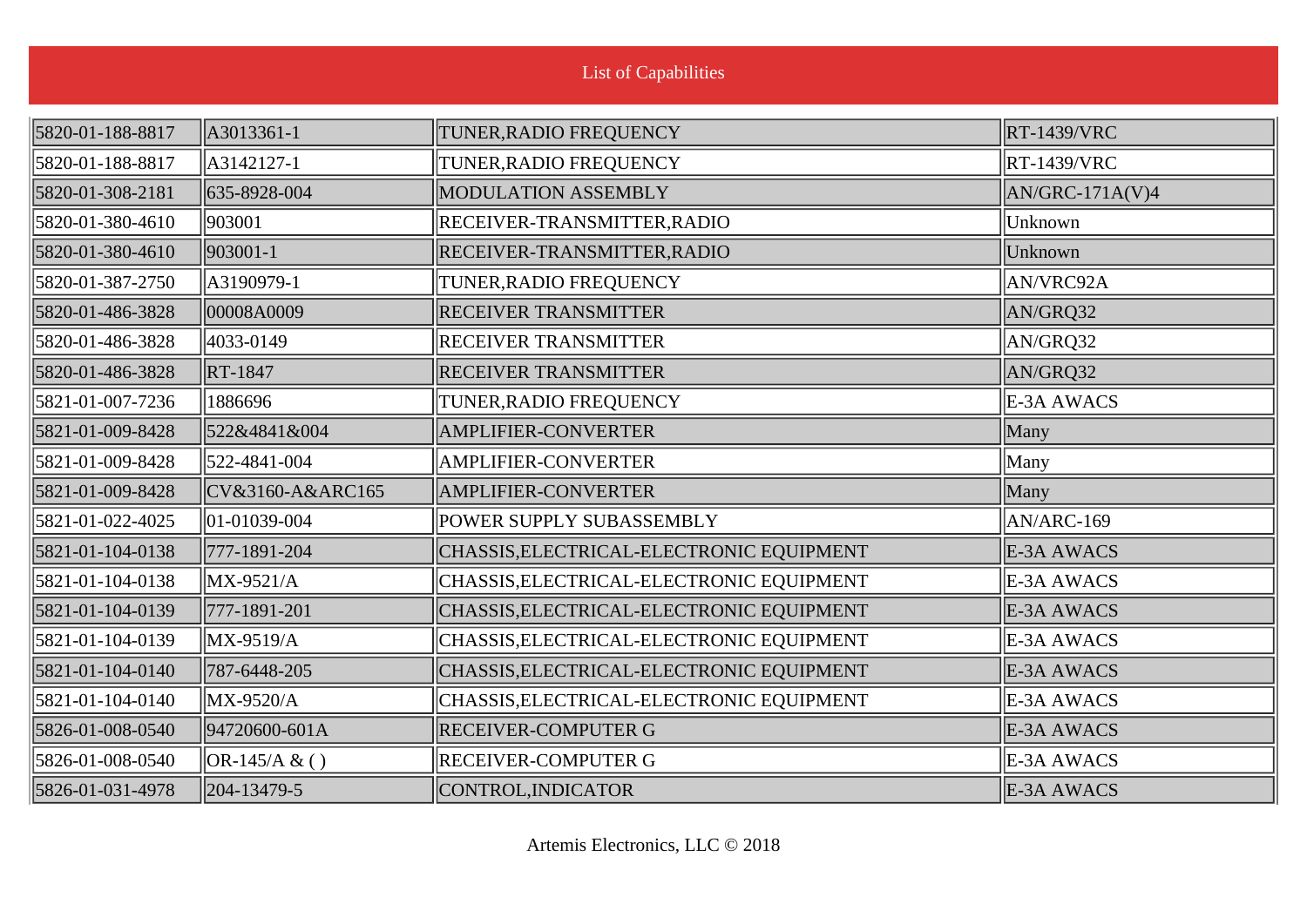| <b>List of Capabilities</b> |                           |                                        |                         |
|-----------------------------|---------------------------|----------------------------------------|-------------------------|
| 5826-01-031-4978            | $\parallel$ 61710450-607A | CONTROL, INDICATOR                     | E-3A AWACS              |
| 5826-01-048-2101            | 94720500-603A             | NCS CONTROL C-9612/A                   | E-3A AWACS              |
| 5840-00-883-9496            | 480230-1                  | <b>RADAR SET SUBASSEMBLY</b>           | <b>TPN-19</b>           |
| 5840-01-153-8702            | 7327050                   | DETECTOR, RADIO FREQUENCY INTERFERENCE | AN/FPS-117              |
| 5840-01-153-8702            | 7327050G001               | DETECTOR, RADIO FREQUENCY INTERFERENCE | AN/FPS-117              |
| 5840-01-153-8702            | 7327050G1                 | DETECTOR, RADIO FREQUENCY INTERFERENCE | AN/FPS-117              |
| 5840-01-154-0006            | 7326440                   | <b>RECEIVER, RADAR</b>                 | AN/FPS-117              |
| 5840-01-154-0006            | 7326440G001               | <b>RECEIVER, RADAR</b>                 | AN/FPS-117              |
| 5840-01-154-0006            | 7326440G1                 | <b>RECEIVER, RADAR</b>                 | AN/FPS-117              |
| 5840-01-154-0006            | R-2195/FPS-117            | <b>RECEIVER, RADAR</b>                 | $AN/FPS-117$            |
| 5840-01-208-1097            | 77D609702                 | <b>RECEIVER, RADAR</b>                 | AN/FPS-117              |
| 5840-01-208-1097            | 77D609702G005             | <b>RECEIVER, RADAR</b>                 | $AN/FPS-117$            |
| 5840-01-208-1097            | 77D609702G5               | <b>RECEIVER, RADAR</b>                 | $AN/FPS-117$            |
| 5840-01-212-3320            | 5V680HBG-6                | ENCODER, AZIMUTH                       | $AN/TPQ-36(V)5$         |
| 5840-01-212-3320            | SM-D-800092-3             | ENCODER, AZIMUTH                       | $\text{AN/TPQ-36(V)}$ 5 |
| 5840-01-212-3320            | SNB60-14G1                | ENCODER, AZIMUTH                       | $AN/TPQ-36(V)5$         |
| 5840-01-224-8134            | C5001050                  | <b>CIRCUIT CARD ASSEMBLY</b>           | $AN/TPQ-36(V)5$         |
| 5841-01-012-4610            | 790A5001G3                | NAVIGATION SET, DOPPLER                | $AN/APN-213$            |
| 5841-01-012-4610            | $\vert$ AN/APN-213        | NAVIGATION SET, DOPPLER                | AN/APN-213              |
| 5841-01-057-9534            | 680R405G01                | INVERTER, POWER, STATIC                | AN/APY-1                |
| 5841-01-222-6372            | 2859491                   | <b>RADAR SET SUBASSEMBLY</b>           | $ F-4 $                 |
| 5841-01-222-6372            | 2859491-1                 | <b>RADAR SET SUBASSEMBLY</b>           | $F-4$                   |
| 5841-01-222-6372            | 2859491-2                 | <b>RADAR SET SUBASSEMBLY</b>           | $\parallel$ F-4         |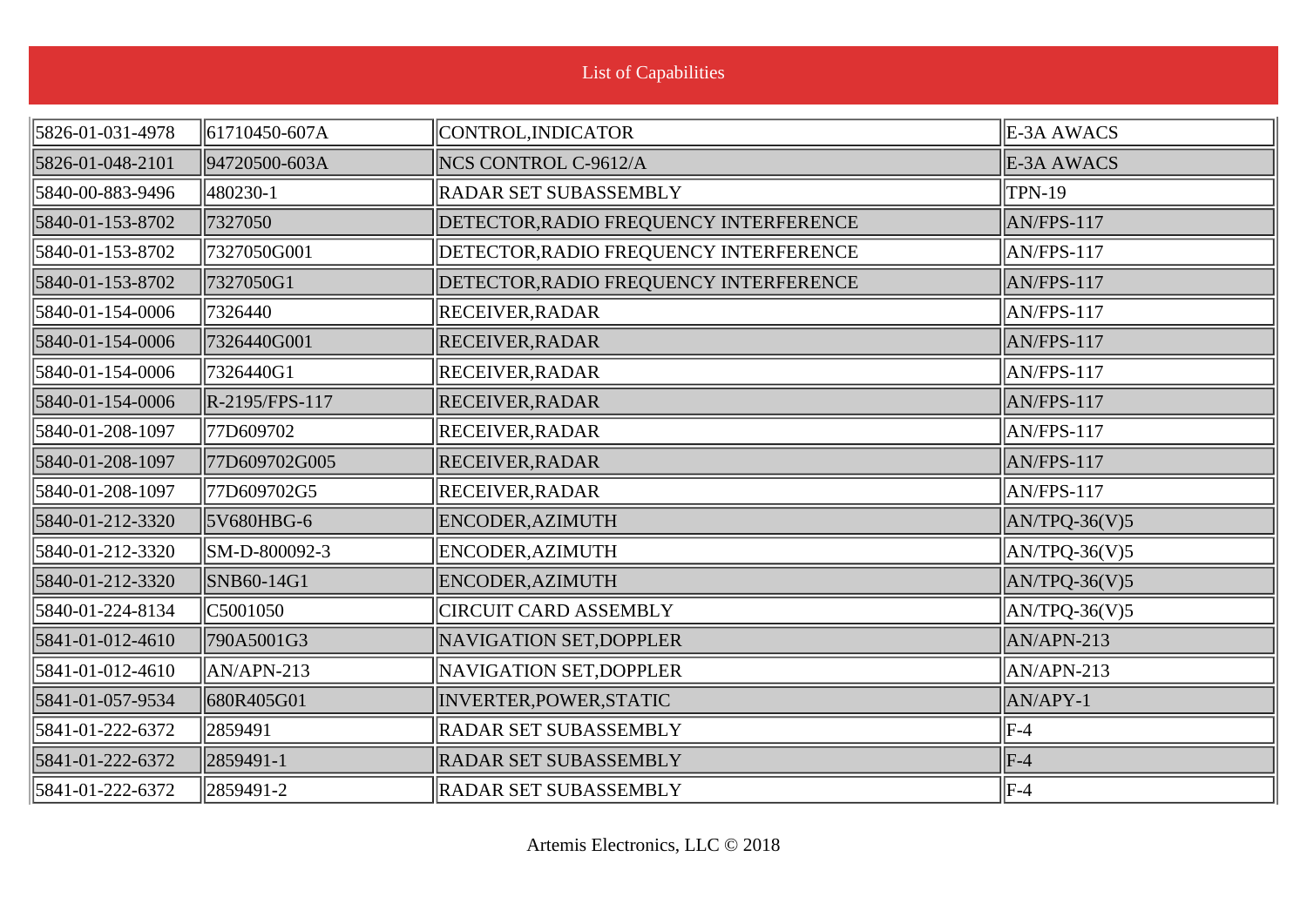| 5841-01-231-6618 | 2859351-1                                        | TRANSMITTER, RADAR             | $\parallel$ F-4       |
|------------------|--------------------------------------------------|--------------------------------|-----------------------|
| 5841-01-231-6618 | $\parallel$ 2859412                              | TRANSMITTER, RADAR             | $ F-4 $               |
| 5841-01-231-6618 | 2859412-1                                        | TRANSMITTER, RADAR             | $F-4$                 |
| 5841-01-231-6618 | $\left\ T\text{-}1500\text{/APQ-}172(V)\right\ $ | TRANSMITTER, RADAR             | $ F-4 $               |
| 5841-01-233-0240 | 2859490                                          | RADAR SET SUBASSEMBLY          | $F-4$                 |
| 5841-01-233-0240 | $\parallel$ 2859490-1                            | <b>RADAR SET SUBASSEMBLY</b>   | $ F-4 $               |
| 5841-01-233-0240 | 2859490-2                                        | RADAR SET SUBASSEMBLY          | $F-4$                 |
| 5841-01-255-1578 | 2496301                                          | INDICATOR, RADAR TARGET        | $ F-4 $               |
| 5841-01-255-1578 | 2496301-1                                        | <b>INDICATOR, RADAR TARGET</b> | $F-4$                 |
| 5841-01-255-1578 | $\parallel$ 2496301-2                            | <b>INDICATOR, RADAR TARGET</b> | $ F-4 $               |
| 5841-01-255-1578 | 2496307-1                                        | INDICATOR, RADAR TARGET        | $F-4$                 |
| 5841-01-255-1578 | $\parallel$ 2496307-2                            | <b>INDICATOR, RADAR TARGET</b> | $ F-4 $               |
| 5841-01-255-1578 | $\left\vert$ IP-1516/APQ-172(V)                  | <b>INDICATOR, RADAR TARGET</b> | $F-4$                 |
| 5841-01-444-3626 | 4070741-0501                                     | CONTROL, RADAR SET             | F4-F5, F16, Many More |
| 5855-01-203-4714 | 5002475                                          | <b>LIGHT EMITTING DIOD</b>     | AN/UAS12C             |
| 5855-01-203-4714 | $\parallel$ SU-127/UA                            | <b>LIGHT EMITTING DIOD</b>     | AN/UAS12C             |
| 5855-01-480-4876 | 3253259-1                                        | <b>RECEIVER, INFRARED</b>      | <b>AAV</b>            |
| 5855-01-480-4876 | 3253259-3                                        | <b>RECEIVER, INFRARED</b>      | AAV                   |
| 5855-01-480-4876 | 3253259-5                                        | <b>RECEIVER, INFRARED</b>      | <b>AAV</b>            |
| 5855-01-480-4876 | 3253259-7                                        | <b>RECEIVER, INFRARED</b>      | <b>AAV</b>            |
| 5855-01-480-4876 | 3253259-9                                        | <b>RECEIVER, INFRARED</b>      | <b>AAV</b>            |
| 5855-01-536-9873 | 02009B0030                                       | VIEWER, INFRARED               | Unknown               |
| 5855-01-536-9873 | 7609-0203                                        | VIEWER, INFRARED               | Unknown               |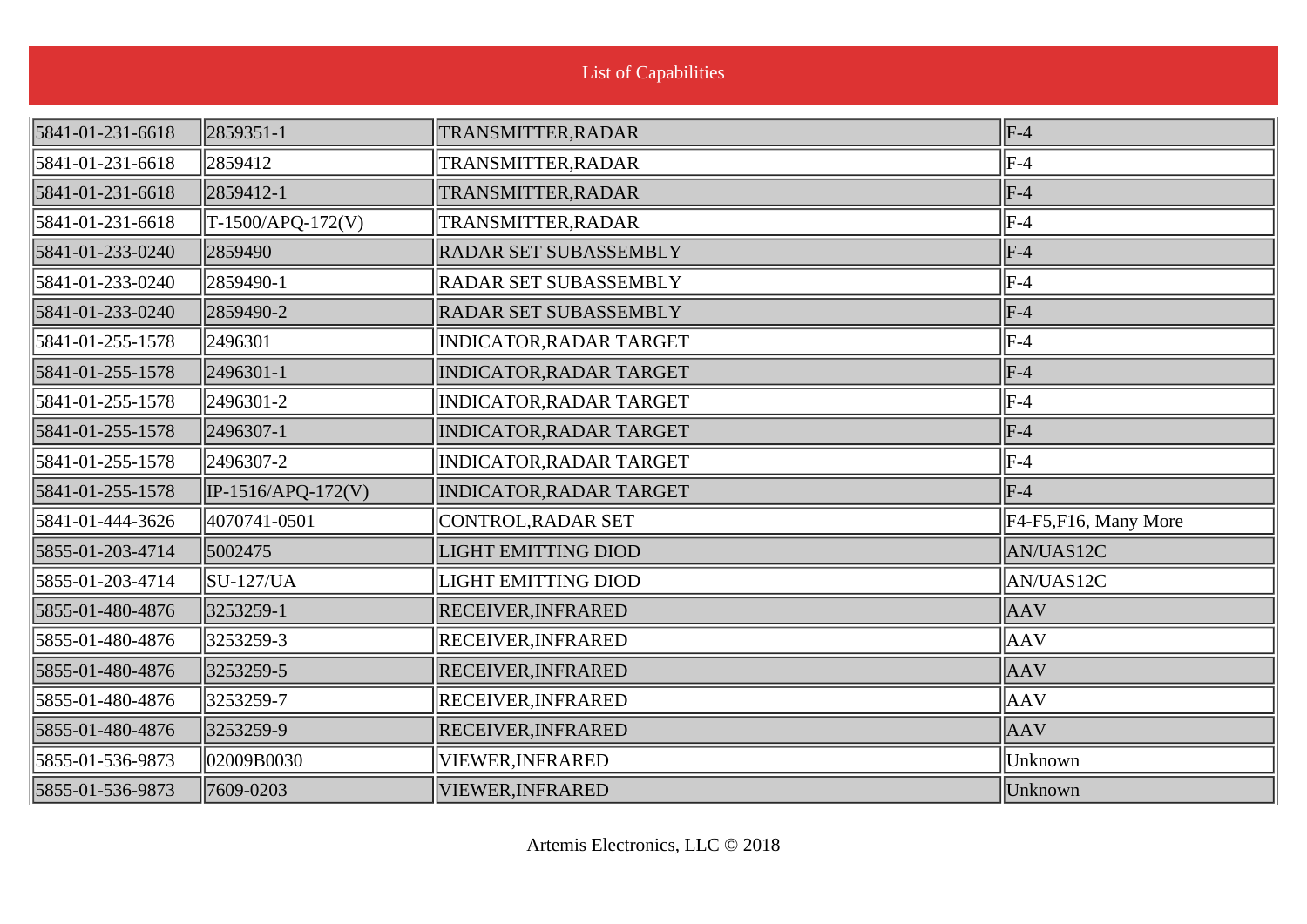| 5855-01-536-9873 | $\ $ OMNI-5233               | VIEWER, INFRARED                           | Unknown               |
|------------------|------------------------------|--------------------------------------------|-----------------------|
| 5860-01-430-4339 | 6374503                      | SENSOR UNIT, LASER DETECTING SET           | <b>USMC LAV</b>       |
| 5860-01-430-4339 | 7576194-002                  | <b>SENSOR UNIT, LASER DETECTING SET</b>    | <b>USMC LAV</b>       |
| 5865-01-379-7613 | 179250-0002                  | SWITCHING UNIT, COUNTERMEASURES DISPENSER  | $AN/ALE-47(V)$        |
| 5865-01-379-7613 | 179250-0002                  | SWITCHING UNIT,COUNTERMEASURES DISPENSER   | AN/ALE-47(V)          |
| 5865-01-379-7613 | 179250-0002                  | SWITCHING UNIT,COUNTERMEASURES DISPENSER   | $AN/ALE-47(V)$        |
| 5865-01-449-8532 | A3256659-1                   | <b>COUNTERMEASURES SET</b>                 | AN/VRC92A             |
| 5895-00-135-1681 | $\vert$ 01-21000M01          | <b>TRANSPONDER SET</b>                     | $E3-A$                |
| 5895-00-135-1681 | $\ 01 - 21000M01$            | <b>TRANSPONDER SET</b>                     | $E3-A$                |
| 5895-00-539-1911 | 150620                       | RECEIVER-TRANSMITTER, RADIO IDENTIFICATION | F4-F5, F16, Many More |
| 5895-00-539-1911 | 150620                       | RECEIVER-TRANSMITTER, RADIO IDENTIFICATION | F4-F5, F16, Many More |
| 5895-00-539-1911 | 704A45-730-013               | RECEIVER-TRANSMITTER, RADIO IDENTIFICATION | F4-F5, F16, Many More |
| 5895-00-539-1911 | $\left\Vert$ RT1063BAPX101AV | RECEIVER-TRANSMITTER, RADIO IDENTIFICATION | F4-F5, F16, Many More |
| 5895-01-007-7235 | 01-P04651E001                | CONTROL, TRANSPONDER SET                   | E-3A AWACS            |
| 5895-01-007-7235 | $\parallel$ 01-P04651E001    | CONTROL, TRANSPONDER SET                   | E-3A AWACS            |
| 5895-01-034-0171 | $ 622 - 1667 - 001 $         | CONTROL-INDICATOR                          | E-3A AWACS            |
| 5895-01-034-0171 | $ C-9637/A $                 | CONTROL-INDICATOR                          | E-3A AWACS            |
| 5895-01-034-3280 | $ 01-01050-005$              | CONTROL-INDICATOR                          | E-3A AWACS            |
| 5895-01-034-3280 | $ C-9640/A$                  | CONTROL-INDICATOR                          | E-3A AWACS            |
| 5895-01-089-3567 | MPS620A                      | MONITOR, RADIO FREQUENCY                   | $AN/TPQ-36(V)5$       |
| 5895-01-089-3567 | SM-C-803069                  | MONITOR, RADIO FREQUENCY                   | $AN/TPQ-36(V)5$       |
| 5895-01-089-3567 | SM-C-803069-1                | MONITOR, RADIO FREQUENCY                   | $AN/TPQ-36(V)5$       |
| 5895-01-151-9914 | $\parallel$ A3013347-1       | CONTROL-MONITOR                            | <b>ICOM Radio Set</b> |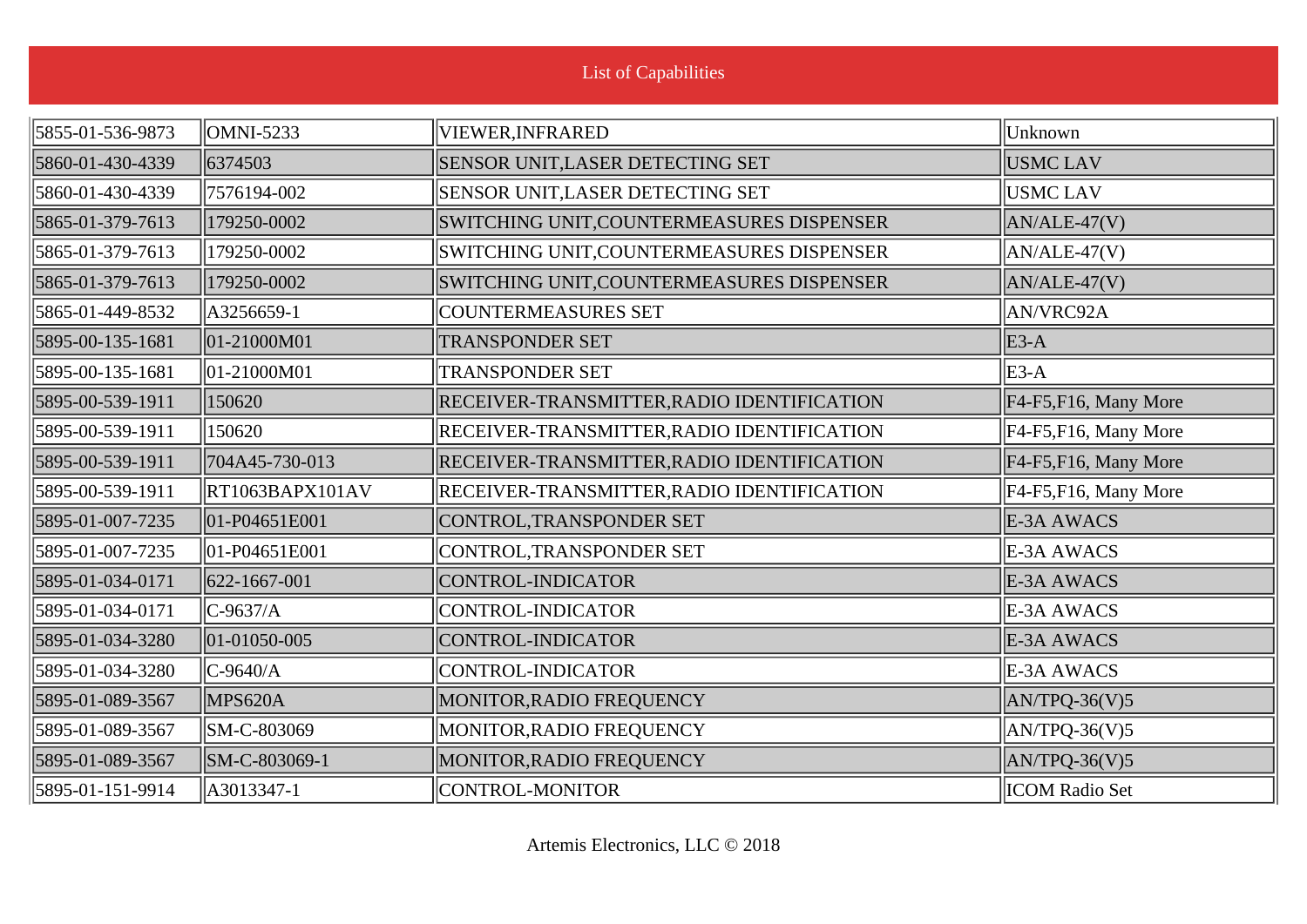|                  |                    | <b>List of Capabilities</b> |                                                 |
|------------------|--------------------|-----------------------------|-------------------------------------------------|
| 5895-01-151-9914 | A3148258-1         | CONTROL-MONITOR             | <b>ICOM Radio Set</b>                           |
| 5895-01-151-9914 | $C-11291() / VRC$  | CONTROL-MONITOR             | <b>ICOM Radio Set</b>                           |
| 5895-01-151-9914 | $C-11291/VRC$      | CONTROL-MONITOR             | <b>ICOM Radio Set</b>                           |
| 5895-01-195-4844 | A3013357-1         | AMPLIFIER, RADIO FREQUENCY  | AN/VRC92D                                       |
| 5895-01-195-4844 | A3191000-1         | AMPLIFIER, RADIO FREQUENCY  | <b>AN/VRC92D</b>                                |
| 5895-01-195-4844 | <b>AM-7238/VRC</b> | AMPLIFIER, RADIO FREQUENCY  | AN/VRC92D                                       |
| 5895-01-211-3934 | 124619-3           | INDICATOR, PANORAMIC        | $E3-A$                                          |
| 5895-01-266-2272 | 10-179-01          | CONTROL-INDICATOR           | $ F-4 $                                         |
| 5895-01-266-2272 | 10-179-02          | CONTROL-INDICATOR           | $F-4$                                           |
| 5895-01-266-2272 | 10-179-05          | CONTROL-INDICATOR           | $ F-4 $                                         |
| 5895-01-266-2272 | 508-10003-2        | CONTROL-INDICATOR           | $F-4$                                           |
| 5895-01-266-2272 | 508-10003-503      | CONTROL-INDICATOR           | $ F-4 $                                         |
| 5895-01-266-2272 | 508-10003-504      | CONTROL-INDICATOR           | $F-4$                                           |
| 5895-01-266-2272 | IP-1558/ASQ-203(V) | CONTROL-INDICATOR           | $F-4$                                           |
| 5895-01-266-8711 | 2487606            | TRANSMITTER SUBASSEMBLY     | AN/APQ-171(V) TERRAIN<br><b>FOLLOWING RADAR</b> |
| 5895-01-266-8711 | 2487606-1          | TRANSMITTER SUBASSEMBLY     | AN/APQ-171(V) TERRAIN<br><b>FOLLOWING RADAR</b> |
| 5895-01-266-8711 | 2861693            | TRANSMITTER SUBASSEMBLY     | AN/APQ-171(V) TERRAIN<br><b>FOLLOWING RADAR</b> |
| 5895-01-266-8711 | 2861693-1          | TRANSMITTER SUBASSEMBLY     | AN/APQ-171(V) TERRAIN<br><b>FOLLOWING RADAR</b> |
| 5895-01-298-1397 | 755002C0440        | PANEL, INDICATOR            | AN/PRC104B(V)                                   |
| 5895-01-309-1309 | A3132630           | CONTROL-MONITOR             | <b>ICOM</b> Radio Set                           |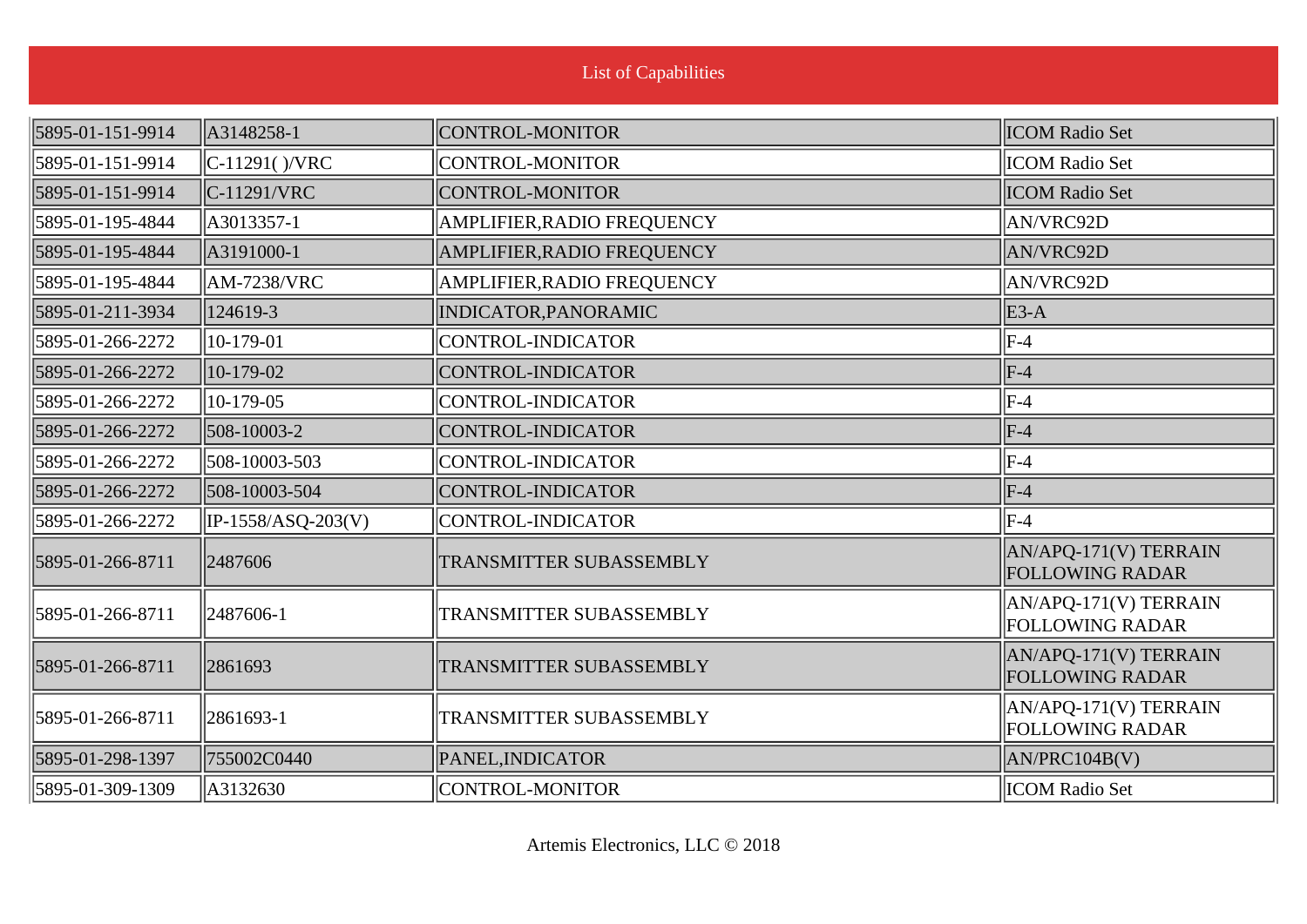| 5895-01-309-1309 | $\parallel$ A3132630           | CONTROL-MONITOR                         | <b>ICOM</b> Radio Set |
|------------------|--------------------------------|-----------------------------------------|-----------------------|
| 5895-01-309-1309 | $ C-11291A/VRC $               | CONTROL-MONITOR                         | <b>ICOM Radio Set</b> |
| 5895-01-317-7617 | 622603                         | CONTROL, MODULATOR                      | M1A1                  |
| 5895-01-317-7618 | $\ $ 622604                    | CONTROL, MODULATOR                      | M1A1                  |
| 5895-01-317-7618 | $ 622604-12$                   | CONTROL, MODULATOR                      | M1A1                  |
| 5895-01-352-5495 | $\ 2112 - 91700 - 00$          | <b>FRONT PANEL ASSEMBL</b>              | AN/MRC142             |
| 5895-01-352-5495 | $\left 2112-91700-00-0\right $ | FRONT PANEL ASSEMBL                     | AN/MRC142             |
| 5895-01-367-4205 | 622688                         | CONTROL, MODULATOR                      | USMC M1A1             |
| 5895-01-370-7222 | 42242                          | INTERFACE UNIT, COMMUNICATION EQUIPMENT | <b>FB6000M</b>        |
| 5895-01-382-3221 | A3205747                       | CONTROL, INDICATOR                      | $AN/TPS-59(V)3$       |
| 5895-01-382-3221 | $CD-82/VRC$                    | CONTROL, INDICATOR                      | $AN/TPS-59(V)3$       |
| 5895-01-382-3221 | $\vert$ F12J1120               | CONTROL, INDICATOR                      | $AN/TPS-59(V)3$       |
| 5895-01-396-3089 | $ 10-11476-01$                 | DATA DISPLAY GROUP                      | $F-16$                |
| 5895-01-407-2627 | $\parallel$ A3210919-1         | AMPLIFIER-FREQUENCY MULTIPLIER          | M1A1                  |
| 5895-01-407-2627 | $\parallel$ A3210919-1         | AMPLIFIER-FREQUENCY MULTIPLIER          | M1A1                  |
| 5895-01-407-2627 | $\parallel$ A3213357-1         | AMPLIFIER-FREQUENCY MULTIPLIER          | M1A1                  |
| 5895-01-407-2627 | A3256646-1                     | AMPLIFIER-FREQUENCY MULTIPLIER          | M1A1                  |
| 5895-01-407-2627 | $\parallel$ AM-7238B/VRC       | AMPLIFIER-FREQUENCY MULTIPLIER          | M1A1                  |
| 5895-01-476-8255 | 164750-0003                    | INTERROGATOR-TRANSPONDER SET            | $F-16$                |
| 5895-01-477-0855 | 29350                          | FREQUENCY CONVERTER-TRANSMITTER         | MEP831A               |
| 5895-01-477-0855 | 98-19604-01                    | FREQUENCY CONVERTER-TRANSMITTER         | MEP831A               |
| 5895-01-521-9986 | $\ A450673\ $                  | PROCESSOR, SIGNAL DATA                  | <b>LRT</b> 110        |
| 5895-01-556-9538 | 16101175-005                   | INDICATOR, AZIMUTH                      | LAV                   |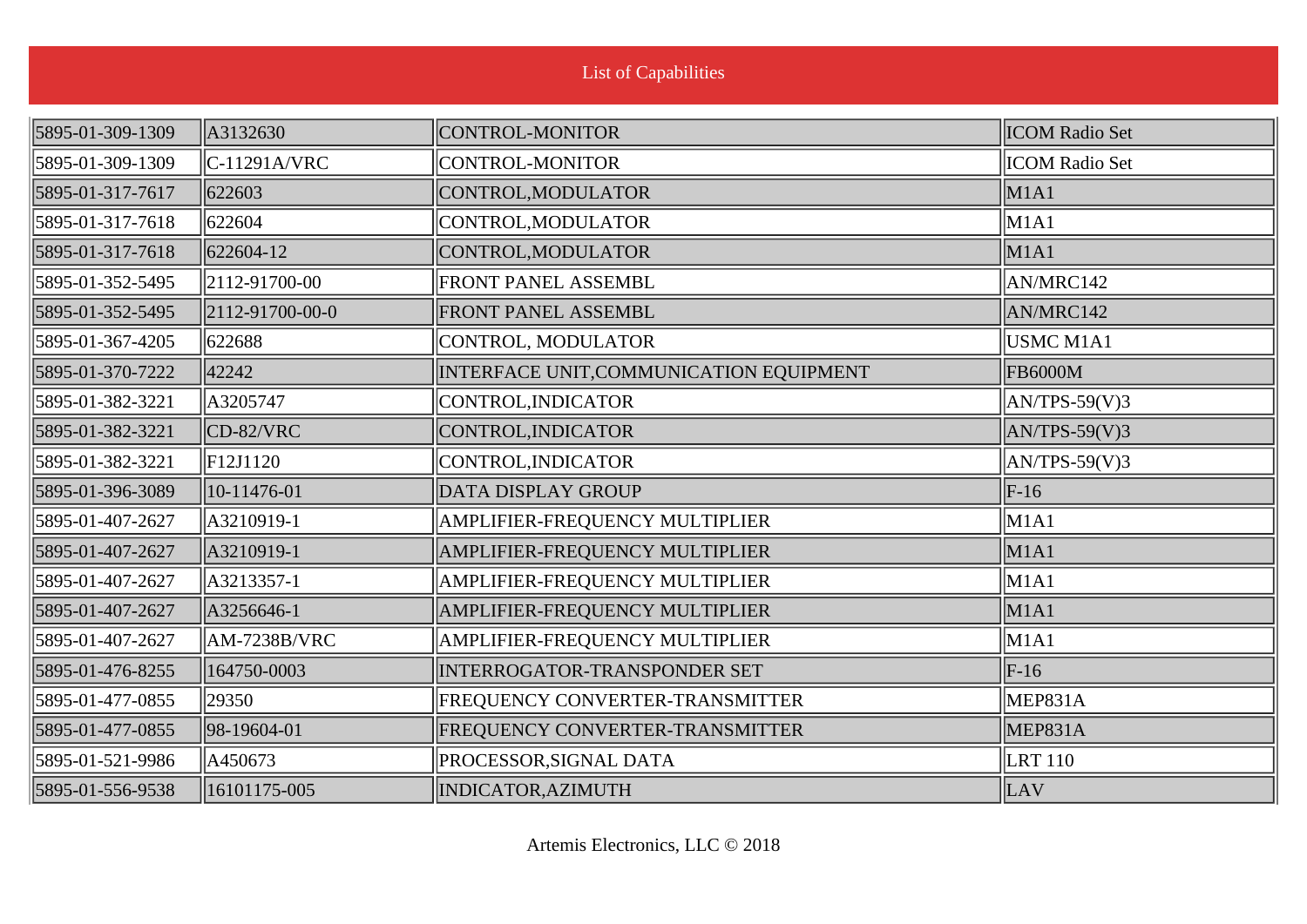| 5895-01-556-9538 | 83495-005         | INDICATOR, AZIMUTH                  | $\ $ LAV     |
|------------------|-------------------|-------------------------------------|--------------|
| 5895020000000    | 203190-1          | COVER, ELECTRONIC COMMUNICATION E   |              |
| 5895020000000    | 203104-1          | PANEL, CONTROL, ELECTRICAL-ELECTRO  |              |
| 5905010000000    | 107891-2          | RESISTOR, THERMAL                   |              |
| 5905010000000    | 107478-1          | RESISTOR, VARIABLE, WIRE WOUND, NON |              |
| 5905010000000    | 212123-1          | RESISTOR, FIXED, FILM               |              |
| 5905010000000    | 212124-1          | RESISTOR, VOLTAGE SENSITIVE         |              |
| 5910010000000    | 84-14088-2        | <b>CAPACITOR ASSEMBLY</b>           |              |
| 5915010000000    | $ 212117-1$       | FILTER ASSEMBLY, ELECTRICAL         |              |
| 5915010000000    | 212117-2          | FILTER ASSEMBLY, ELECTRICAL         |              |
| 5915010000000    | 202372-1          | FILTER, RADIO FREQUENCY INTERFERE   |              |
| 5915010000000    | 84-14132          | FILTER, RADIO FREQUENCY INTERFERE   |              |
| 5925020000000    | PR11-0-15.0A-XX-V | <b>CIRCUIT BREAKER</b>              |              |
| 5930-01-232-3287 | 16P3141-801       | <b>SWITCH ASSEMBLY</b>              | $\vert$ F-16 |
| 5930-01-232-3287 | 16P3141-803       | <b>SWITCH ASSEMBLY</b>              | $\vert$ F-16 |
| 5930-01-232-3287 | 16P3141-805       | <b>SWITCH ASSEMBLY</b>              | $\vert$ F-16 |
| 5930-01-406-9318 | 12387589          | SWITCH, ELECTRONIC                  | $\vert$ M1A1 |
| 5930010000000    | 107428-1          | SWITCH, PRESSURE                    |              |
| 5930010000000    | 212822-1          | <b>SWITCH, PRESSURE</b>             |              |
| 5930010000000    | $ 101428-1 $      | SWITCH, PRESSURE                    |              |
| 5935010000000    | 100277            | CONNECTOR BODY, PLUG, ELECTRICAL    |              |
| 5935010000000    | 100276            | CONNECTOR, PLUG, ELECTRICAL         |              |
| 5935010000000    | 101795-1          | CONNECTOR, PLUG, ELECTRICAL         |              |
|                  |                   |                                     |              |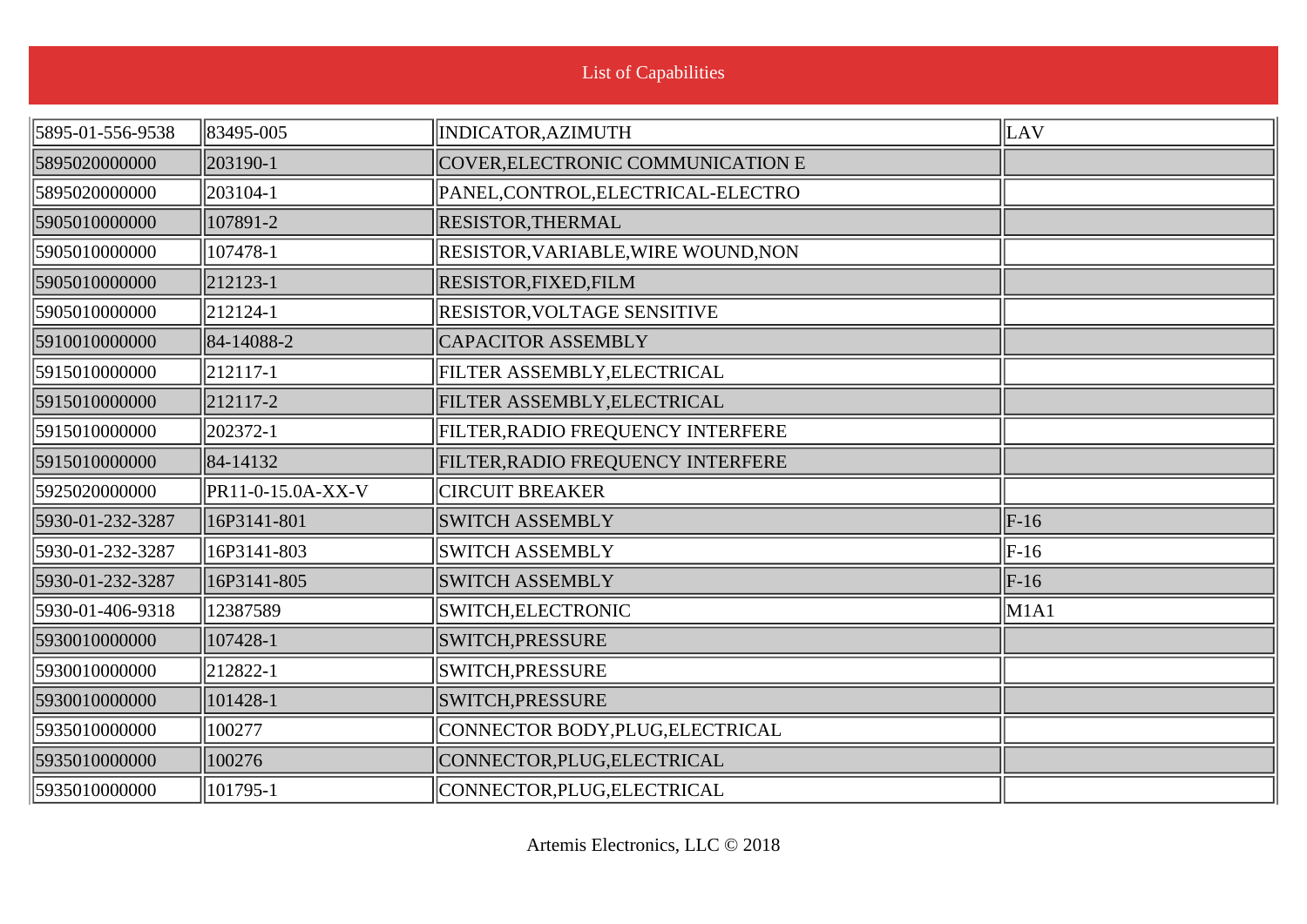| List of Capabilities |  |
|----------------------|--|

| 5935020000000    | 203351-1     | PLATE, RETAINING, ELECTRICAL CONNE |              |
|------------------|--------------|------------------------------------|--------------|
| 5940000000000    | $ 69-692-3 $ | TERMINAL, STUD                     |              |
| 5940010000000    | 83-14208     | <b>TERMINAL BOARD</b>              |              |
| 5940010000000    | 101713-1     | <b>TERMINAL BOARD</b>              |              |
| 5940010000000    | 13216E6221-3 | MARKER STRIP, TERMINAL BOARD       |              |
| 5945-01-286-5700 | 12345341     | <b>RELAY ASSEMBLY</b>              | M1A1         |
| 5945000000000    | 3133         | RELAY, ELECTROMAGNETIC             |              |
| 5945010000000    | 212869-1     | SOLENOID, ELECTRICAL               |              |
| 5945010000000    | 101714-1     | RELAY, ARMATURE                    |              |
| 5945010000000    | 202415-1     | <b>RELAY, SOLID STATE</b>          |              |
| 5945010000000    | 202336-1     | LINK, SOLENOID                     |              |
| 5945020000000    | 203450-1     | <b>RELAY, SOLID STATE</b>          |              |
| 5945020000000    | 212173-1     | <b>RELAY, SOLID STATE</b>          |              |
| 5945020000000    | 203451-1     | <b>RELAY, SOLID STATE</b>          |              |
| 5945020000000    | 213173-1     | <b>RELAY, SOLID STATE</b>          |              |
| 5961010000000    | 5501-130-4   | SEMICONDUCTOR DEVICE ASSEMBLY      |              |
| 5961010000000    | 101719-1     | <b>SEMICONDUCTOR</b>               |              |
| 5961010000000    | 101703-1     | COVER, SEMICONDUCTOR DEVICE        |              |
| 5961010000000    | 59392-1      | SEMICONDUCTOR DEVICE ASSEMBLY      |              |
| 5963-01-317-9799 | 12324815     | <b>ELECTRONIC CONTROL</b>          | M1A1         |
| 5963-01-317-9799 | 1502581      | <b>ELECTRONIC CONTROL</b>          | M1A1         |
| 5963-01-317-9799 | 1502581-1    | <b>ELECTRONIC CONTROL</b>          | M1A1         |
| 5963-01-364-4865 | 1970AS164-2  | ELECTRONIC MODULE, STANDARDIZED    | $AN/ALQ-165$ |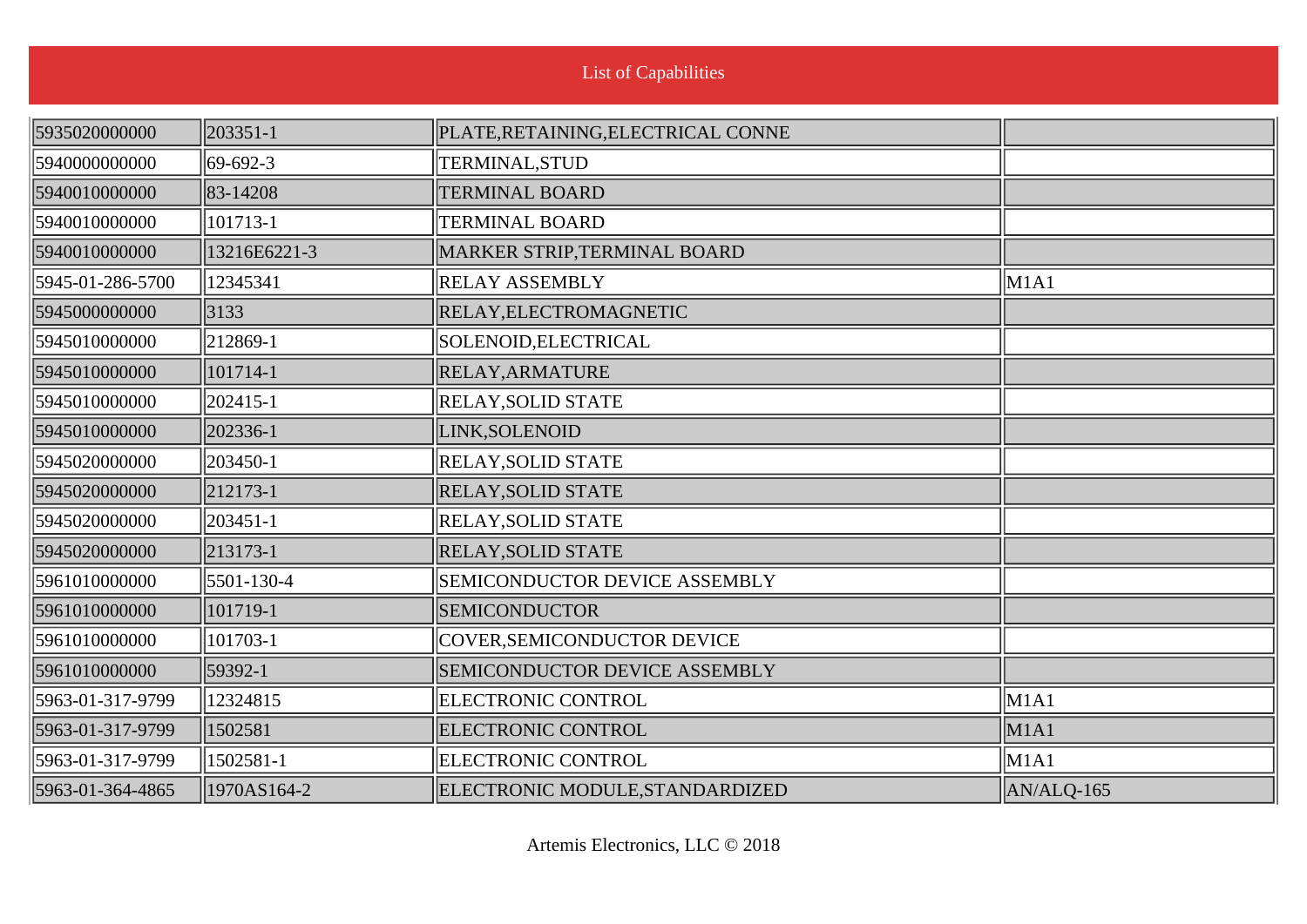|                  |               | <b>List of Capabilities</b>              |                            |
|------------------|---------------|------------------------------------------|----------------------------|
| 5963-01-364-7308 | 1971AS963-1   |                                          |                            |
|                  |               | ELECTRONIC MODULE, STANDARDIZED          | $\vert$ AN/ALQ-165         |
| 5963-01-378-3385 | 903009        | ELECTRONIC MODULE, STANDARDIZED          | <b>GRC-239</b>             |
| 5963-01-378-3385 | 903009-1      | ELECTRONIC MODULE, STANDARDIZED          | $ GRC-239 $                |
| 5963-01-422-5412 | 202400-4      | <b>ELECTRONIC CONTROL</b>                | M1A1                       |
| 5963-01-422-5412 | 202400-5      | ELECTRONIC CONTROL                       | $\parallel$ M1A1           |
| 5963-01-422-5412 | 202407-5      | <b>ELECTRONIC CONTROL</b>                | $\vert$ M1A1               |
| 5963-01-474-6208 | 12324815-1    | ELECTRONIC CONTROL                       | $\parallel$ M1A1           |
| 5963-01-474-6208 | 1502581-2     | <b>ELECTRONIC CONTROL</b>                | $\vert$ M1A1               |
| 5963010000000    | 202400-3      | <b>ELECTRONIC CONTROL</b>                |                            |
| 5963010000000    | 84-14133      | CONTROLLER, GAS TURB                     |                            |
| 5963010000000    | 202400-4      | <b>ELECTRONIC CONTROL</b>                |                            |
| 5963010000000    | 202400-5      | <b>ELECTRONIC CONTROL</b>                |                            |
| 5963020000000    | 203400-1      | ELECTRONIC CONTROL                       |                            |
| 5963020000000    | 202400-6      | <b>ELECTRONIC CONTROL</b>                |                            |
| 5970010000000    | 202377-1      | <b>INSULATOR, WASHER</b>                 |                            |
| 5970010000000    | 101723-1      | <b>INSULATOR, PLATE</b>                  |                            |
| 5970020000000    | 202324-1      | SLEEVING, TEXTILE, ELECTRICAL            |                            |
| 5975-01-406-9642 | A3191036-1    | CHASSIS, ELECTRICAL-ELECTRONIC EQUIPMENT | <b>SINCGARS</b>            |
| 5975-01-437-3993 | 3020276-101   | <b>JUNCTION BOX</b>                      | $AS-4429/TSC$              |
| 5975-01-437-3993 | 3036701-101   | <b>JUNCTION BOX</b>                      | AS-4429/TSC                |
| 5975-01-459-9483 | 12437317      | <b>INTERCONNECTING BOX</b>               | USMC M1A1                  |
| 5975-01-486-4937 | 10513-2500-01 | CHASSIS, ELECTRICAL-ELECTRONIC EQUIPMENT | AN/PRC-117F                |
| 5975-01-486-5320 | 10513-4000-01 | PANEL, ELECTRICAL-ELECTRONIC EQUIPMENT   | $\vert\vert$ AN/PRC117F(V) |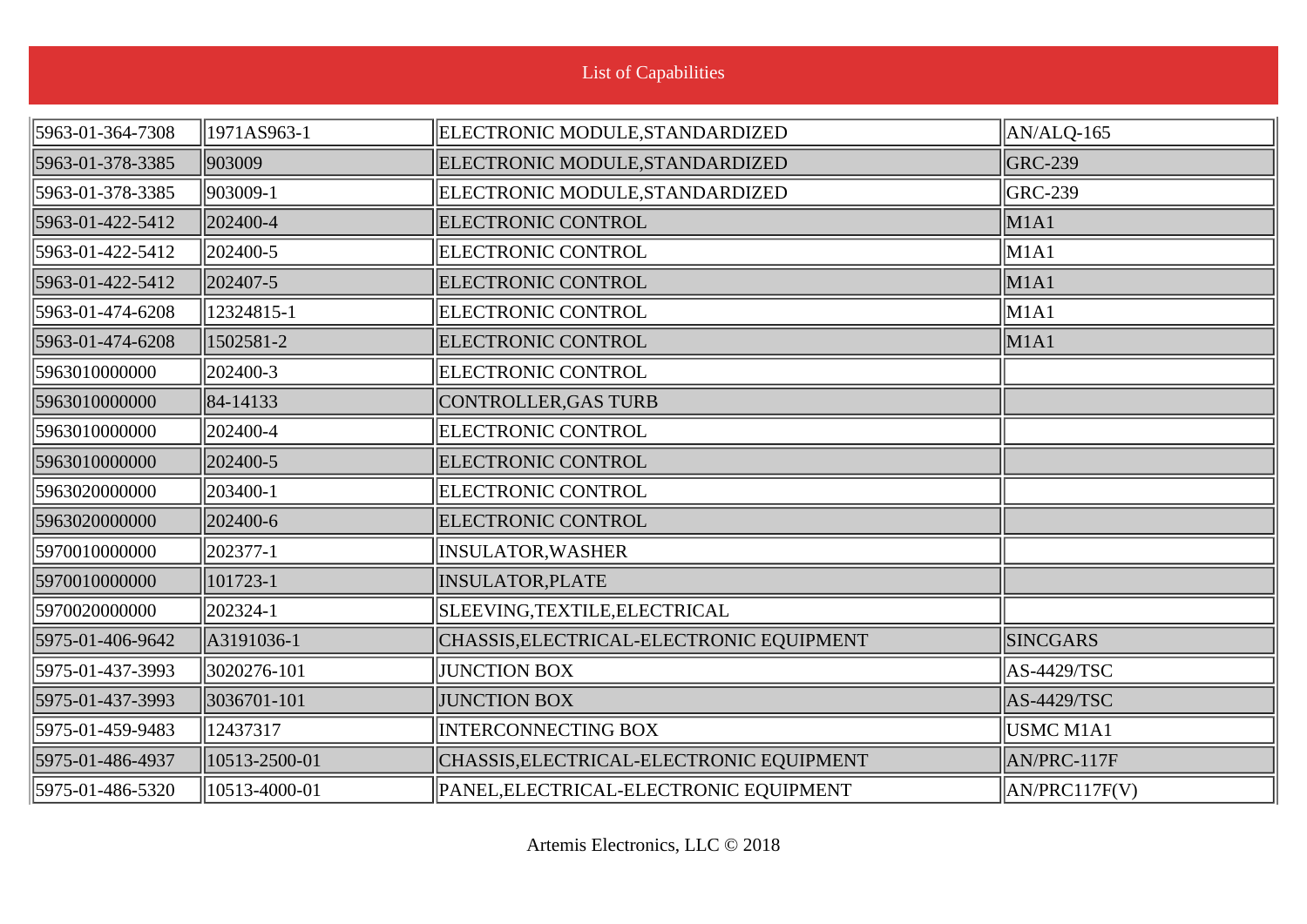| 5975010000000    | 83-14293                | ADAPTER, ELECTRICAL CONDUIT        |                          |
|------------------|-------------------------|------------------------------------|--------------------------|
| 5975010000000    | 202309-1                | CABLE NIPPLE, ELECTRICAL           |                          |
| 5975010000000    | 101767-1                | CHASSIS, ELECTRICAL-ELECTRONIC EQ  |                          |
| 5975020000000    | 203495-1                | MOUNTING BASE, TIEDOWN, ELECTRICAL |                          |
| 5980-01-480-4875 | 3245325-1               | CONTROL-DISPLAY, OPTOELECTRONIC    | AN/VAS-5A                |
| 5980-01-480-4875 | 3245325-2               | CONTROL-DISPLAY, OPTOELECTRONIC    | AN/VAS-5A                |
| 5980-01-480-4875 | 3245325-3               | CONTROL-DISPLAY, OPTOELECTRONIC    | AN/VAS-5A                |
| 5980-01-495-7388 | 00004A1401-1            | ASSEMBLY, HEAD UP                  | LAV                      |
| 5980-01-495-7388 | 00004A1401-1            | <b>ASSEMBLY, HEAD UP</b>           | LAV                      |
| 5985-00-252-3494 | 692751-1                | <b>ANTENNA</b>                     | C-130, KC-135, T43A, E4B |
| 5985-00-252-3494 | $AS-2565()$ /APQ-122(V) | <b>ANTENNA</b>                     | C-130, KC-135, T43A, E4B |
| 5985-01-399-4556 | 903128                  | <b>ANTENNA</b>                     | Unknown                  |
| 5985-01-399-4556 | 903128-1                | <b>ANTENNA</b>                     | Unknown                  |
| 5985-01-399-4556 | 9327-820-2              | <b>ANTENNA</b>                     | Unknown                  |
| 5985-01-408-3549 | 903124                  | HORN, WAVEGUIDE                    | Unknown                  |
| 5985-01-408-3549 | 903124-1                | HORN, WAVEGUIDE                    | Unknown                  |
| 5985-01-418-7029 | 7010-7832-600           | <b>ATTENUATOR ASSEMBLY</b>         | <b>Test Equipment</b>    |
| 5985-01-418-7029 | 7010-7832-800           | <b>ATTENUATOR ASSEMBLY</b>         | <b>Test Equipment</b>    |
| 5985-01-418-7029 | 7010-7838-600           | <b>ATTENUATOR ASSEMBLY</b>         | <b>Test Equipment</b>    |
| 5985-01-459-5388 | 10208-5025-05           | COUPLER, ANTENNA                   | AN/MSQ124                |
| 5985-01-459-5388 | RF-382A-15              | COUPLER, ANTENNA                   | AN/MSQ124                |
| 5985-01-459-5388 | RF-382A-15              | COUPLER, ANTENNA                   | AN/MSQ124                |
| 5985-01-468-1980 | RF-382A-12              | COUPLER, ANTENNA                   | AN/MSQ124                |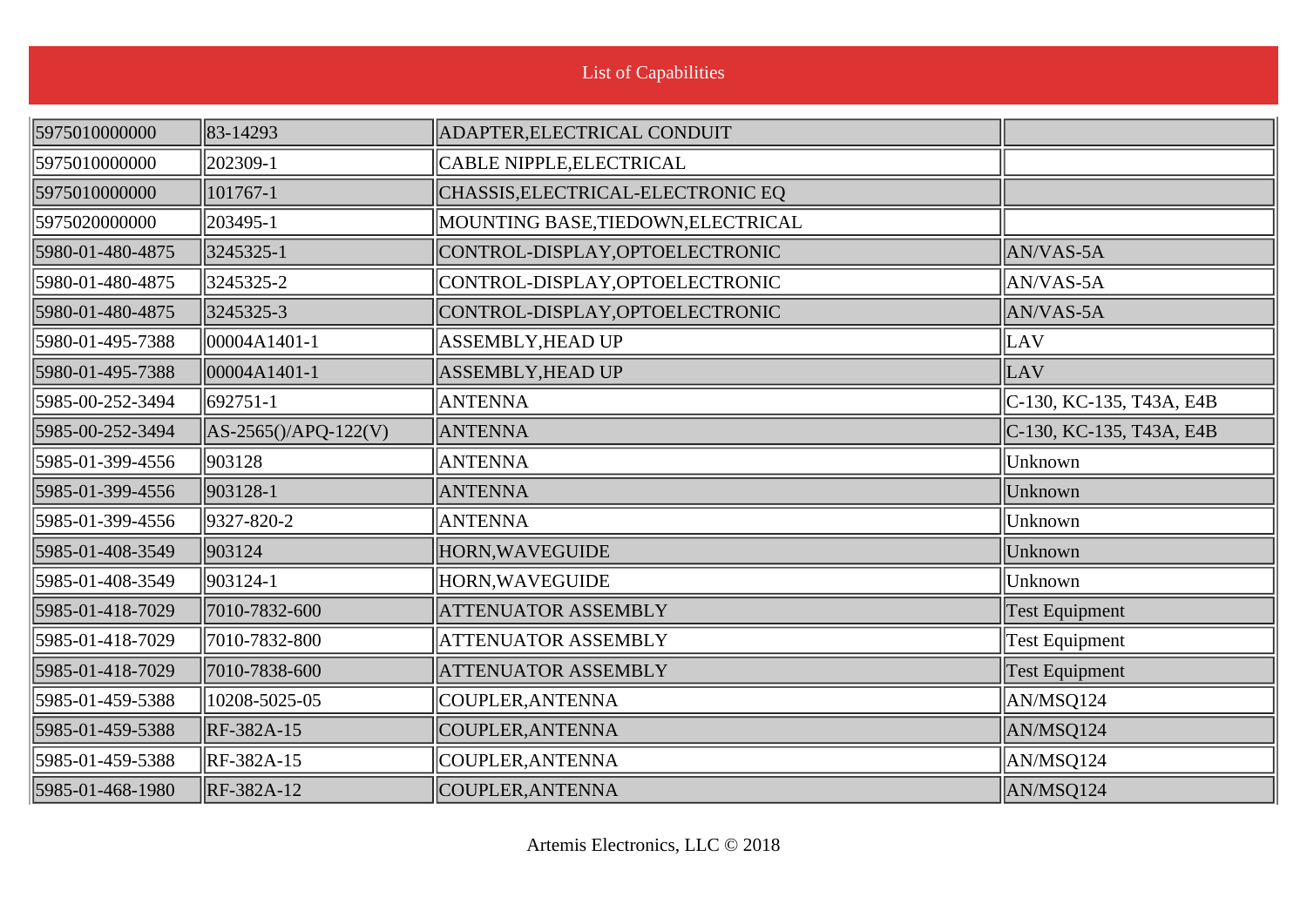| <b>List of Capabilities</b> |               |                                                                   |                       |
|-----------------------------|---------------|-------------------------------------------------------------------|-----------------------|
| 5985-01-477-1810            | 7010-7832-800 | <b>ATTENUATOR ASSEMBLY</b>                                        | Unknown               |
| 5985-01-500-3511            | <b>RF-382</b> | <b>ANTENNA COUPLER GROUP</b>                                      | AN/MSQ124             |
| 5985020000000               | 203471-1      | ISOLATOR, RADIO FREQUENCY REFLECT                                 |                       |
| 5995-01-082-8114            | 1642851       | CABLE ASSEMBLY, SPECIAL PURPOSE, ELECTRICAL                       | $AN/TPQ-36(V)5$       |
| 5995-01-082-8114            | 1696367       | CABLE ASSEMBLY, SPECIAL PURPOSE, ELECTRICAL                       | $AN/TPQ-36(V)5$       |
| 5995-01-270-9074            | 13282616      | CABLE ASSEMBLY, SPECIAL PURPOSE, ELECTRICAL, BRANCHED AN/UAS12C   |                       |
| 5995-01-270-9074            | 13282616      | CABLE ASSEMBLY, SPECIAL PURPOSE, ELECTRICAL, BRANCHED   AN/UAS12C |                       |
| 5995010000000               | 102541        | <b>WIRING HARNESS, BRANCHED</b>                                   |                       |
| 5995010000000               | 4524-4141     |                                                                   |                       |
| 5995010000000               | 101523-1      | <b>WIRING HARNESS, BRANCHED</b>                                   |                       |
| 5995010000000               | 101551-1      | <b>WIRING HARNESS, BRANCHED</b>                                   |                       |
| 5996-01-492-6274            | 100W1000B     | AMPLIFIER, RADIO FREQUENCY                                        | <b>Test Equipment</b> |
| 5998-00-349-5874            | 631R218G01    | ELECTRONIC COMPONENTS ASSEMBLY                                    | $ASQ-153$             |
| 5998-00-832-6297            | $ 462445-1$   | <b>CIRCUIT CARD ASSEMBLY</b>                                      |                       |
| 5998-01-003-6361            | 350-0192-010  | ELECTRONIC COMPONENTS ASSEMBLY                                    | $F-15$                |
| 5998-01-003-6361            | 350-0192-020  | ELECTRONIC COMPONENTS ASSEMBLY                                    | $F-15$                |
| 5998-01-012-0990            | 1030761-112   | <b>CIRCUIT CARD ASSEMBLY</b>                                      | TPQ-36                |
| 5998-01-041-9417            | 161195        | ELECTRONIC COMPONENTS ASSEMBLY                                    | $F-4$                 |
| 5998-01-065-9011            | 2114-91030-00 | <b>CIRCUIT CARD ASSEMBLY</b>                                      | AN/MRC138             |
| 5998-01-065-9011            | 755002A0320   | <b>CIRCUIT CARD ASSEMBLY</b>                                      | AN/MRC138             |
| 5998-01-072-4599            | SM-D-803195   | <b>CIRCUIT CARD ASSEMBLY</b>                                      | $AN/TPQ-36(V)5$       |
| 5998-01-072-4599            | SM-D-803195   | <b>CIRCUIT CARD ASSEMBLY</b>                                      | $AN/TPQ-36(V)5$       |
| 5998-01-074-4139            | 4026921-901   | <b>CIRCUIT CARD ASSEMBLY</b>                                      | $\vert$ F-16          |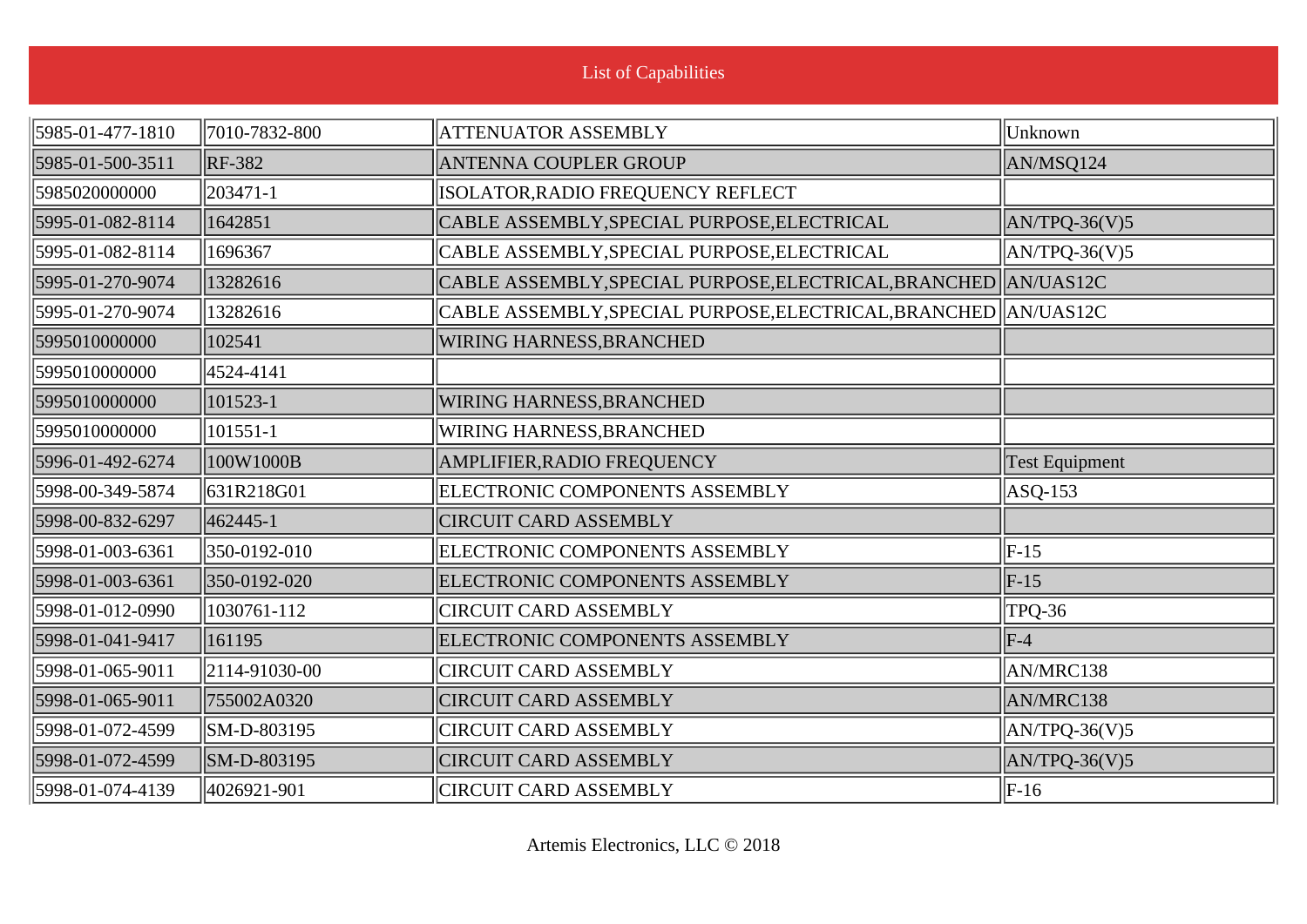| List of Capabilities |              |                              |                 |
|----------------------|--------------|------------------------------|-----------------|
| 5998-01-076-8417     | 634734-305   | <b>CIRCUIT CARD ASSEMBLY</b> | $\vert$ F-5     |
| 5998-01-076-8417     | 709734-301   | <b>CIRCUIT CARD ASSEMBLY</b> | $F-5$           |
| 5998-01-076-8417     | 709734-301   | <b>CIRCUIT CARD ASSEMBLY</b> | $F-5$           |
| 5998-01-092-2748     | SM-D-803137  | <b>CIRCUIT CARD ASSEMBLY</b> | $AN/TPQ-36(V)5$ |
| 5998-01-092-2749     | SM-D-803140  | <b>CIRCUIT CARD ASSEMBLY</b> | $AN/TPQ-36(V)5$ |
| 5998-01-108-9786     | 2600882      | <b>CIRCUIT CARD ASSEMBLY</b> | $AN/TPQ-36(V)5$ |
| 5998-01-108-9786     | 6227570      | <b>CIRCUIT CARD ASSEMBLY</b> | $AN/TPQ-36(V)5$ |
| 5998-01-109-2109     | SM-D-803128  | <b>CIRCUIT CARD ASSEMBLY</b> | AN/TPQ-36/37    |
| 5998-01-160-5548     | 5515         | <b>CIRCUIT CARD ASSEMBLY</b> | $AN/FPS-117$    |
| 5998-01-160-5548     | 7849185      | <b>CIRCUIT CARD ASSEMBLY</b> | AN/FPS-117      |
| 5998-01-160-5548     | 7849185P001  | <b>CIRCUIT CARD ASSEMBLY</b> | $AN/FPS-117$    |
| 5998-01-160-5548     | 7849185P1    | <b>CIRCUIT CARD ASSEMBLY</b> | AN/FPS-117      |
| 5998-01-161-1678     | 460710-01-02 | <b>CIRCUIT CARD ASSEMBLY</b> | $F-16$          |
| 5998-01-161-1678     | 460710-01-02 | <b>CIRCUIT CARD ASSEMBLY</b> | $F-16$          |
| 5998-01-171-3776     | 393788       | <b>CIRCUIT CARD ASSEMBLY</b> | AN/VIC2(V)      |
| 5998-01-171-3776     | 393788       | <b>CIRCUIT CARD ASSEMBLY</b> | AN/VIC2(V)      |
| 5998-01-199-9648     | 456496-03    | <b>CIRCUIT CARD ASSEMBLY</b> | $F-16$          |
| 5998-01-199-9648     | 456496-03    | <b>CIRCUIT CARD ASSEMBLY</b> | $F-16$          |
| 5998-01-200-0128     | 12316546     | <b>CIRCUIT CARD ASSEMBLY</b> | M1A1            |
| 5998-01-203-7299     | 5428412      | <b>CIRCUIT CARD ASSEMBLY</b> | AAV             |
| 5998-01-203-7299     | 5428412      | <b>CIRCUIT CARD ASSEMBLY</b> | <b>AAV</b>      |
| 5998-01-203-7299     | 5428412      | <b>CIRCUIT CARD ASSEMBLY</b> | <b>AAV</b>      |
| 5998-01-206-0084     | 9338618      | <b>CIRCUIT CARD ASSEMBLY</b> | $\vert$ M1A1    |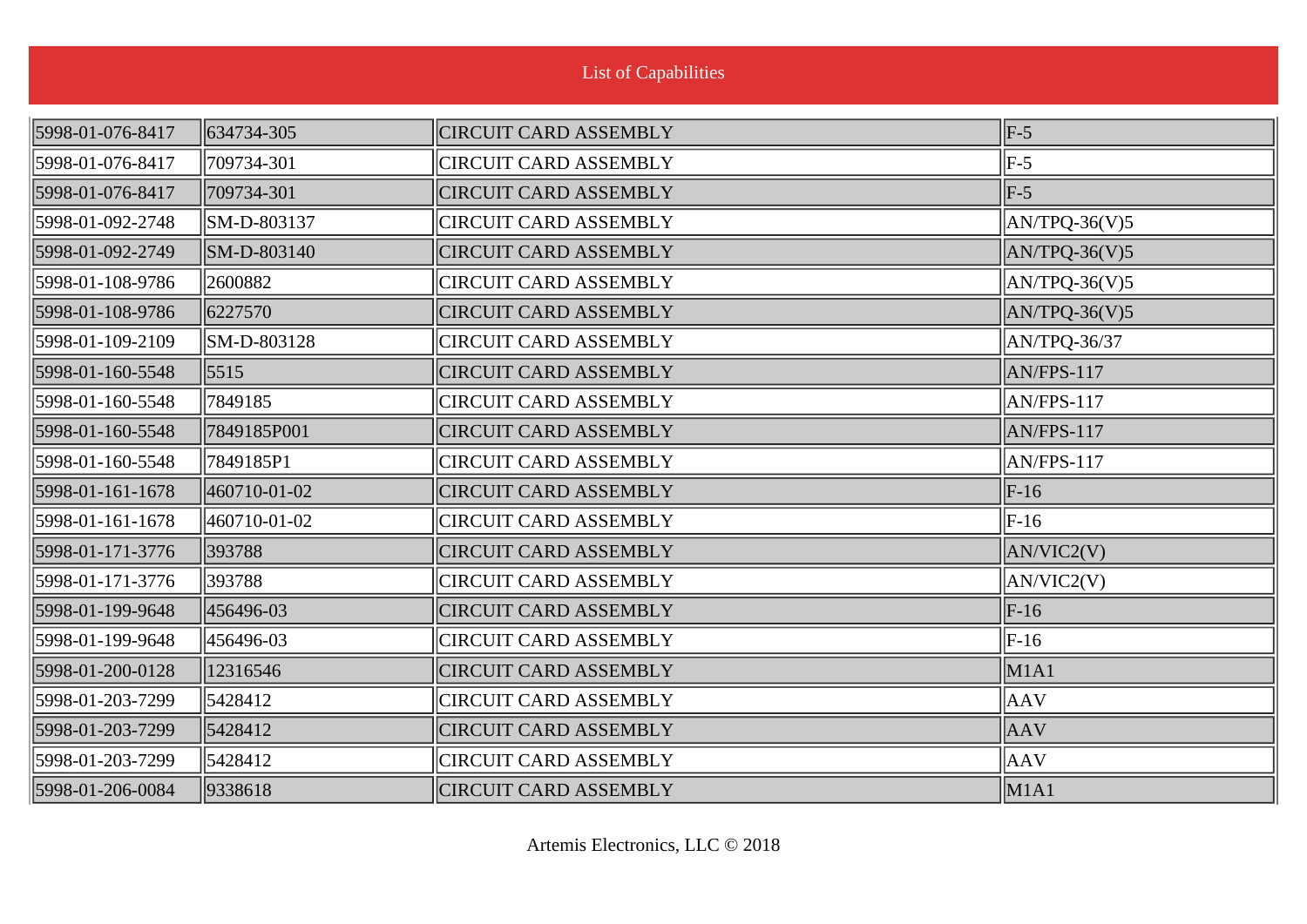| <b>List of Capabilities</b> |               |                              |                       |
|-----------------------------|---------------|------------------------------|-----------------------|
| 5998-01-299-7562            | 120616-001    | <b>CIRCUIT CARD ASSEMBLY</b> | <b>Test Equipment</b> |
| 5998-01-303-7858            | 12549748      | <b>CIRCUIT CARD ASSEMBLY</b> | M1A1                  |
| 5998-01-318-4327            | 3D56968       | <b>CIRCUIT CARD ASSEMBLY</b> | AN/TPS63B             |
| 5998-01-318-4327            | 3D56968G01    | <b>CIRCUIT CARD ASSEMBLY</b> | AN/TPS63B             |
| 5998-01-322-7181            | 204-53097     | <b>CIRCUIT CARD ASSEMBLY</b> | E3A, E3B, E3C         |
| 5998-01-322-7181            | 204-53097-152 | <b>CIRCUIT CARD ASSEMBLY</b> | E3A, E3B, E3C         |
| 5998-01-323-0635            | 460720        | <b>CIRCUIT CARD ASSEMBLY</b> | $F-16$                |
| 5998-01-323-0635            | 460720-05-01  | <b>CIRCUIT CARD ASSEMBLY</b> | $F-16$                |
| 5998-01-323-0635            | 460720-05-02  | <b>CIRCUIT CARD ASSEMBLY</b> | $F-16$                |
| 5998-01-323-0635            | 460720-05-03  | <b>CIRCUIT CARD ASSEMBLY</b> | $F-16$                |
| 5998-01-323-0635            | 460720-05-04  | <b>CIRCUIT CARD ASSEMBLY</b> | $F-16$                |
| 5998-01-324-9717            | 121301-002    | <b>CIRCUIT CARD ASSEMBLY</b> | <b>Test Equipment</b> |
| 5998-01-352-1051            | 5429427       | <b>CIRCUIT CARD ASSEMBLY</b> | AAV                   |
| 5998-01-353-9930            | A3148261-1    | <b>CIRCUIT CARD ASSEMBLY</b> | AN/VRC92A             |
| 5998-01-363-3709            | 120625-101    | <b>CIRCUIT CARD ASSEMBLY</b> | <b>Test Equipment</b> |
| 5998-01-366-3122            | 755090A0421-3 | <b>BACKPLANE ASSEMBLY</b>    | $SB-3614A(V)$         |
| 5998-01-379-9563            | 7005-7848-800 | <b>CIRCUIT CARD ASSEMBLY</b> | TS-4317/GRM           |
| 5998-01-379-9563            | 7010-7838-800 | <b>CIRCUIT CARD ASSEMBLY</b> | TS-4317/GRM           |
| 5998-01-379-9846            | 7011-7845-700 | <b>CIRCUIT CARD ASSEMBLY</b> | TS-4317/GRM           |
| 5998-01-379-9894            | 7010-3482-600 | <b>CIRCUIT CARD ASSEMBLY</b> | J4843/GRM-114B        |
| 5998-01-379-9894            | 7010-7831-600 | <b>CIRCUIT CARD ASSEMBLY</b> | J4843/GRM-114B        |
| 5998-01-379-9956            | 7005-7840-300 | <b>CIRCUIT CARD ASSEMBLY</b> | TS-4317/GRM-114B      |
| 5998-01-379-9956            | 7005-7846-100 | <b>CIRCUIT CARD ASSEMBLY</b> | TS-4317/GRM-114B      |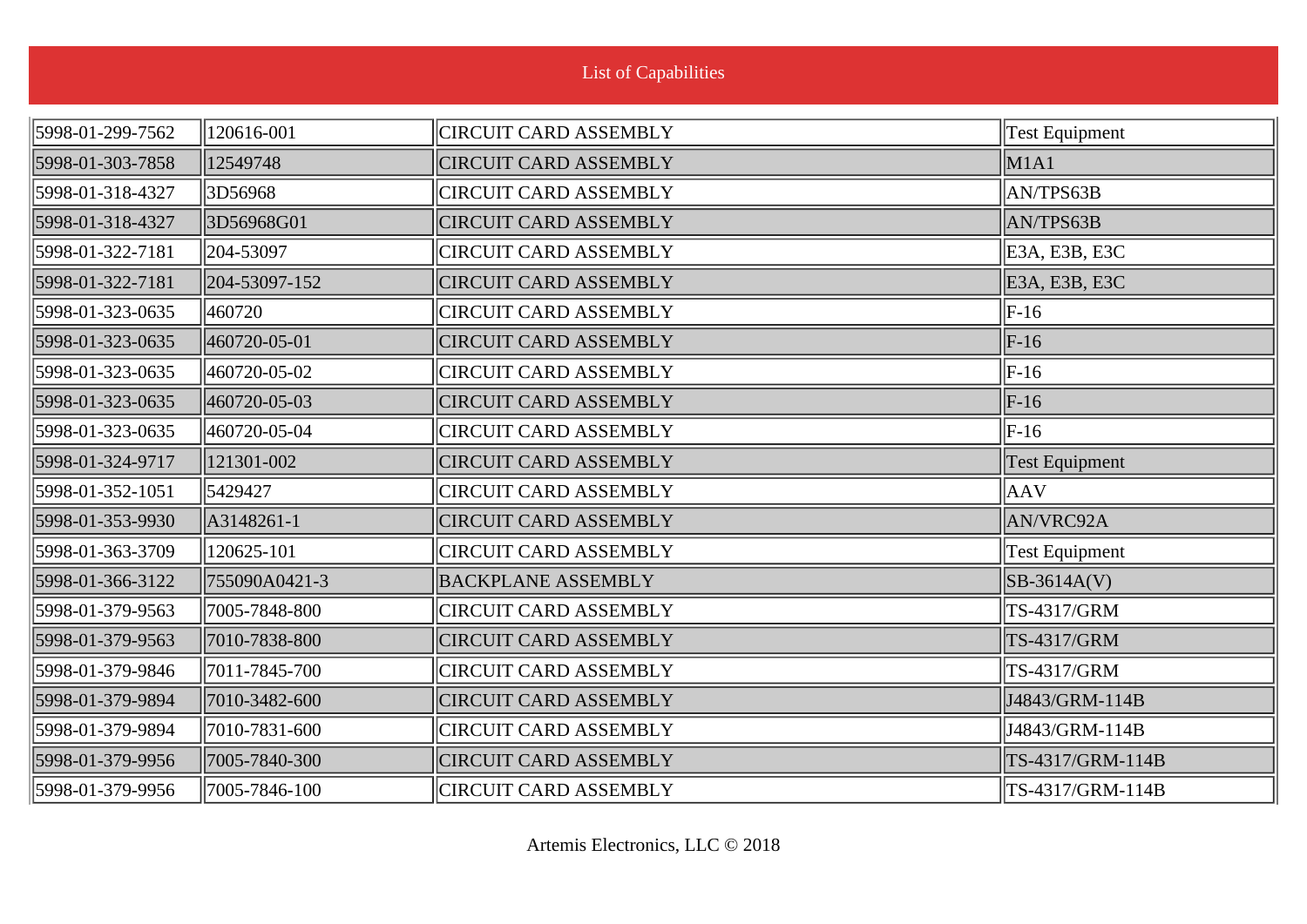| <b>List of Capabilities</b> |                      |                                |                            |
|-----------------------------|----------------------|--------------------------------|----------------------------|
| 5998-01-379-9956            | 7010-7836-100        | <b>CIRCUIT CARD ASSEMBLY</b>   | TS-4317/GRM-114B           |
| 5998-01-380-3923            | 7005-7849-200        | <b>CIRCUIT CARD ASSEMBLY</b>   | TS-4317/GRM-114B           |
| 5998-01-380-6494            | 7005-7846-000        | <b>CIRCUIT CARD ASSEMBLY</b>   | TS-4317/GRM                |
| 5998-01-380-6494            | 7010-7836-000        | <b>CIRCUIT CARD ASSEMBLY</b>   | TS-4317/GRM                |
| 5998-01-380-6516            | 7011-7845-600        | <b>CIRCUIT CARD ASSEMBLY</b>   | TS-4317/GRM                |
| 5998-01-380-6516            | 7011-785-200         | <b>CIRCUIT CARD ASSEMBLY</b>   | TS-4317/GRM                |
| 5998-01-381-6842            | 5DHJ4586XB           | <b>CIRCUIT CARD ASSEMBLY</b>   | <b>SECTEL</b>              |
| 5998-01-381-7007            | 5DHS4607XA           | <b>CIRCUIT CARD ASSEMBLY</b>   | <b>SECTEL</b>              |
| 5998-01-433-7019            | $ 06-1414139-5$      | <b>CIRCUIT CARD ASSEMBLY</b>   | AN/TSQ227                  |
| 5998-01-435-9243            | 7010-1530-000        | <b>CIRCUIT CARD ASSEMBLY</b>   | <b>SINCGARS AN/GRM-122</b> |
| 5998-01-435-9243            | 7010-1531-500        | <b>CIRCUIT CARD ASSEMBLY</b>   | <b>SINCGARS AN/GRM-122</b> |
| 5998-01-445-5564            | 7576192-003          | ELECTRONIC COMPONENTS ASSEMBLY | LAV                        |
| 5998-01-450-9532            | 6800-D-40610-3       | <b>CIRCUIT CARD ASSEMBLY</b>   | Test Equipment             |
| 5998-01-450-9532            | 6800-D-40610-3       | <b>CIRCUIT CARD ASSEMBLY</b>   | <b>Test Equipment</b>      |
| 5998-01-450-9532            | 68300B-D-40610       | <b>CIRCUIT CARD ASSEMBLY</b>   | <b>Test Equipment</b>      |
| 5998-01-450-9532            | 68300B-D-40610       | <b>CIRCUIT CARD ASSEMBLY</b>   | <b>Test Equipment</b>      |
| 5998-01-450-9532            | 68300B-D-40810       | <b>CIRCUIT CARD ASSEMBLY</b>   | <b>Test Equipment</b>      |
| 5998-01-450-9532            | D <sub>40610-3</sub> | <b>CIRCUIT CARD ASSEMBLY</b>   | <b>Test Equipment</b>      |
| 5998-01-450-9532            | D <sub>40610-3</sub> | <b>CIRCUIT CARD ASSEMBLY</b>   | <b>Test Equipment</b>      |
| 5998-01-461-4195            | $ 714224-1$          | <b>CIRCUIT CARD ASSEMBLY</b>   | PP-8474/G                  |
| 5998-01-461-4195            | $714224 - 1$         | <b>CIRCUIT CARD ASSEMBLY</b>   | PP-8474/G                  |
| 5998-01-461-5307            | 10512-6100-01        | <b>CIRCUIT CARD ASSEMBLY</b>   | AN/PRC138B(V)1             |
| 5998-01-464-3174            | 708537-901           | <b>CIRCUIT CARD ASSEMBLY</b>   | $AN/TSQ-207$               |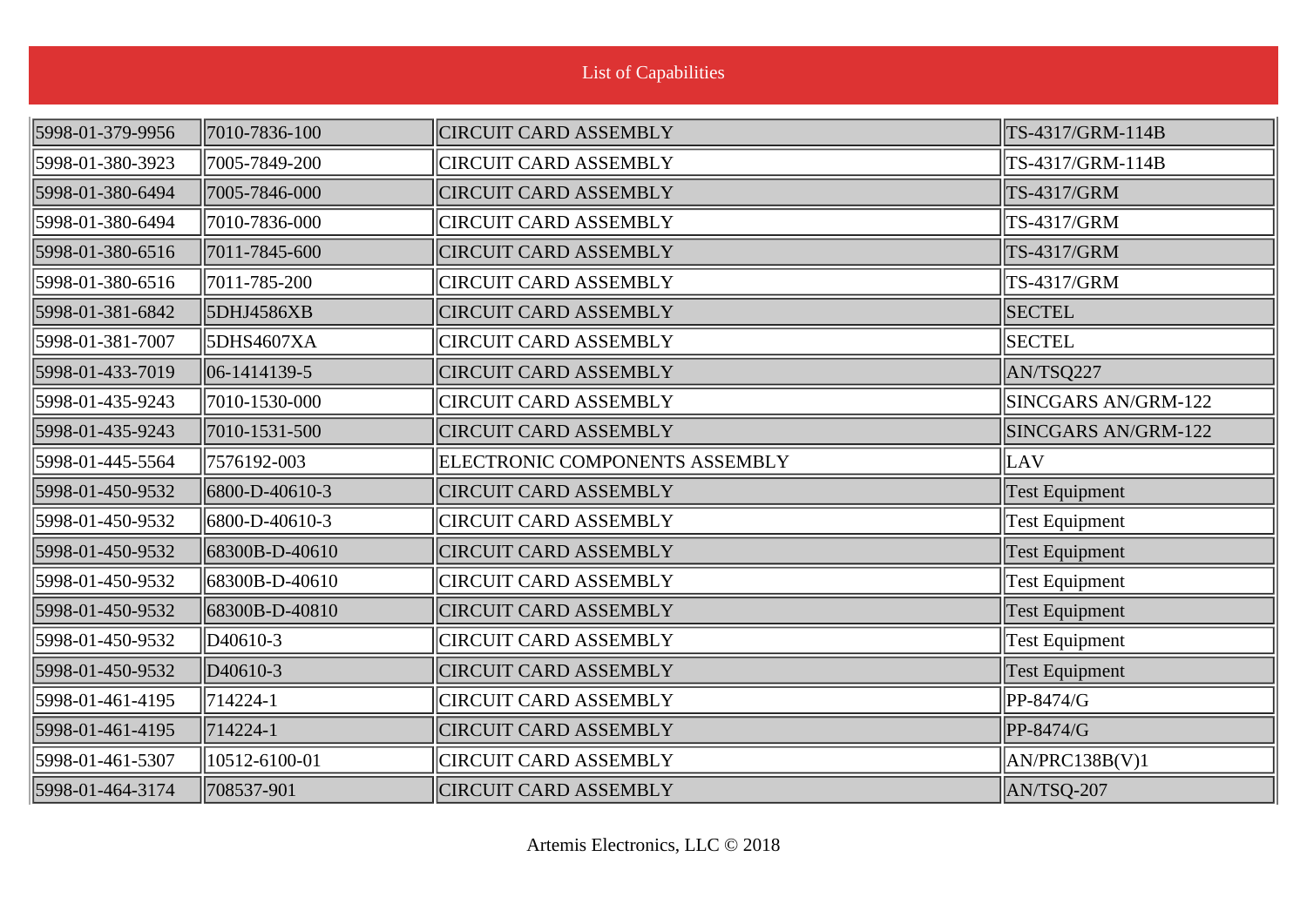| <b>List of Capabilities</b> |                      |                              |                       |
|-----------------------------|----------------------|------------------------------|-----------------------|
| 5998-01-480-3974            | 7011-1132-700        | <b>CIRCUIT CARD ASSEMBLY</b> | <b>Test Equipment</b> |
| 5998-01-486-4971            | 10511-7100-01        | PRINTED CIRCUIT BOARD        | AN/PRC-117F(V)        |
| 5998-01-486-5435            | 10513-6400-01        | <b>PRINTED CIRCUIT BOARD</b> | AN/PRC117F(V)         |
| 5998-01-490-2919            | 7010-1531-400        | <b>CIRCUIT CARD ASSEMBLY</b> | PL-1536/GRM           |
| 5998-01-492-9712            | 7011-1132-600        | <b>CIRCUIT CARD ASSEMBLY</b> | <b>TS4317/GRM</b>     |
| 5998-01-495-6062            | 00004A2206-1         | <b>CIRCUIT CARD ASSEMBLY</b> | LAV                   |
| 5998-01-495-6062            | 00004A2206-1         | <b>CIRCUIT CARD ASSEMBLY</b> | LAV                   |
| 5998-01-499-1269            |                      |                              |                       |
| 5998-01-526-2256            | 6800-D-40634-3       | <b>CIRCUIT CARD ASSEMBLY</b> | <b>Test Equipment</b> |
| 5998-01-526-2256            | D <sub>40634-3</sub> | <b>CIRCUIT CARD ASSEMBLY</b> | <b>Test Equipment</b> |
| 5998-01-552-5282            | 10513-6400-04        | <b>CIRCUIT CARD ASSEMBLY</b> | <b>Test Equipment</b> |
| 5998-21-920-2996            | X2-XRA3-040          | <b>CIRCUIT CARD ASSEMBLY</b> | PP8436/P              |
| 5998-21-920-2996            | X2-XRPA-040          | <b>CIRCUIT CARD ASSEMBLY</b> | PP8436/P              |
| 5998010000000               | 101775-1             | <b>CIRCUIT CARD ASSEMBLY</b> |                       |
| 5998010000000               | 101780-1             | <b>CIRCUIT CARD ASSEMBLY</b> |                       |
| 5998010000000               | 101770-1             | <b>CIRCUIT CARD ASSEMBLY</b> |                       |
| 5998010000000               | 107845-2             | <b>CIRCUIT CARD ASSEMBLY</b> |                       |
| 5998010000000               | 107825-2             | <b>CIRCUIT CARD ASSEMBLY</b> |                       |
| 5998010000000               | 202352-3             | <b>CIRCUIT CARD ASSEMBLY</b> |                       |
| 5998010000000               | 202105-3             | <b>CIRCUIT CARD ASSEMBLY</b> |                       |
| 5998010000000               | 107807-2             | <b>CIRCUIT CARD ASSEMBLY</b> |                       |
| 5998010000000               | 202105-4             | <b>CIRCUIT CARD ASSEMBLY</b> |                       |
| 5998010000000               | 107847-2             | <b>PRINTED WIRING BOARD</b>  |                       |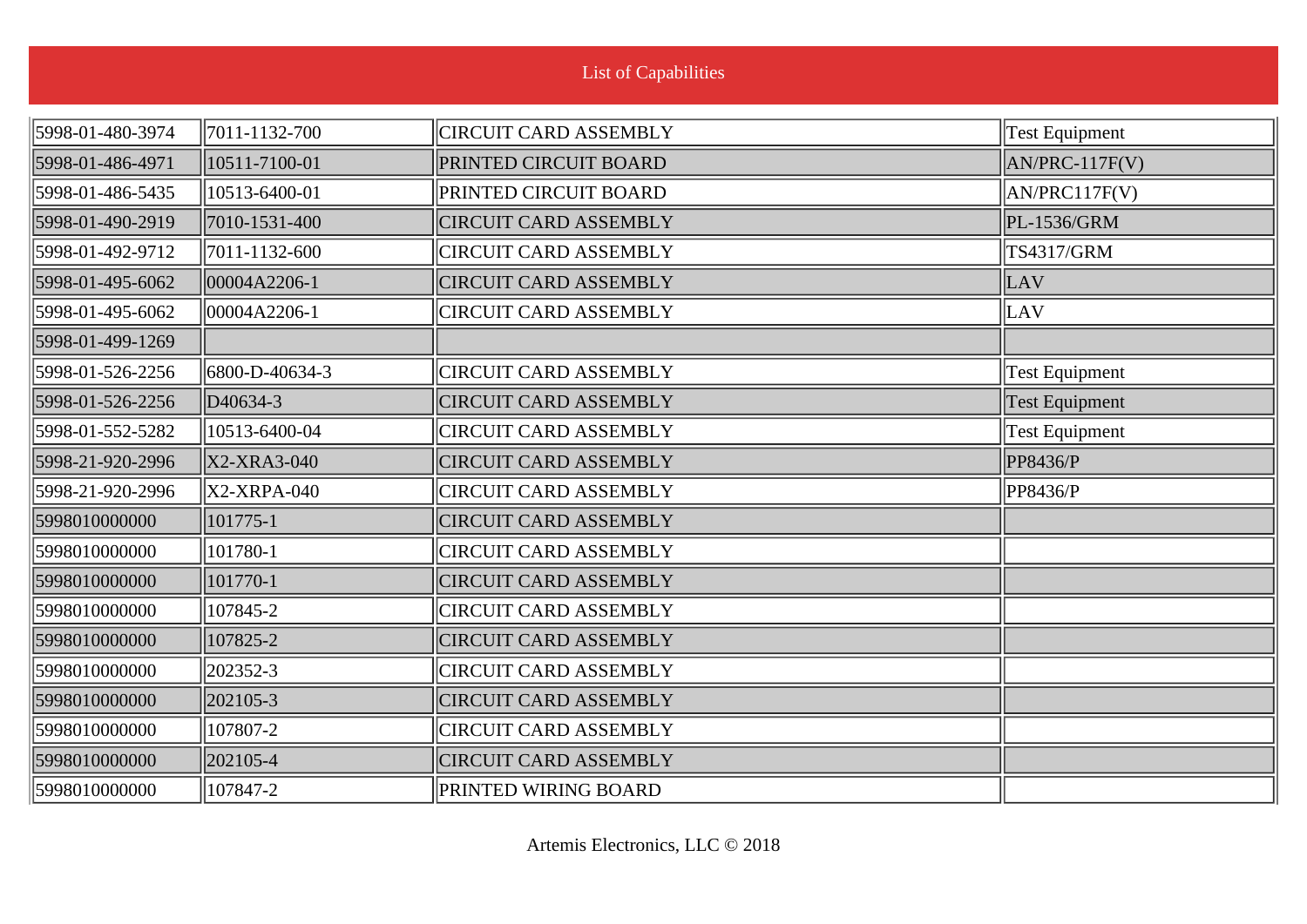| 5998010000000    | 202107-1             | <b>CIRCUIT CARD ASSEMBLY</b>   |                                            |
|------------------|----------------------|--------------------------------|--------------------------------------------|
| 5998010000000    | $\parallel$ 202107-2 | <b>CIRCUIT CARD ASSEMBLY</b>   |                                            |
| 5998010000000    | 202311-3             | <b>CIRCUIT CARD ASSEMBLY</b>   |                                            |
| 5998010000000    | $\ 202311-4\ $       | <b>CIRCUIT CARD ASSEMBLY</b>   |                                            |
| 5998020000000    | 203455-1             | <b>CIRCUIT CARD ASSEMBLY</b>   |                                            |
| 5998020000000    | $\ 203107 - 1$       | <b>CIRCUIT CARD ASSEMBLY</b>   |                                            |
| 5998020000000    | 203311-1             | <b>CIRCUIT CARD ASSEMBLY</b>   |                                            |
| 5998020000000    | 107998-2             | <b>CIRCUIT CARD ASSEMBLY</b>   |                                            |
| 5998020000000    | 107858-3             | <b>CIRCUIT CARD ASSEMBLY</b>   |                                            |
| 5998020000000    | $ 203105-1$          | <b>CIRCUIT CARD ASSEMBLY</b>   |                                            |
| 5998020000000    | 203352-1             | <b>CIRCUIT CARD ASSEMBLY</b>   |                                            |
| 5999-01-083-5741 | 12282616             | <b>CIRCUIT CARD ASSEMBLY</b>   | M1A1                                       |
| 5999-01-190-6175 | 12321130             | ELECTRONIC COMPONENTS ASSEMBLY | M1A1                                       |
| 5999-01-210-3077 | 13265112             | <b>BACKPLANE ASSEMBLY</b>      | Thermal Imagery and Ancillary<br>Equipment |
| 5999-01-210-3077 | 13265112             | <b>BACKPLANE ASSEMBLY</b>      | Thermal Imagery and Ancillary<br>Equipment |
| 5999-01-210-3077 | 13265112             | <b>BACKPLANE ASSEMBLY</b>      | Thermal Imagery and Ancillary<br>Equipment |
| 5999-01-224-2780 | 9376644              | <b>CIRCUIT CARD ASSEMBLY</b>   | M <sub>1</sub> A <sub>1</sub>              |
| 5999-01-224-2780 | <b>F5T5028</b>       | <b>CIRCUIT CARD ASSEMBLY</b>   | M1A1                                       |
| 5999-01-240-1249 | SM-D-657598          | <b>CIRCUIT CARD ASSEMBLY</b>   | AN/UAS-12C                                 |
| 5999-01-275-8092 | 12325160             | <b>CIRCUIT CARD ASSEMBLY</b>   | $\vert$ AN/USM615                          |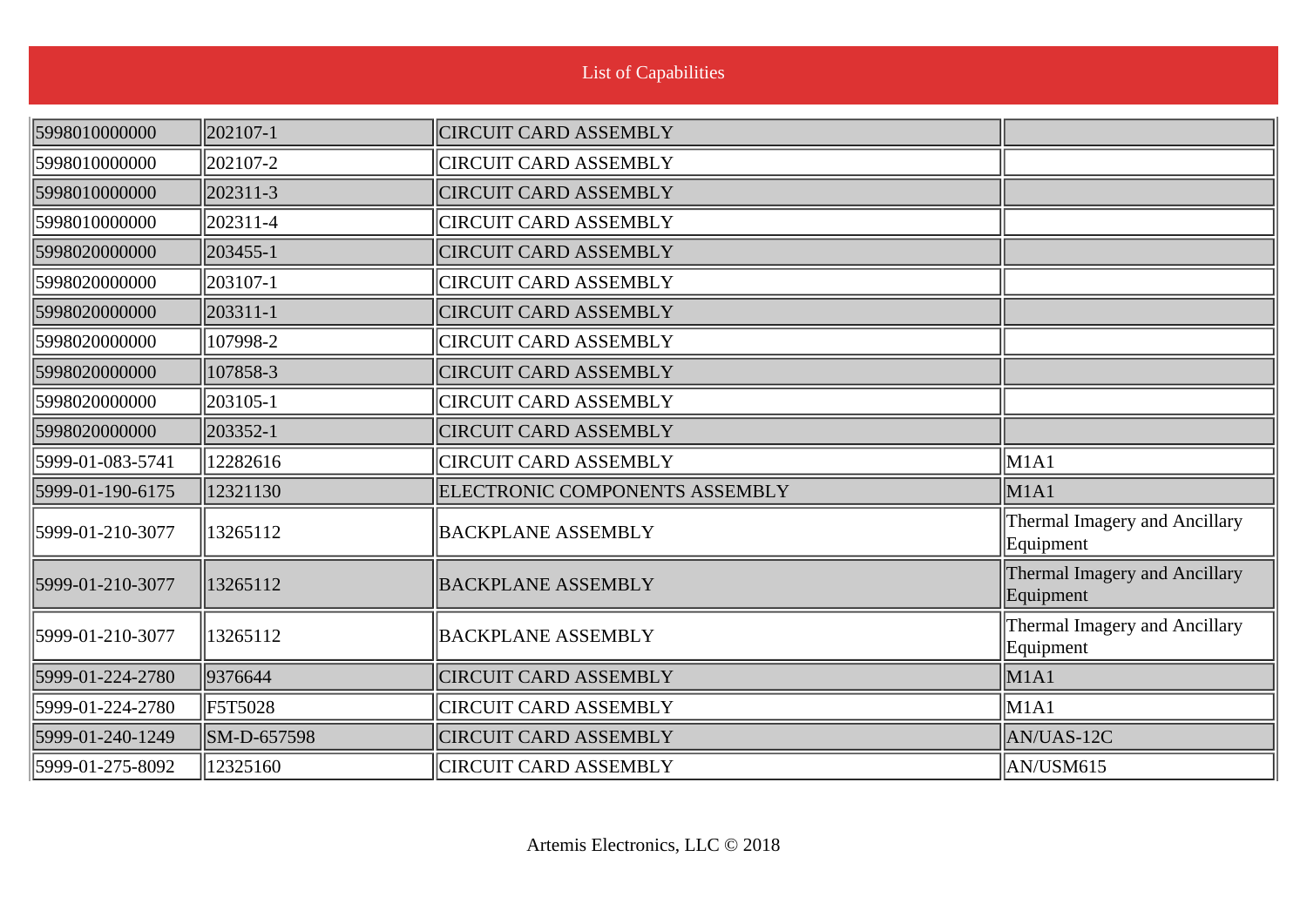| List of Capabilities |  |
|----------------------|--|
|                      |  |

| 5999-01-502-8775             | 7485547        | STRIP, ELECTRICAL GROUNDING    | PHALANX Close-In Weapon<br>System MK 15, MOD 21 |
|------------------------------|----------------|--------------------------------|-------------------------------------------------|
| 5999-01-502-8775             | 7485547-002    | STRIP, ELECTRICAL GROUNDING    | PHALANX Close-In Weapon<br>System MK 15, MOD 21 |
| 5999-01-502-8775             | 7485547-002    | STRIP, ELECTRICAL GROUNDING    | PHALANX Close-In Weapon<br>System MK 15, MOD 21 |
| 5999-01-502-8775             | 7485547-002    | STRIP, ELECTRICAL GROUNDING    | PHALANX Close-In Weapon<br>System MK 15, MOD 21 |
| 5999010000000                | 101740-1       | <b>HEAT SINK</b>               |                                                 |
| 5999010000000                | 107802         | HOUSING, ELECTRONIC COMPONENTS |                                                 |
| 5999010000000                | 107802-2       | HOUSING, ELECTRONIC COMPONENTS |                                                 |
| 5999010000000                | 101704-1       | COVER, RELAY                   |                                                 |
| 5999010000000                | 101708-1       | <b>HEAT SINK</b>               |                                                 |
| 5999010000000                | 101708-2       | <b>HEAT SINK</b>               |                                                 |
| 6105-01-147-5586             | 725016A1088    | MOTOR, ALTERNATING CURRENT     | $AN/TPS-59(V)3$                                 |
| 6105-01-147-5586             | 725016A1088    | MOTOR, ALTERNATING CURRENT     | $AN/TPS-59(V)3$                                 |
| 6105-01-147-5586             | C28401         | MOTOR, ALTERNATING CURRENT     | $AN/TPS-59(V)3$                                 |
| 6105-01-443-8388             | 12524409       | MOTOR, DIRECT CURRENT          | LAV                                             |
| 6105-01-443-8388             | 12524409       | MOTOR, DIRECT CURRENT          | LAV                                             |
| 6105-01-443-8388             | 465-4409       | MOTOR, DIRECT CURRENT          | LAV                                             |
| 6105010000000                | 13222E9311     | MOTOR, ALTERNATING CURRENT     |                                                 |
| 6110-00-463-1517             | 3S2060DC149C1A | CONTROL, GENERATOR             | APU                                             |
| 6110-00-463-1517             | 3S2060DC149C1A | CONTROL, GENERATOR             | <b>APU</b>                                      |
| $\parallel$ 6110-00-463-1517 | 4B97502-101D   | CONTROL, GENERATOR             | APU                                             |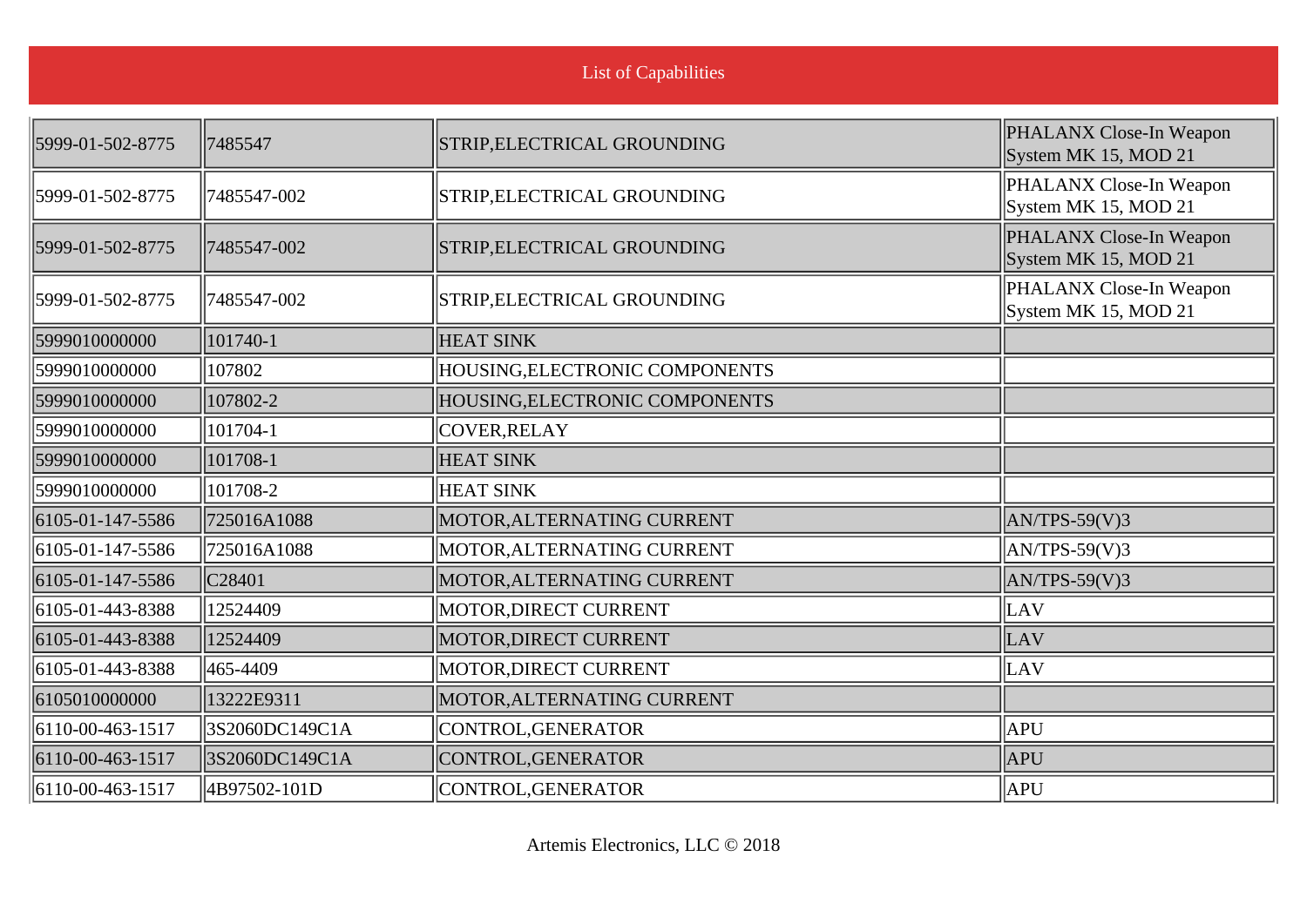| <b>List of Capabilities</b> |              |                                             |                 |
|-----------------------------|--------------|---------------------------------------------|-----------------|
| 6110-01-091-7827            | SM-D-803191  | REGULATOR, FREQUENCY                        | $AN/TPQ-36(V)5$ |
| 6110-01-266-4006            | 12345539     | CONSOLE, POWER DISTRIBUTION                 | $\vert$ M1A1    |
| 6110-01-285-9848            | 12345235     | <b>DISTRIBUTION BOX</b>                     | M1A1            |
| 6110-01-334-8912            | 111K0200-1   | CONTROLLER, MOTOR                           | $ $ F18TMPI     |
| 6110-01-334-8912            | <b>INF</b>   | CONTROLLER, MOTOR                           | F18TMPI         |
| 6110-01-497-6960            | 12387900-1   | <b>DISTRIBUTION BOX</b>                     | M1A1            |
| 6110-01-502-3969            | 00004A2000-1 | <b>DISTRIBUTION BOX</b>                     | LAV             |
| 6110-01-502-3969            | 00004A2000-1 | <b>DISTRIBUTION BOX</b>                     | LAV             |
| 6110010000000               | 144430-1     | <b>DISTRIBUTION BOX</b>                     |                 |
| 6110010000000               | 202092-1     | CONTACTOR, MAGNETIC                         |                 |
| 6110010000000               | 212171-1     | CONTACTOR, MAGNETIC                         |                 |
| 6110010000000               | 83-14205     | CONTACTOR, MAGNETIC                         |                 |
| 6110020000000               | 203089-1     | PANEL, POWER DISTRIBUTION                   |                 |
| 6110020000000               | 213117-1     | REGULATOR, CURRENT                          |                 |
| 6110020000000               | 202089-1     | PANEL, POWER DISTRIBUTION                   |                 |
| 6110020000000               | 203077-1     | CONTACTOR, MAGNETIC                         |                 |
| 6115-01-488-7433            | 12387361-3   | <b>GENERATOR SET, DIESEL ENGINE</b>         | M1A1            |
| 6115-01-488-7433            | 202000-10    | <b>GENERATOR SET, DIESEL ENGINE</b>         | M1A1            |
| 6115-01-572-3430            | 12387361-4   | <b>EAPU - Electric Auxiliary Power Unit</b> | M1A1            |
| 6115010000000               | 101478       | <b>MONOPOLE SPEED</b>                       |                 |
| 6115010000000               | 101478-1     | <b>MONOPOLE SPEED</b>                       |                 |
| 6115010000000               | 101710-1     | <b>POST</b>                                 |                 |
| 6115010000000               | 83-14346     | LINER, EXHAUST                              |                 |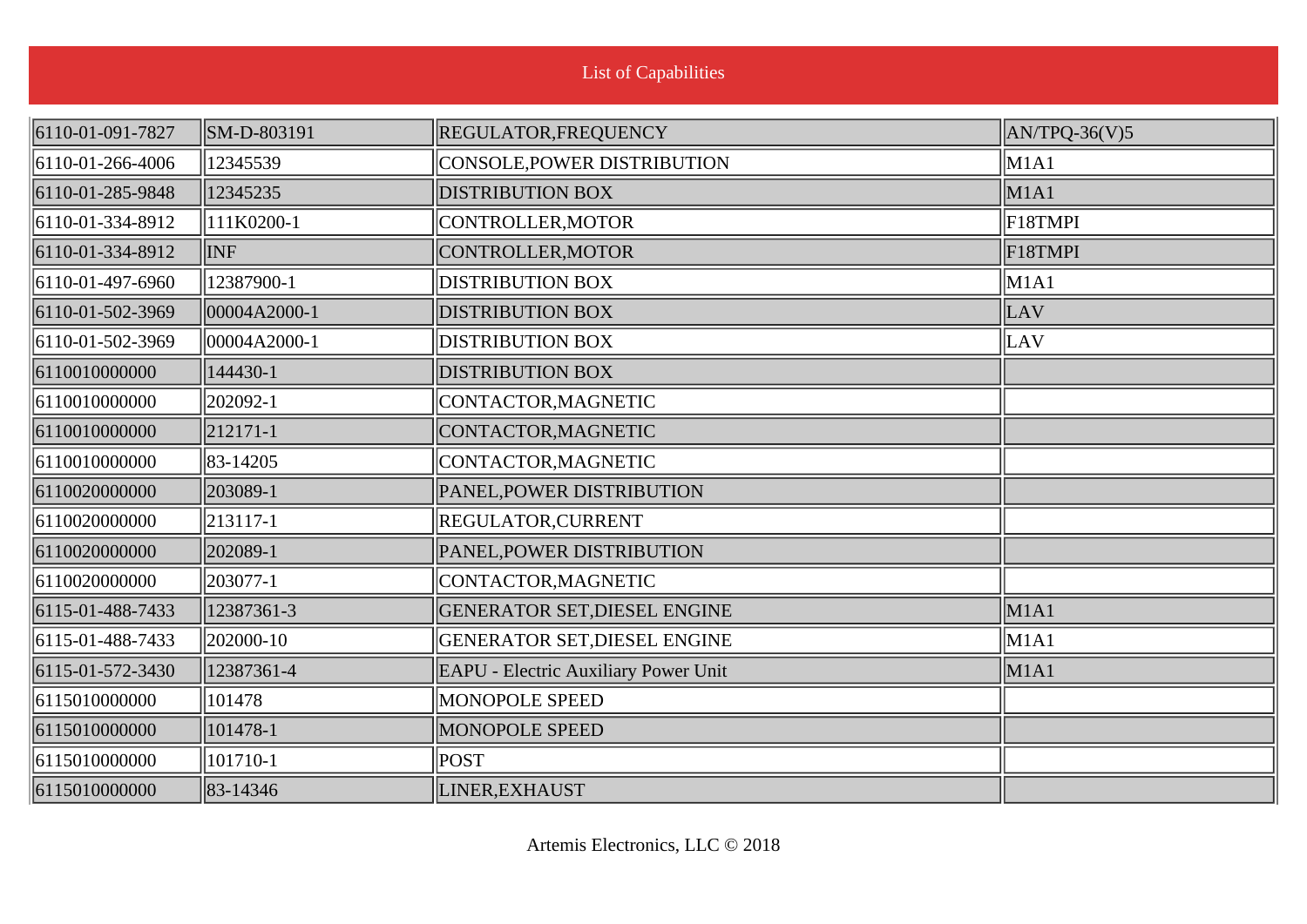| <b>List of Capabilities</b> |  |
|-----------------------------|--|
|                             |  |

| 6115010000000 | 83-14348   | COVER, EXHAUST                      |  |
|---------------|------------|-------------------------------------|--|
| 6115010000000 | 83-14338-2 | RETAINER, GROMMET                   |  |
| 6115010000000 | 101702-1   | COVER, MODULE                       |  |
| 6115010000000 | 101487-1   | COVER, PROTECTIVE                   |  |
| 6115010000000 | 83-14416   | GAUGE ASSEMBLY, OIL                 |  |
| 6115010000000 | 83-14414   | <b>WOOL, BREATHER</b>               |  |
| 6115010000000 | 83-14165   | COOLER, OIL                         |  |
| 6115010000000 | 83-14378   | RETAINER, GASKET                    |  |
| 6115010000000 | 83-14380   | RETAINER, GASKET                    |  |
| 6115010000000 | 83-14350   | SUPPORT, EXHAUST                    |  |
| 6115010000000 | 212125-1   | GENERATOR, ALTERNATING CURRENT      |  |
| 6115010000000 | 202028-1   | GENERATOR, ALTERNATING CURRENT      |  |
| 6115010000000 | 101583-1   | <b>DIFFUSER SET</b>                 |  |
| 6115010000000 | 101682-1   | <b>COMPRESSOR WHEEL</b>             |  |
| 6115010000000 | 83-14338-3 | RETAINER, GROMMET                   |  |
| 6115010000000 | 101488-2   | ATOMIZER, FUEL                      |  |
| 6115010000000 | 101606-1   | <b>BACKSHROUD, TURBINE</b>          |  |
| 6115010000000 | 83-14428   | ADAPTER, BREATHER                   |  |
| 6115010000000 | 83-14048   | <b>BAR, EQUALIZING</b>              |  |
| 6115010000000 | 101401-1   | HOUSING, INLET                      |  |
| 6115010000000 | 101451-1   | COVER, MOUNTING                     |  |
| 6115010000000 | 202000-10  | <b>GENERATOR SET, DIESEL ENGINE</b> |  |
| 6115010000000 | 83-14405   | <b>BREATHER, ASSEMBLY</b>           |  |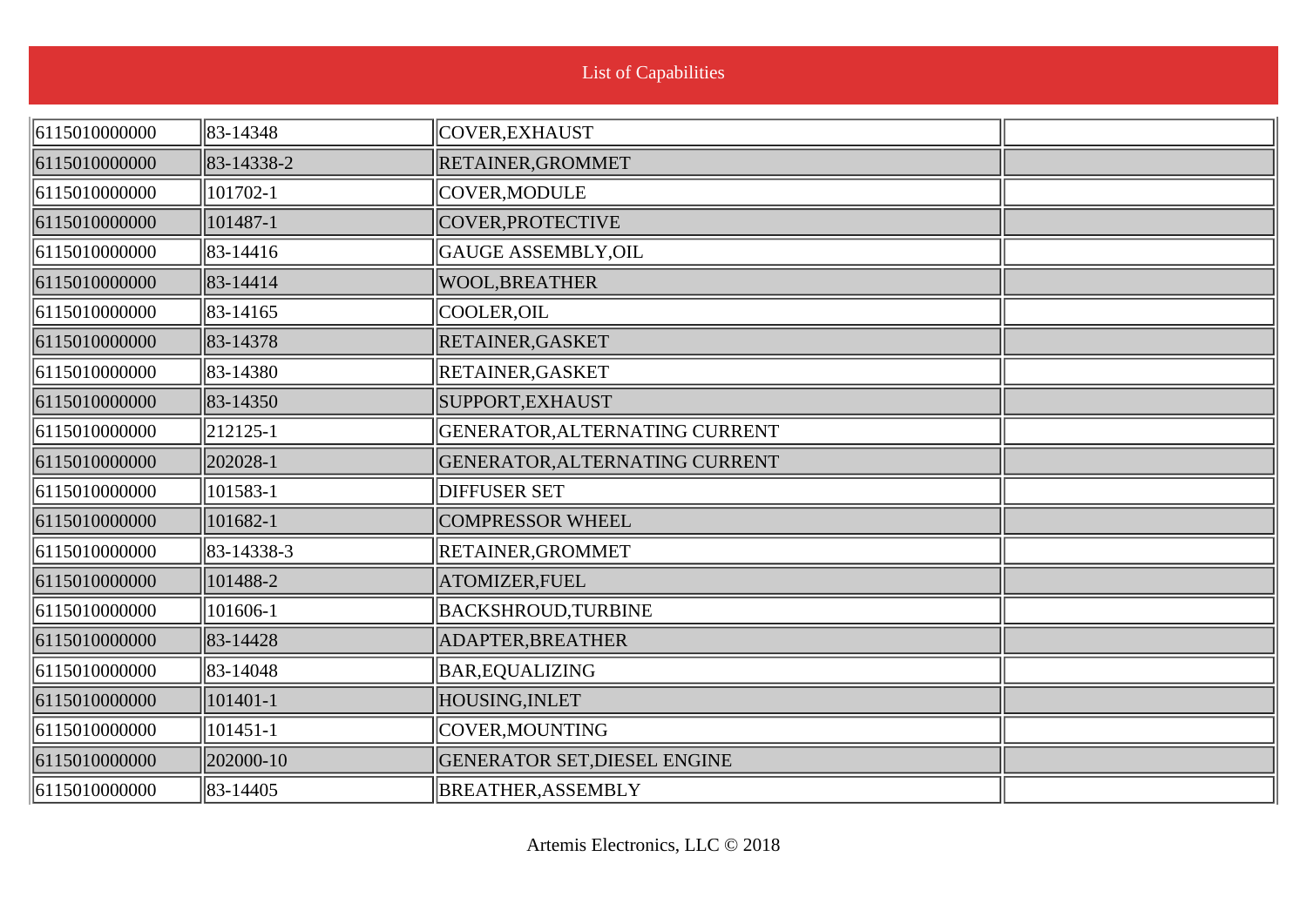| 6115010000000    | <b>TGC-10</b>            | GENERATOR SET, GAS TURBINE ENGINE |              |
|------------------|--------------------------|-----------------------------------|--------------|
| 6115010000000    | 59399-2                  | <b>FLANGE, GENERATOR</b>          |              |
| 6115020000000    | 203000-1                 | GENERATOR SET, DIESEL ENGINE      |              |
| 6130-00-892-5051 | 772-5296-002             | <b>POWER SUPPLY</b>               | $C-130$      |
| 6130-00-892-5051 | 772-5296-002             | <b>POWER SUPPLY</b>               | $C-130$      |
| 6130-00-892-5051 | PP-4992/ARC-132          | <b>POWER SUPPLY</b>               | $C-130$      |
| 6130-01-016-4167 | 792-6305-001             | <b>POWER SUPPLY</b>               | Many         |
| 6130-01-016-4167 | PP-7031A/ARC165          | <b>POWER SUPPLY</b>               | Many         |
| 6130-01-022-4025 | $\parallel$ 01-01039-004 | POWER SUPPLY SUBASSEMBLY          | E-3A AWACS   |
| 6130-01-216-0704 | 331390                   | <b>POWER SUPPLY</b>               | E-3A AWACS   |
| 6130-01-217-3178 | 331391-1                 | POWER SUPPLY ASSEMBLY             | E-3A AWACS   |
| 6130-01-217-3178 | 802023-1                 | <b>POWER SUPPLY ASSEMBLY</b>      | E-3A AWACS   |
| 6130-01-238-4390 | 755090A0700-3            | <b>POWER SUPPLY</b>               | SB3614(V)TT  |
| 6130-01-245-7156 | 2496540-2                | <b>POWER SUPPLY</b>               | $ F-4 $      |
| 6130-01-248-6604 | 8523875-30               | <b>POWER SUPPLY</b>               | $F-16$       |
| 6130-01-311-2841 | 97AA001                  | <b>POWER SUPPLY</b>               | Unknown      |
| 6130-01-311-2841 | EMS-40-125-2-D           | <b>POWER SUPPLY</b>               | Unknown      |
| 6130-01-311-2841 | $ LT-863 $               | <b>POWER SUPPLY</b>               | Unknown      |
| 6130-01-351-1088 | 413B-4-28AV              | INVERTER, POWER, STATIC           | <b>MCESS</b> |
| 6130-01-351-1088 | 82A5048A0513             | INVERTER, POWER, STATIC           | <b>MCESS</b> |
| 6130-01-352-3548 | 90001A1900               | POWER SUPPLY ASSEMBLY             | AN/MRC-142   |
| 6130-01-359-5734 | 50761                    | <b>POWER SUPPLY</b>               | Unknown      |
| 6130-01-359-5734 | 50761                    | <b>POWER SUPPLY</b>               | Unknown      |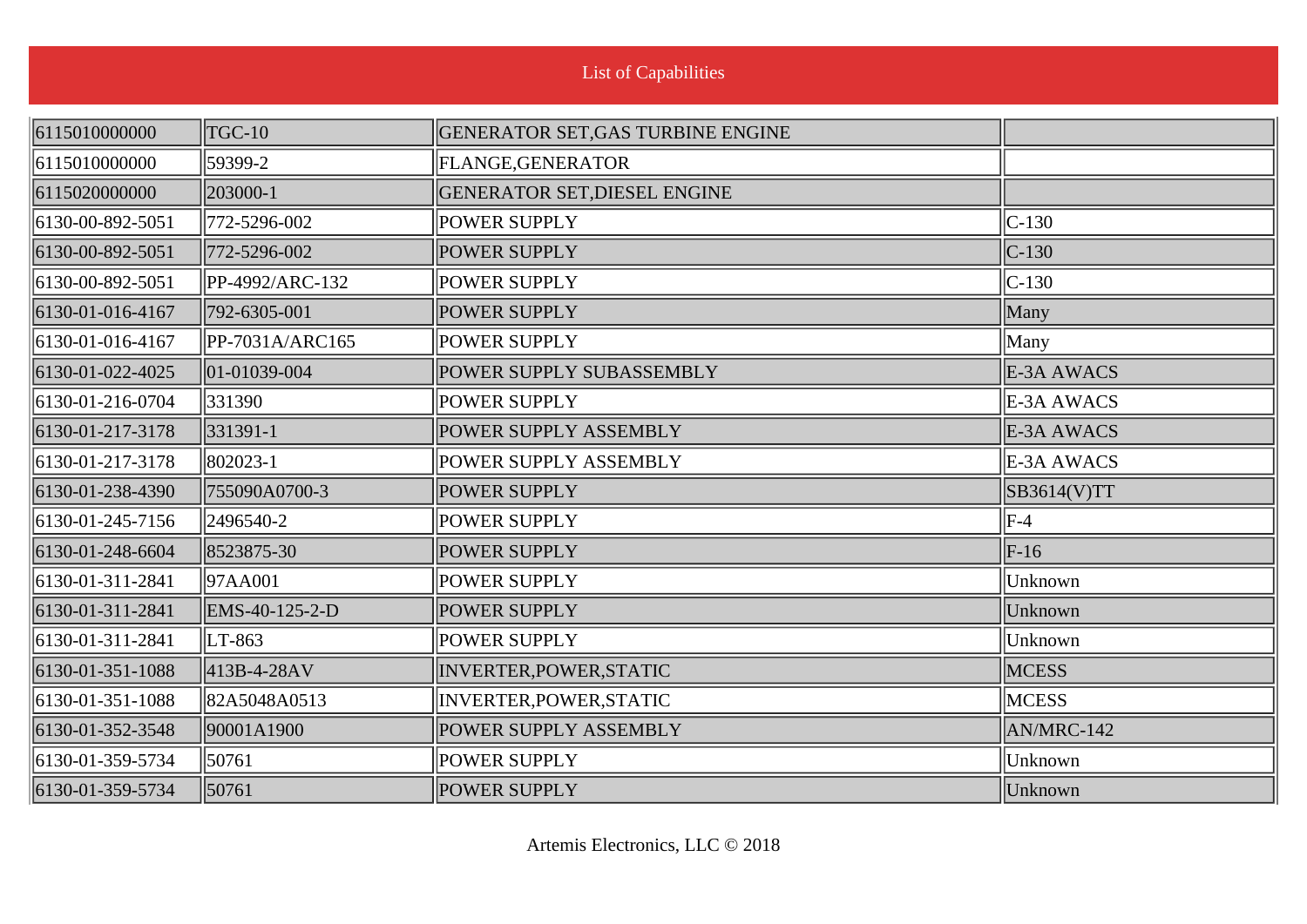| 33806-4            | POWER SUPPLY                       | $\vert$ AN/USM-615 |
|--------------------|------------------------------------|--------------------|
| 9377681            | <b>POWER SUPPLY</b>                | $AN/USM-615$       |
| A3249581-1         | POWER SUPPLY                       | $\vert$ AN/VRC-92A |
| A3203927           | POWER SUPPLY ASSEMBLY              | AN/TPQ-46A         |
| 6374515            | POWER SUPPLY                       | LAV                |
| 2113990G1          | POWER SUPPLY MC                    | $AN/MSQ-124$       |
| 2113990G1          | POWER SUPPLY MC                    | $ AN/MSQ-124 $     |
| 94004A1252         | POWER SUPPLY MC                    | $AN/MSQ-124$       |
| HPM-3PH-28 SPECIAL | POWER SUPPLY MC                    | $\vert$ AN/MSQ-124 |
| HPM-3PH-28 SPECIAL | POWER SUPPLY MC                    | AN/MSQ-124         |
| 202281-1           | <b>RECTIFIER, METALLIC</b>         |                    |
| 203486-1           | POWER SUPPLY                       |                    |
| 101727-1           | CABLE, SPECIAL PURPOSE, ELECTRICAL |                    |
| 101769-2           | CABLE, SPECIAL PURPOSE, ELECTRICAL |                    |
| 100279-1           | CABLE ASSEMBLY, POWER, ELECTRICAL  |                    |
| 100278-1           | CABLE ASSEMBLY, POWER, ELECTRICAL  |                    |
| 83-14253           | <b>WIRING HARNESS</b>              |                    |
| 107975-1           | CABLE ASSEMBLY, SPECIAL PURPOSE, E |                    |
| 107849-2           | CABLE ASSEMBLY, SPECIAL PURPOSE, E |                    |
| 83-14204           | CABLE ASSEMBLY, SPECIAL PURPOSE, E |                    |
| 107851-2           | CABLE ASSEMBLY, SPECIAL PURPOSE, E |                    |
| 107850-2           | CABLE ASSEMBLY, SPECIAL PURPOSE, E |                    |
| 83-14192           | <b>CABLE ASSEMBLY</b>              |                    |
|                    |                                    |                    |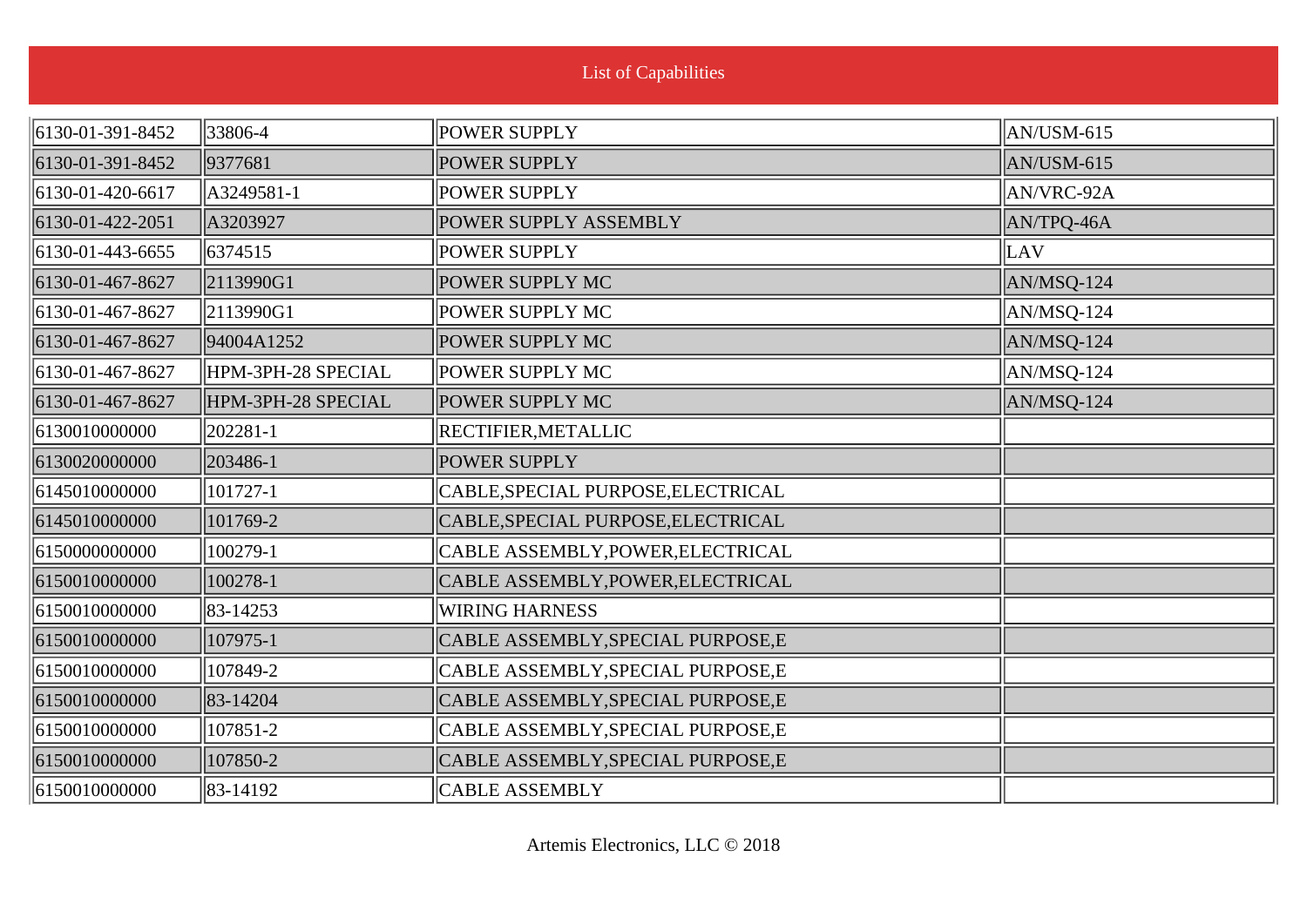| 6150010000000 | 107976        | CABLE ASSEMBLY, SPECIAL PURPOSE, E |  |
|---------------|---------------|------------------------------------|--|
| 6150010000000 | 107976-1      | CABLE ASSEMBLY, SPECIAL PURPOSE, E |  |
| 6150010000000 | 83-14201      | <b>BUS, CONDUCTOR</b>              |  |
| 6150010000000 | 202112        | WIRING HARNESS, BRANCHED           |  |
| 6150010000000 | 202112-5      | <b>WIRING HARNESS, BRANCHED</b>    |  |
| 6150010000000 | 202423        | LEAD, ELECTRICAL                   |  |
| 6150010000000 | 202423-1      | LEAD, ELECTRICAL                   |  |
| 6150010000000 | 212128        | CABLE ASSEMBLY, SPECIAL PURPOSE, E |  |
| 6150010000000 | 212128-1      | CABLE ASSEMBLY, SPECIAL PURPOSE, E |  |
| 6150010000000 | 212107        | CABLE ASSEMBLY, SPECIAL PURPOSE, E |  |
| 6150010000000 | 212107-1      | CABLE ASSEMBLY, SPECIAL PURPOSE, E |  |
| 6150010000000 | $ 212107 - 2$ | CABLE ASSEMBLY, SPECIAL PURPOSE, E |  |
| 6150010000000 | 202124-3      | LEAD, STORAGE BATTERY              |  |
| 6150010000000 | 202124-4      | LEAD, STORAGE BATTERY              |  |
| 6150010000000 | 202130-2      | LEAD, STORAGE BATTERY              |  |
| 6150010000000 | 202317-2      | CABLE ASSEMBLY, SPECIAL PURPOSE, E |  |
| 6150010000000 | 202317-3      | CABLE ASSEMBLY, SPECIAL PURPOSE, E |  |
| 6150010000000 | 202318-2      | CABLE ASSEMBLY, SPECIAL PURPOSE, E |  |
| 6150010000000 | 202318-3      | CABLE ASSEMBLY, SPECIAL PURPOSE, E |  |
| 6150010000000 | 202313-1      | CABLE ASSEMBLY, SPECIAL PURPOSE, E |  |
| 6150010000000 | 202315-1      | CABLE ASSEMBLY, SPECIAL PURPOSE, E |  |
| 6150010000000 | 202116-1      | LEAD, ELECTRICAL                   |  |
| 6150010000000 | 202120-2      | LEAD, ELECTRICAL                   |  |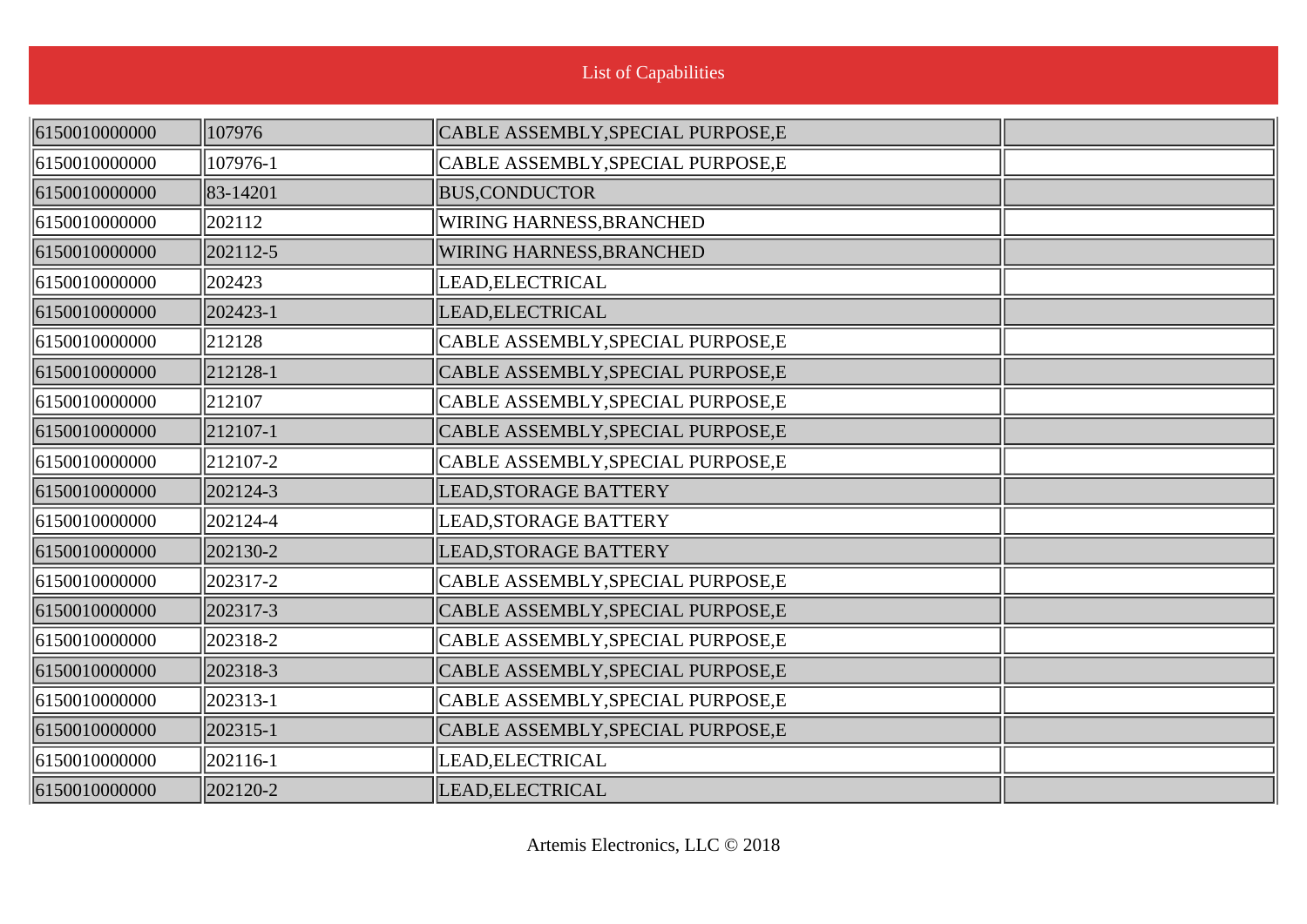n.

| 6150010000000 | 202121-1   | LEAD, ELECTRICAL                   |  |
|---------------|------------|------------------------------------|--|
| 6150010000000 | 202129-2   | LEAD, ELECTRICAL                   |  |
| 6150010000000 | 202316-1   | LEAD ASSEMBLY, ELECTRICAL          |  |
| 6150010000000 | 202112-2   | WIRING HARNESS, BRANCHED           |  |
| 6150010000000 | 202112-3   | WIRING HARNESS, BRANCHED           |  |
| 6150010000000 | 202112-4   | WIRING HARNESS, BRANCHED           |  |
| 6150010000000 | 202314-1   | WIRING HARNESS, BRANCHED           |  |
| 6150010000000 | 202314-2   | WIRING HARNESS, BRANCHED           |  |
| 6150010000000 | 202323-1   | LEAD, ELECTRICAL                   |  |
| 6150010000000 | 202140-2   | WIRING HARNESS, BRANCHED           |  |
| 6150010000000 | 202130-1   | LEAD, STORAGE BATTERY              |  |
| 6150010000000 | 83-14063   | LEAD, ELECTRICAL                   |  |
| 6150010000000 | 84-14045-1 | LEAD, ELECTRICAL                   |  |
| 6150010000000 | 83-14039   | LEAD, ELECTRICAL                   |  |
| 6150010000000 | 84-14044-2 | LEAD, ELECTRICAL                   |  |
| 6150010000000 | 84-14044-1 | LEAD, ELECTRICAL                   |  |
| 6150010000000 | 84-14055   | CABLE ASSEMBLY, SPECIAL PURPOSE, E |  |
| 6150010000000 | 83-14035   | LEAD, ELECTRICAL                   |  |
| 6150010000000 | 84-14054-1 | LEAD, ELECTRICAL                   |  |
| 6150010000000 | 202124-2   | LEAD, STORAGE BATTERY              |  |
| 6150010000000 | 83-14066   | LEAD, ELECTRICAL                   |  |
| 6150010000000 | 84-14137   | CABLE ASSEMBLY SET, ELECTRICAL     |  |
| 6150020000000 | 203492-1   | CABLE ASSEMBLY, POWER, ELECTRICAL  |  |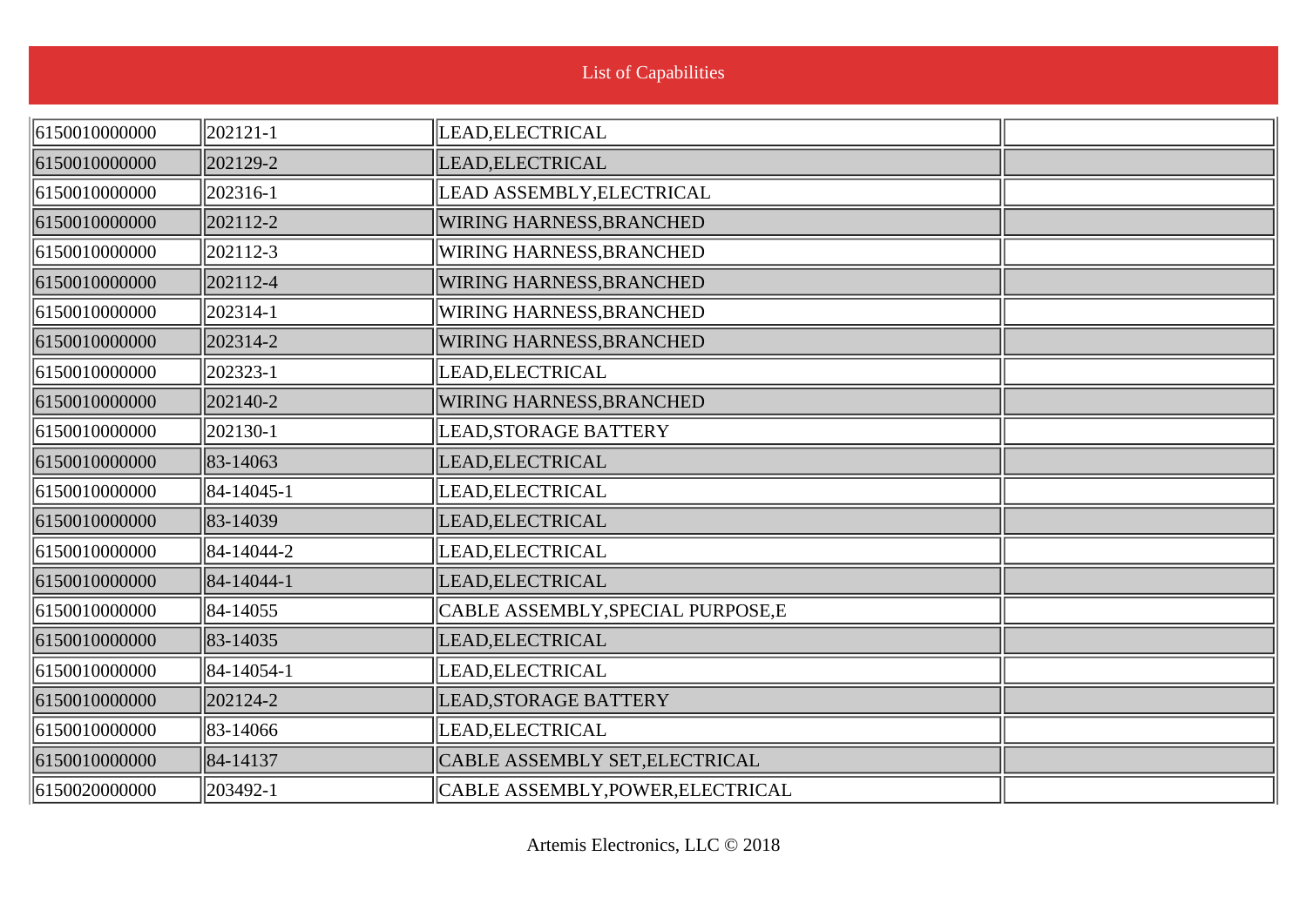| 6150020000000 | 203121-1 | CABLE ASSEMBLY, SPECIAL PURPOSE, E |  |
|---------------|----------|------------------------------------|--|
| 6150020000000 | 203124-1 | CABLE ASSEMBLY, SPECIAL PURPOSE, E |  |
| 6150020000000 | 203494-1 | CABLE ASSEMBLY, SPECIAL PURPOSE, E |  |
| 6150020000000 | 203112-1 | WIRING HARNESS, BRANCHED           |  |
| 6150020000000 | 203483-1 | CABLE ASSEMBLY, SPECIAL PURPOSE, E |  |
| 6150020000000 | 202329-3 | LEAD, ELECTRICAL                   |  |
| 6150020000000 | 107851   | CABLE ASSEMBLY, SPECIAL PURPOSE, E |  |
| 6150020000000 | 107851-3 | CABLE ASSEMBLY, SPECIAL PURPOSE, E |  |
| 6150020000000 | 107850   | CABLE ASSEMBLY, SPECIAL PURPOSE, E |  |
| 6150020000000 | 107850-3 | CABLE ASSEMBLY, SPECIAL PURPOSE, E |  |
| 6150020000000 | 203116-1 | CABLE ASSEMBLY, SPECIAL PURPOSE, E |  |
| 6150020000000 | 203129-1 | CABLE ASSEMBLY, SPECIAL PURPOSE, E |  |
| 6150020000000 | 213107-1 | CABLE ASSEMBLY, SPECIAL PURPOSE, E |  |
| 6150020000000 | 203473-2 | CABLE ASSEMBLY, SPECIAL PURPOSE, E |  |
| 6150020000000 | 213129-1 | CABLE ASSEMBLY, SPECIAL PURPOSE, E |  |
| 6150020000000 | 203130-1 | CABLE ASSEMBLY, SPECIAL PURPOSE, E |  |
| 6150020000000 | 212122-2 | <b>WIRING HARNESS</b>              |  |
| 6150020000000 | 203480-1 | CABLE ASSEMBLY, SPECIAL PURPOSE, E |  |
| 6150020000000 | 203120-1 | CABLE ASSEMBLY, SPECIAL PURPOSE, E |  |
| 6150020000000 | 203329-1 | CABLE ASSEMBLY, SPECIAL PURPOSE, E |  |
| 6150020000000 | 203473-1 | CABLE ASSEMBLY, SPECIAL PURPOSE, E |  |
| 6150020000000 | 203474-1 | LEAD, ELECTRICAL                   |  |
| 6150020000000 | 213128-1 | CABLE ASSEMBLY, SPECIAL PURPOSE, E |  |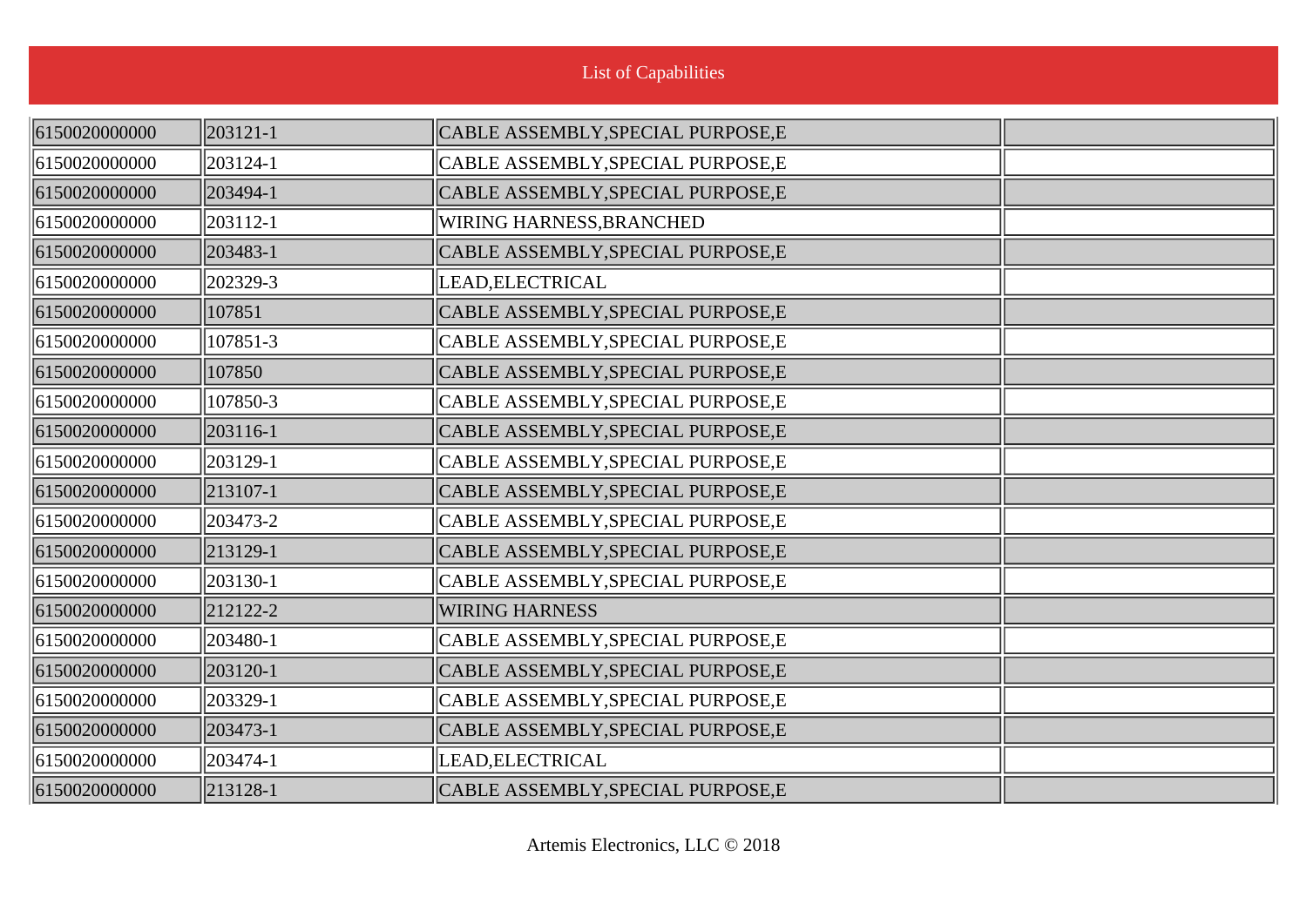|  | List of Capabilities |  |
|--|----------------------|--|
|  |                      |  |

| 6150020000000    | 203467-1     | CABLE ASSEMBLY, POWER, ELECTRICAL  |             |
|------------------|--------------|------------------------------------|-------------|
| 6150020000000    | 203491-1     | CABLE ASSEMBLY, POWER, ELECTRICAL  |             |
| 6150020000000    | 203493-1     | CABLE ASSEMBLY, POWER, ELECTRICAL  |             |
| 6150020000000    | 203490-1     | CABLE ASSEMBLY, POWER, ELECTRICAL, |             |
| 6160010000000    | 202172-1     | RETAINER, BATTERY                  |             |
| 6160010000000    | 84-14120     | <b>RETAINER, BATTERY</b>           |             |
| 6160010000000    | 202402-1     | <b>COVER, BATTERY BOX</b>          |             |
| 6160010000000    | 202401-1     | <b>BATTERY BOX</b>                 |             |
| 6160010000000    | 202403-1     | TRAY, BATTERY                      |             |
| 6160010000000    | 202310-1     | RETAINER, BATTERY                  |             |
| 6340-00-173-9074 | 0871BW1      | DETECTOR, ICE                      | $ F-4 $     |
| 6340-00-173-9074 | 871BW        | DETECTOR, ICE                      | $ F-4$      |
| 6340-00-173-9074 | 871BW        | DETECTOR, ICE                      | $ F-4$      |
| 6340-00-173-9074 | 871BW1       | DETECTOR, ICE                      | $F-4$       |
| 6340-00-173-9074 | 871BW1       | DETECTOR, ICE                      | $ F-4 $     |
| 6605-01-056-8831 | K140A011-07  | PLATFORM, INERTIAL                 | $F-4, F-16$ |
| 6605-01-056-8831 | 8020294-10   | PLATFORM, INERTIAL                 | $F-16$      |
| 6605-01-056-8831 | K140A011-07  | PLATFORM, INERTIAL                 | $F-16$      |
| 6605-01-056-8831 | X8020294-10  | PLATFORM, INERTIAL                 | $ F-16$     |
| 6605-01-084-6834 | 7886769-011  | COMPUTER, NAVIGATIONAL             | $F-16$      |
| 6605-01-084-6834 | 7886769-011  | COMPUTER, NAVIGATIONAL             | $F-16$      |
| 6605-01-084-7343 | 204-13479-14 | <b>INERTIAL NAVIGATION UNIT</b>    | $F-16$      |
| 6605-01-084-7343 | 7553936-031  | <b>INERTIAL NAVIGATION UNIT</b>    | $ F-16 $    |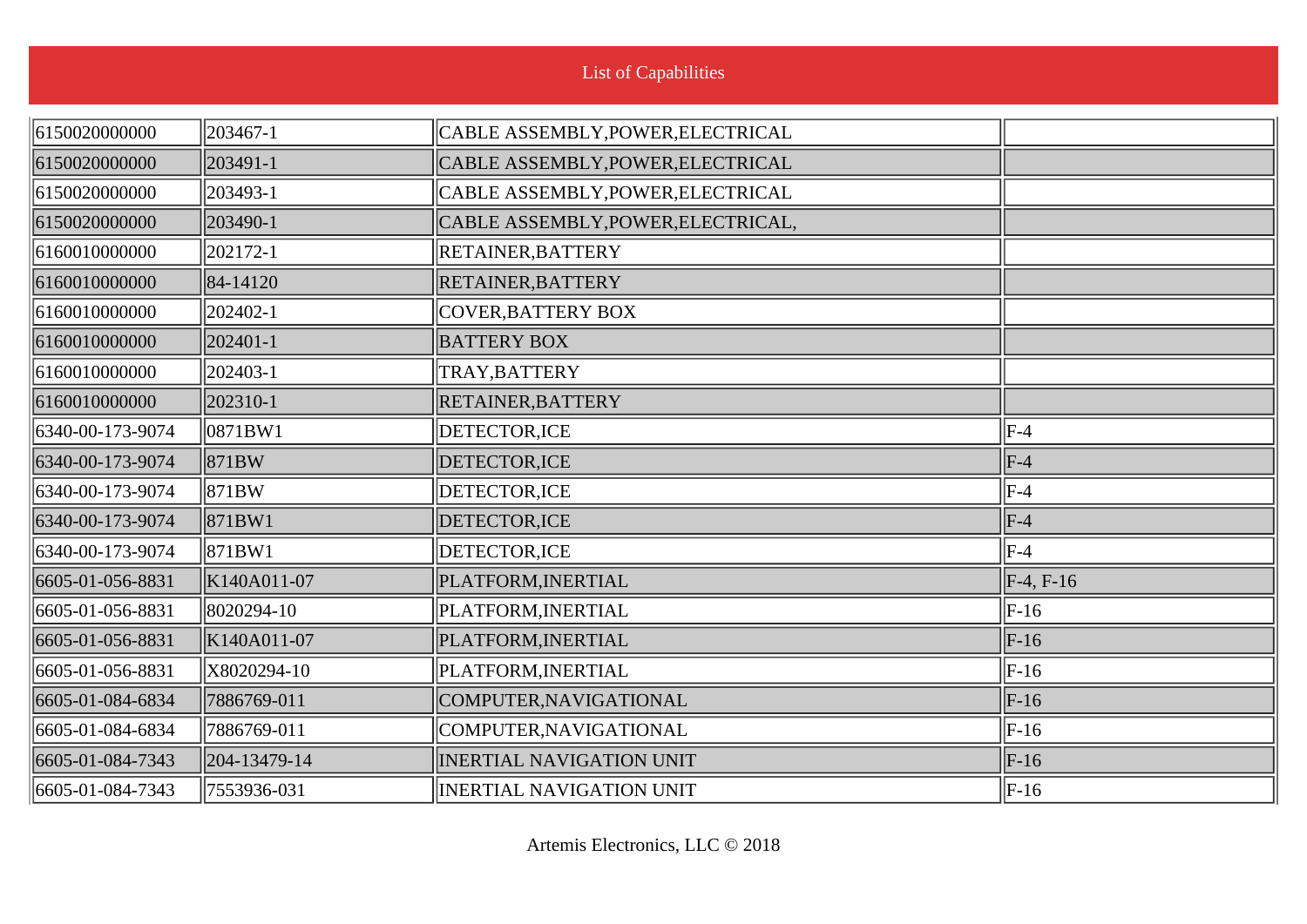| <b>List of Capabilities</b> |                |                                 |                                 |
|-----------------------------|----------------|---------------------------------|---------------------------------|
| 6605-01-084-7343            | 94720050-601A  | <b>INERTIAL NAVIGATION UNIT</b> | $\ $ F-16                       |
| 6605-01-084-7343            | CP1176A/A      | <b>INERTIAL NAVIGATION UNIT</b> | $F-16$                          |
| 6605-01-231-9755            | 34078600-001   | <b>INERTIAL NAVIGATION UNIT</b> | F16, A10, FB-111, C-130, EF-111 |
| 6605-01-231-9755            | 34078600-005   | <b>INERTIAL NAVIGATION UNIT</b> | F16, A10, FB-111, C-130, EF-111 |
| 6605-01-231-9755            | $CN-1656A/ASN$ | <b>INERTIAL NAVIGATION UNIT</b> | F16, A10, FB-111, C-130, EF-111 |
| 6605-01-231-9755            | <b>HG1069D</b> | <b>INERTIAL NAVIGATION UNIT</b> | F16, A10, FB-111, C-130, EF-111 |
| 6605-01-231-9758            | 883300         | <b>INERTIAL NAVIGATION UNIT</b> | F16, A10, FB-111, C-130, EF-111 |
| 6605-01-231-9758            | 890500         | <b>INERTIAL NAVIGATION UNIT</b> | F16, A10, FB-111, C-130, EF-111 |
| 6605-01-231-9758            | 890500-8       | <b>INERTIAL NAVIGATION UNIT</b> | F16, A10, FB-111, C-130, EF-111 |
| 6605-01-231-9758            | 890500-9-551   | <b>INERTIAL NAVIGATION UNIT</b> | F16, A10, FB-111, C-130, EF-111 |
| 6605-01-278-6666            | 12327893       | <b>AZIMUTH DRIVE ASSY</b>       | LAV                             |
| 6605-01-278-6666            | 12327893       | <b>AZIMUTH DRIVE ASSY</b>       | LAV                             |
| 6605-01-313-1810            | 34078600-007   | <b>INERTIAL NAVIGATION UNIT</b> | F16, A10, FB-111, C-130, EF-111 |
| 6605-01-319-6483            | 890500-0201    | <b>INERTIAL NAVIGATION UNIT</b> | $F-16A$ to D                    |
| 6605-01-319-6483            | 890500-201     | <b>INERTIAL NAVIGATION UNIT</b> | $F-16A$ to D                    |
| 6605-01-319-6483            | $CN-1674/ASN$  | <b>INERTIAL NAVIGATION UNIT</b> | $\vert$ F-16 A to D             |
| 6605-01-321-0107            | $CN-1674A/ASN$ | <b>INERTIAL NAVIGATION UNIT</b> | $F-16A$ to D                    |
| 6605-01-321-0107            | 34078600-311   | <b>INERTIAL NAVIGATION UNIT</b> | $F-16A$ to D                    |
| 6605-01-323-1814            | 890500-9       | <b>INERTIAL NAVIGATION UNIT</b> | F16, A10, FB-111, C-130, EF-111 |
| 6605-01-353-0943            | 34078600-008   | <b>INERTIAL NAVIGATION UNIT</b> | F16, A10, FB-111, C-130, EF-111 |
| 6605-01-353-0943            | 9835336        | <b>INERTIAL NAVIGATION UNIT</b> | F16, A10, FB-111, C-130, EF-111 |
| 6605-01-353-0943            | 9835336-10     | <b>INERTIAL NAVIGATION UNIT</b> | F16, A10, FB-111, C-130, EF-111 |
| 6605-01-354-0466            | 34078600-312   | <b>INERTIAL NAVIGATION UNIT</b> | $\vert$ F-16 A to D             |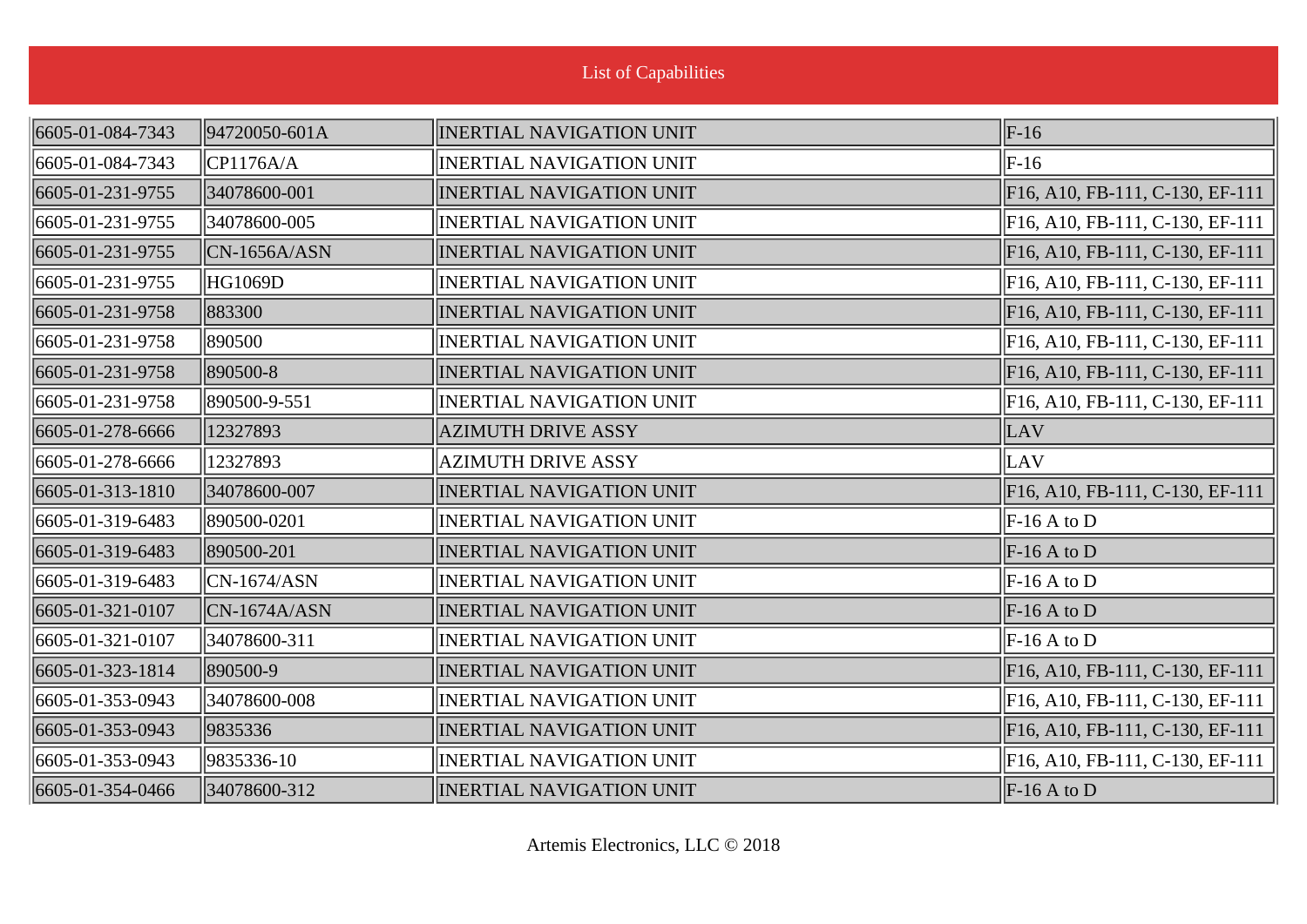| <b>List of Capabilities</b> |                 |                                    |                                 |
|-----------------------------|-----------------|------------------------------------|---------------------------------|
| 6605-01-389-0775            | 890500-203      | <b>INERTIAL NAVIGATION UNIT</b>    | F16, A10, FB-111, C-130, EF-111 |
| 6605-01-389-0775            | 9835336         | <b>INERTIAL NAVIGATION UNIT</b>    | F16, A10, FB-111, C-130, EF-111 |
| 6605-01-389-0775            | 9835336-30      | <b>INERTIAL NAVIGATION UNIT</b>    | F16, A10, FB-111, C-130, EF-111 |
| 6605-01-389-4727            | 34078600-314    | <b>INERTIAL NAVIGATION UNIT</b>    | F16, A10, FB-111, C-130, EF-111 |
| 6605-01-389-4727            | $ CN-1674A/ASN$ | <b>INERTIAL NAVIGATION UNIT</b>    | F16, A10, FB-111, C-130, EF-111 |
| 6605-01-389-4727            | $CN-1674/ASN$   | <b>INERTIAL NAVIGATION UNIT</b>    | F16, A10, FB-111, C-130, EF-111 |
| 6605-01-461-6592            | 34078600-082    | <b>INERTIAL NAVIGATION UNIT</b>    | F117                            |
| 6605-01-481-1856            | 34078600        | <b>INERTIAL NAVIGATION UNIT</b>    | F16, A10, FB-111, C-130, EF-111 |
| 6605-01-481-1856            | 34078600-315    | <b>INERTIAL NAVIGATION UNIT</b>    | F16, A10, FB-111, C-130, EF-111 |
| 6605-01-481-1856            | 34078600-315D   | <b>INERTIAL NAVIGATION UNIT</b>    | F16, A10, FB-111, C-130, EF-111 |
| 6605-01-530-2925            | 34078600-083    | <b>INERTIAL NAVIGATION UNIT</b>    | F16, A10, FB-111, C-130, EF-111 |
| 6610-00-110-9455            | 14-64902-9      | COMPUTER, AIR DATA                 | $F-5$                           |
| 6610-00-110-9455            | 948312-6-1      | COMPUTER, AIR DATA                 | $\parallel$ F-5                 |
| 6610-00-110-9455            | 948312-6-1      | COMPUTER, AIR DATA                 | $F-5$                           |
| 6610-00-998-8758            | 808316-2-2      | <b>COMPUTER SUBASSEMBLY</b>        | $E-3A$                          |
| 6610-00-998-8758            | 808316-2-2      | <b>COMPUTER SUBASSEMBLY</b>        | $E-3A$                          |
| 6610-00-999-5280            | 15978-11        | <b>RELATIVE WIND TRANSDUCER</b>    | $F-104$                         |
| 6610-01-010-2018            | HG180U247       | COMPUTER, AIR DATA                 | $E-3A$                          |
| 6610-01-017-4788            | Z1989502-247    | COMPUTER SUBASSEMBLY               | $E-3A$                          |
| 6610-01-017-4789            | Z1989503-235    | <b>COMPUTER SUBASSEMBLY</b>        | $E-3A$                          |
| 6610-01-020-0130            | Z1989504-247    | COMPUTER SUBASSEMBLY               | $E-3A$                          |
| 6610-01-039-7817            | 16C0715-1       | ACCELEROMETER ASSEMBLY, ELECTRICAL | $F-16$                          |
| 6610-01-039-7817            | 16C0715-3       | ACCELEROMETER ASSEMBLY, ELECTRICAL | $\ F-16\ $                      |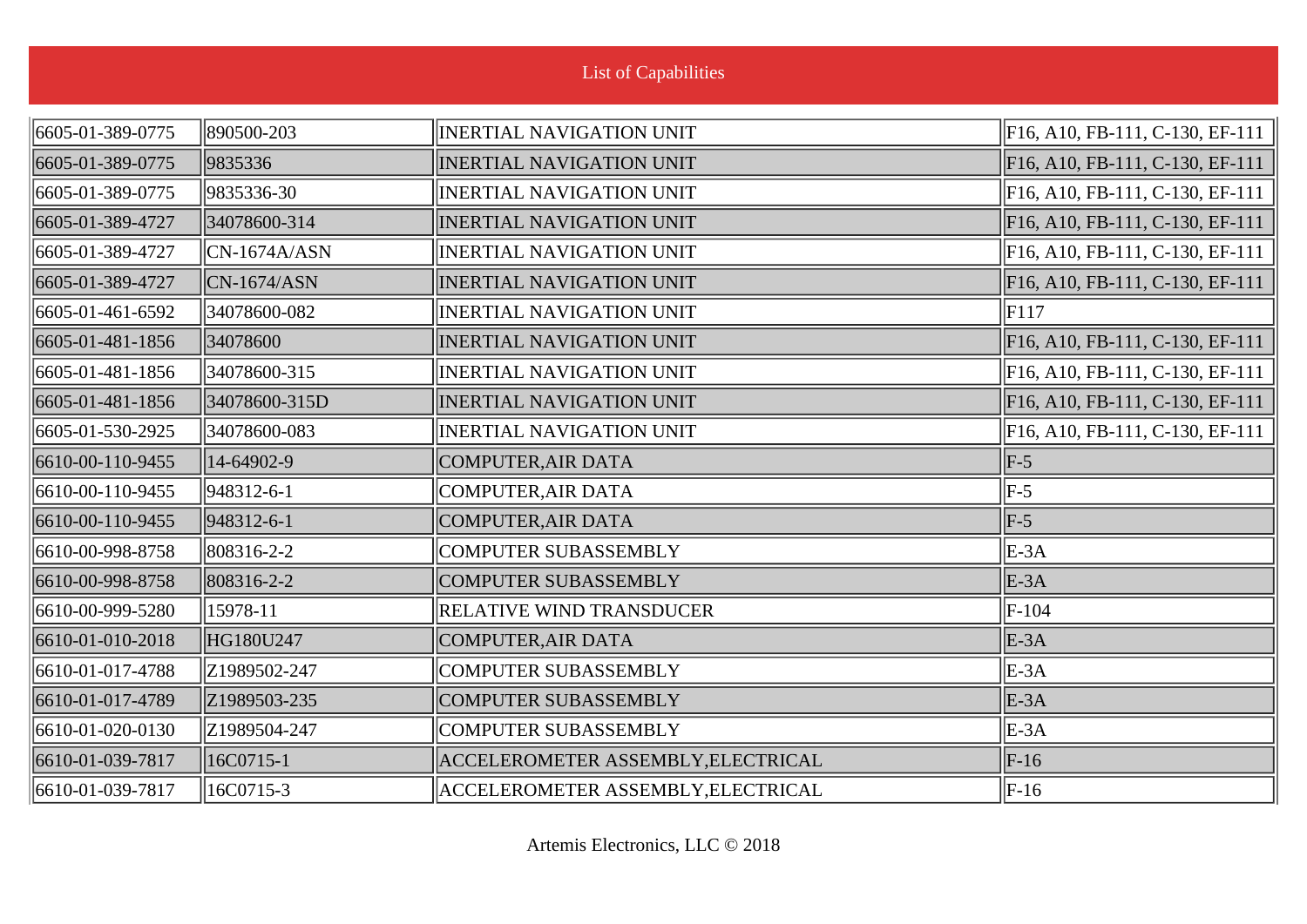| 6610-01-047-6627 | $\parallel$ 2100756-3-1 | COMPUTER, AIR DATA                    | $\vert$ F-5  |
|------------------|-------------------------|---------------------------------------|--------------|
| 6610-01-330-4903 | 372-028-003             | PANEL, FUEL MANAGEMENT                | $KC-135$     |
| 6610-01-330-4903 | 372-028-003             | PANEL, FUEL MANAGEMENT                | $KC-135$     |
| 6610-01-396-5344 | 367-046-004             | COMPUTER, FUEL MANAGEMENT             | $KC-135$     |
| 6610-01-396-5344 | 367-046-004             | COMPUTER, FUEL MANAGEMENT             | $KC-135$     |
| 6610-01-396-5344 | $ CPK-146/A24J-24$      | COMPUTER, FUEL MANAGEMENT             | $KC-135$     |
| 6610-01-429-6897 | 160333-10-01            | <b>RECORDER, FLIGHT DATA</b>          | $F-16$       |
| 6610-01-429-6897 | 16VF050001-10           | <b>RECORDER, FLIGHT DATA</b>          | $ F-16 $     |
| 6610-01-502-3969 | $ 10-3056-511$          | <b>DISTRIBUTION BOX</b>               | $E-3A$       |
| 6610-01-502-3969 | 16906-1G                | <b>DISTRIBUTION BOX</b>               | $E-3A$       |
| 6610-01-502-3969 | 16906-1G                | <b>DISTRIBUTION BOX</b>               | $E-3A$       |
| 6615-01-007-4290 | 10-3056-511             | CONTROLLER, FLIGHT, AUTOMATIC PILOT   | $E-3A$       |
| 6615-01-007-4290 | 16906-1G                | CONTROLLER, FLIGHT, AUTOMATIC PILOT   | $E-3A$       |
| 6615-01-007-4290 | 16906-1G                | CONTROLLER, FLIGHT, AUTOMATIC PILOT   | $E-3A$       |
| 6615-01-013-5966 | 10-3056-201             | <b>AMPLIFIER-COMPUTER</b>             | $E-3A$       |
| 6615-01-013-5966 | 18757-1C                | <b>AMPLIFIER-COMPUTER</b>             | $E-3A$       |
| 6615-01-013-5966 | 18757-2C                | <b>AMPLIFIER-COMPUTER</b>             | $E-3A$       |
| 6615-01-013-5966 | 1879051-1               | <b>AMPLIFIER-COMPUTER</b>             | $E-3A$       |
| 6615-01-084-6834 | 7886769-011             | COMPUTER, NAVIGATIONAL                | $KC-135$     |
| 6615-01-084-6834 | 7886769-011             | COMPUTER, NAVIGATIONAL                | $KC-135$     |
| 6615-01-127-3160 | 16C0605-825             | CONTROLLER, ENGAGING, AUTOMATIC PILOT | $F-16$       |
| 6615-01-127-3160 | 16C0605-825             | CONTROLLER, ENGAGING, AUTOMATIC PILOT | $ F-16 $     |
| 6615-01-127-3160 | 16C0605-825             | CONTROLLER, ENGAGING, AUTOMATIC PILOT | $\vert$ F-16 |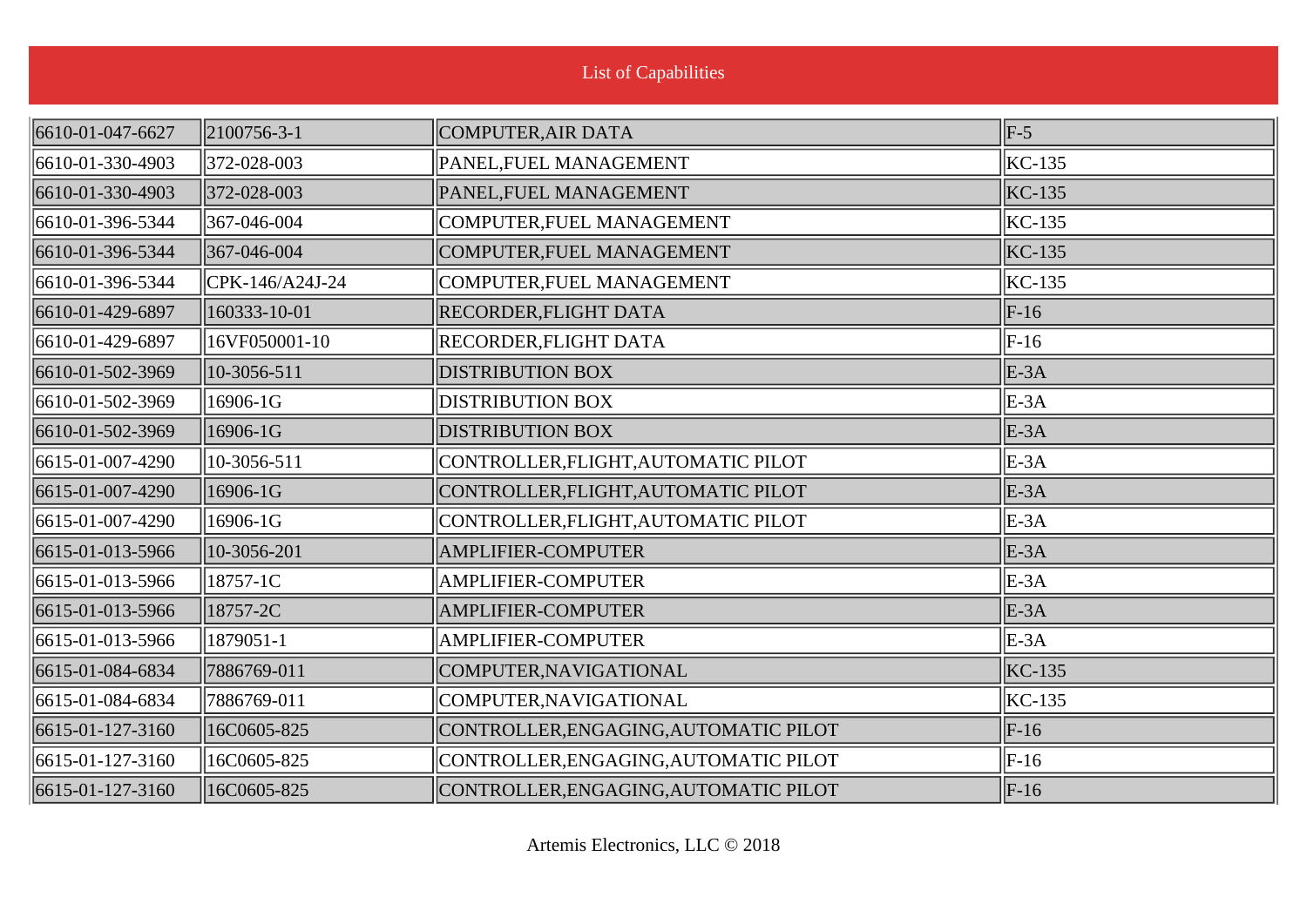| 6615-01-397-7980 | 5050051-9           | CONTROLLER, FLIGHT, AUTOMATIC PILOT                | $C-130$               |
|------------------|---------------------|----------------------------------------------------|-----------------------|
| 6615-01-397-7980 | $CP-2284/AYW-1(V)$  | CONTROLLER, FLIGHT, AUTOMATIC PILOT                | $C-130$               |
| 6625-01-037-0429 | 11683A              | CALIBRATOR, ELECTRICAL POWER                       | <b>Test Equipment</b> |
| 6625-01-037-0429 | 11683A              | CALIBRATOR, ELECTRICAL POWER                       | <b>Test Equipment</b> |
| 6625-01-037-0429 | 11683A              | CALIBRATOR, ELECTRICAL POWER                       | <b>Test Equipment</b> |
| 6625-01-037-0429 | HP11683             | CALIBRATOR, ELECTRICAL POWER                       | Test Equipment        |
| 6625-01-246-7142 | $\ 2231935 - 001\ $ | PLUG-IN UNIT, ELECTRICAL-ELECTRONIC TEST EQUIPMENT | <b>Test Equipment</b> |
| 6625-01-246-7142 | 2231935-003         | PLUG-IN UNIT, ELECTRICAL-ELECTRONIC TEST EQUIPMENT | Test Equipment        |
| 6625-01-246-7142 | 2231935-004         | PLUG-IN UNIT, ELECTRICAL-ELECTRONIC TEST EQUIPMENT | <b>Test Equipment</b> |
| 6625-01-246-7142 | 2231935-006         | PLUG-IN UNIT, ELECTRICAL-ELECTRONIC TEST EQUIPMENT | <b>Test Equipment</b> |
| 6625-01-250-5548 | 3336C-004-005       | SYNTHESIZER, ELECTRICAL FREQUENCY                  | <b>Test Equipment</b> |
| 6625-01-250-5548 | 3336C-004-005       | SYNTHESIZER, ELECTRICAL FREQUENCY                  | Test Equipment        |
| 6625-01-250-5548 | MIL-HDBK-300(PME)   | SYNTHESIZER, ELECTRICAL FREQUENCY                  | <b>Test Equipment</b> |
| 6625-01-286-3567 | 8644A               | GENERATOR, SIGNAL                                  | <b>Test Equipment</b> |
| 6625-01-286-3567 | 8644A               | GENERATOR, SIGNAL                                  | <b>Test Equipment</b> |
| 6625-01-286-3567 | 91721874            | GENERATOR, SIGNAL                                  | <b>Test Equipment</b> |
| 6625-01-292-7347 | 5700A-03            | CALIBRATOR, VOLTAGE                                | MCCF02CS02            |
| 6625-01-292-7347 | 5700A-03            | CALIBRATOR, VOLTAGE                                | MCCF02CS02            |
| 6625-01-292-7347 | 5700A-03            | CALIBRATOR, VOLTAGE                                | MCCF02CS02            |
| 6625-01-292-7347 | 5700A/AN            | CALIBRATOR, VOLTAGE                                | MCCF02CS02            |
| 6625-01-292-7347 | 890574              | CALIBRATOR, VOLTAGE                                | MCCF02CS02            |
| 6625-01-333-9512 | 5725A               | AMPLIFIER, DIRECT CURRENT                          | MCCF02CS02            |
| 6625-01-333-9512 | $\parallel$ 5725A   | AMPLIFIER, DIRECT CURRENT                          | MCCF02CS02            |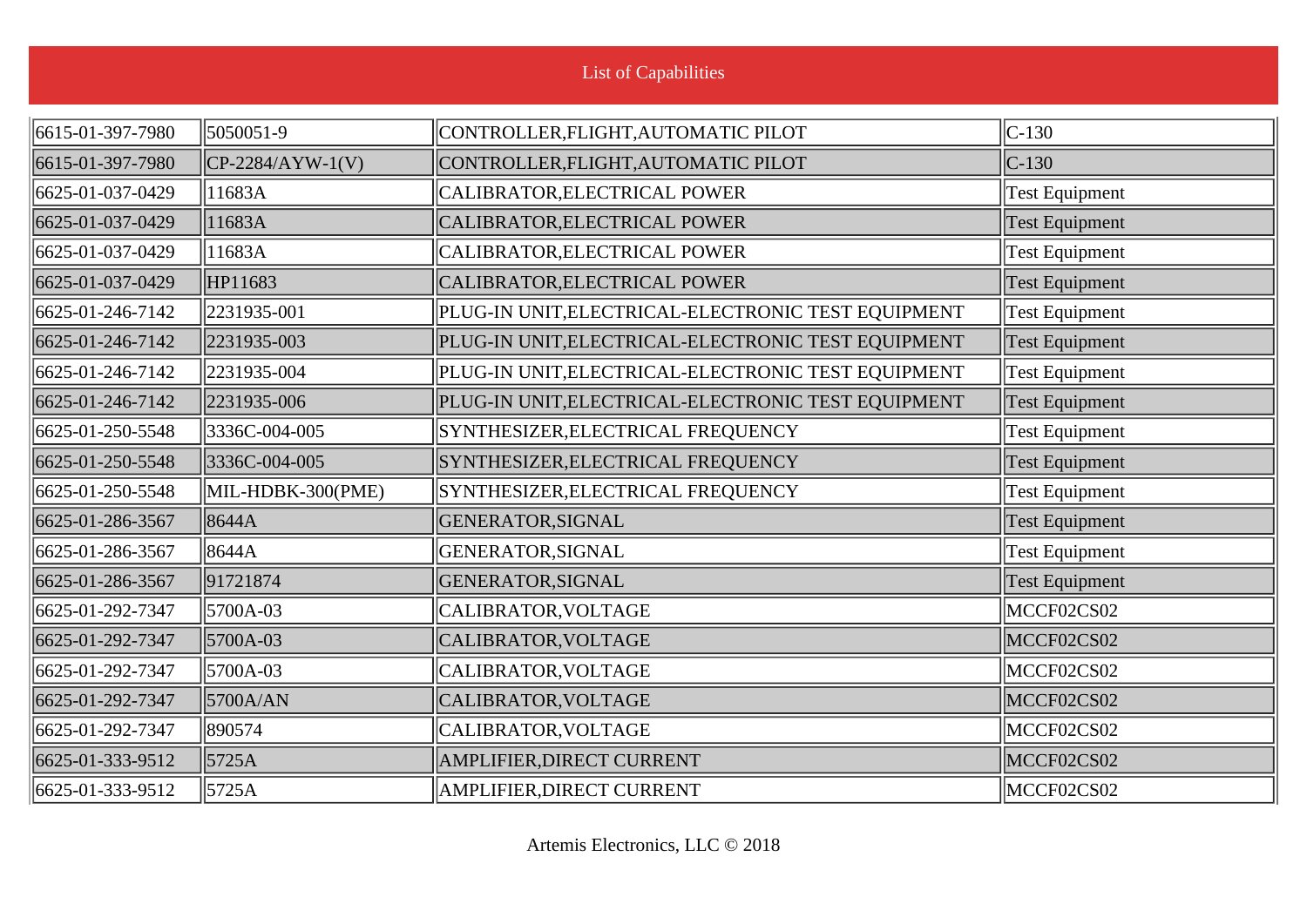| 6625-01-333-9512 | 5725A               | AMPLIFIER, DIRECT CURRENT                                                | MCCF02CS02            |
|------------------|---------------------|--------------------------------------------------------------------------|-----------------------|
| 6625-01-333-9512 | 5725A/AN            | AMPLIFIER, DIRECT CURRENT                                                | MCCF02CS02            |
| 6625-01-333-9512 | 827139              | AMPLIFIER, DIRECT CURRENT                                                | MCCF02CS02            |
| 6625-01-333-9512 | U455-26             | AMPLIFIER, DIRECT CURRENT                                                | MCCF02CS02            |
| 6625-01-380-3922 | 7005-1142-300       | TEST SET SUBASSEMBLY, ELECTRICAL AND ELECTRONIC<br><b>TEST EQUIPMENT</b> | <b>TS4317/GRM</b>     |
| 6625-01-380-3922 | 7005-7848-300       | TEST SET SUBASSEMBLY, ELECTRICAL AND ELECTRONIC<br><b>TEST EQUIPMENT</b> | <b>TS4317/GRM</b>     |
| 6625-01-380-3924 | 7005-7846-300       | TEST SET SUBASSEMBLY, ELECTRICAL AND ELECTRONIC<br><b>TEST EQUIPMENT</b> | <b>TS4317/GRM</b>     |
| 6625-01-380-3925 | 7005-7847-800       | TEST SET SUBASSEMBLY, ELECTRICAL AND ELECTRONIC<br><b>TEST EQUIPMENT</b> | <b>TS4317/GRM</b>     |
| 6625-01-423-2992 | TDS540A             | <b>OSCILLOSCOPE</b>                                                      | <b>Test Equipment</b> |
| 6625-01-432-3819 | 9001-1502-300       | TEST SET SUBASSEMBLY, ELECTRICAL AND ELECTRONIC<br><b>TEST EQUIPMENT</b> | <b>Test Equipment</b> |
| 6625-01-432-3819 | 9001-1502-500       | TEST SET SUBASSEMBLY, ELECTRICAL AND ELECTRONIC<br><b>TEST EQUIPMENT</b> | Test Equipment        |
| 6625-01-432-3819 | $ PL-1536/GRM$      | TEST SET SUBASSEMBLY, ELECTRICAL AND ELECTRONIC<br><b>TEST EQUIPMENT</b> | <b>Test Equipment</b> |
| 6625-01-432-3819 | PL-1536/GRM/J-4843A | TEST SET SUBASSEMBLY, ELECTRICAL AND ELECTRONIC<br><b>TEST EQUIPMENT</b> | <b>Test Equipment</b> |
| 6625-01-445-3623 | $ 8114A-001$        | GENERATOR, PULSE                                                         | <b>Test Equipment</b> |
| 6625-01-445-3623 | 8114A-001           | <b>GENERATOR, PULSE</b>                                                  | <b>Test Equipment</b> |
| 6625-01-445-3623 | 8114AOPT001         | <b>GENERATOR, PULSE</b>                                                  | <b>Test Equipment</b> |
| 6625-01-458-5217 | 8720D               | <b>ANALYZER, NETWORK</b>                                                 | MCCF03CS02            |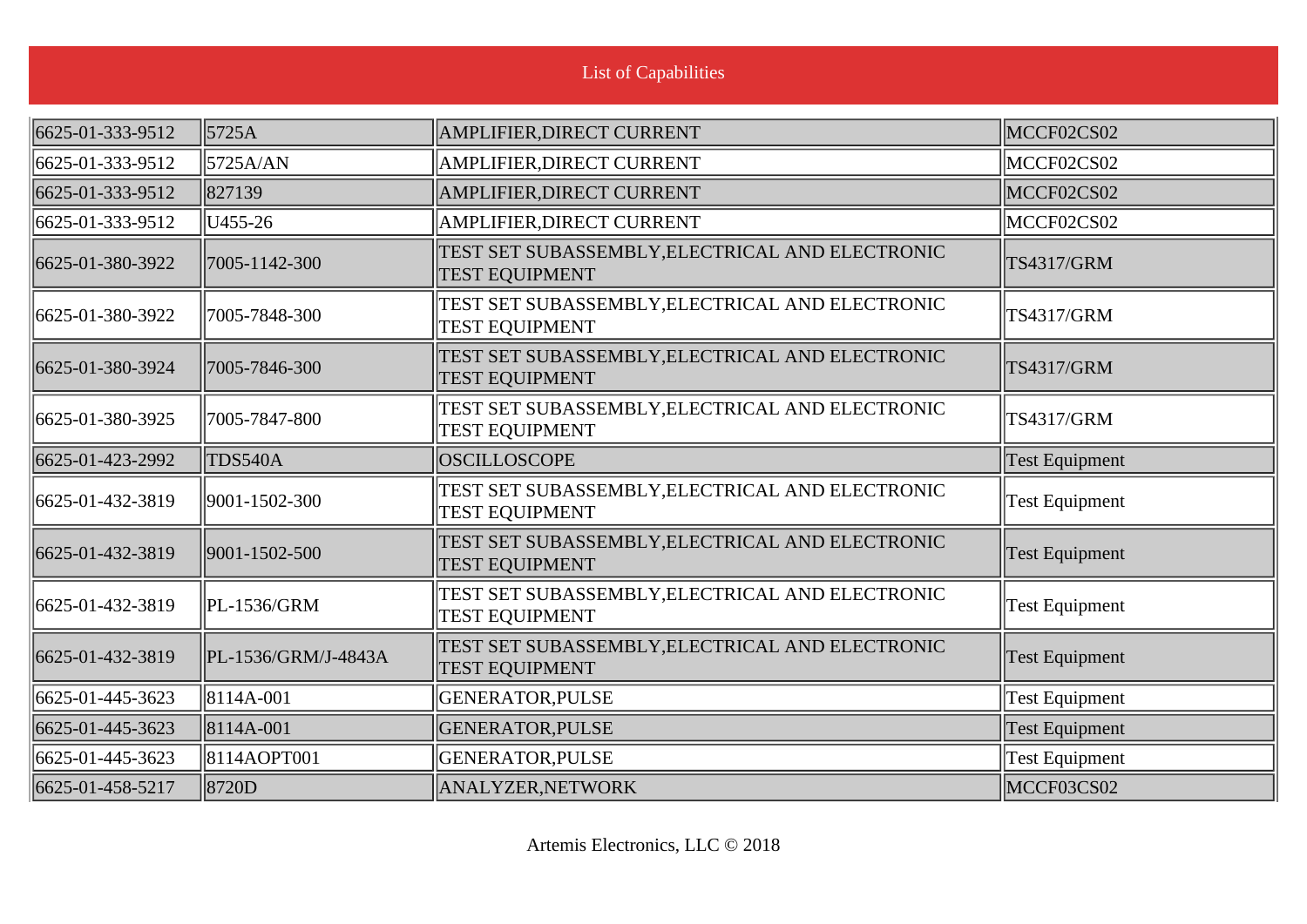| <b>List of Capabilities</b> |                           |                                                                          |                       |
|-----------------------------|---------------------------|--------------------------------------------------------------------------|-----------------------|
| 6625-01-476-4133            | $\parallel$ 7005-1142-200 | TEST SET SUBASSEMBLY, ELECTRICAL AND ELECTRONIC<br><b>TEST EQUIPMENT</b> | <b>TS4317/GRM</b>     |
| 6625-01-476-8966            | 7005-1142-300             | TEST SET SUBASSEMBLY, ELECTRICAL AND ELECTRONIC<br><b>TEST EQUIPMENT</b> | <b>TS4317/GRM</b>     |
| 6625-01-492-0852            | $\parallel$ E4433B        | GENERATOR, SIGNAL                                                        | <b>Test Equipment</b> |
| 6625-01-501-5659            | 53132AOPT010-030          | COUNTER, ELECTRONIC, DIGITAL READOUT                                     | MCCF02CS02            |
| 6625-01-501-5659            | 53132AOPT010-030          | COUNTER, ELECTRONIC, DIGITAL READOUT                                     | MCCF02CS02            |
| 6625-01-530-6329            | 10-12006-01               | ANALYZER, SPECTRUM                                                       | <b>Test Equipment</b> |
| 6625-01-530-6329            | E4440A                    | ANALYZER, SPECTRUM                                                       | <b>Test Equipment</b> |
| 6625-01-538-9321            | <b>N5230A OPT 220</b>     | ANALYZER, NETWORK                                                        | MCCF03CS02            |
| 6625010000000               | 83-14234                  | SHUNT, INSTRUMENT                                                        |                       |
| 6680010000000               | 107824-1                  | <b>GAGE ROD,LIQUID LEVEL</b>                                             |                       |
| 6680010000000               | 1180-D-203-6              | COVER, FLOAT VALVE ASSEMBLY                                              |                       |
| 6680010000000               | $ 212794-1 $              | <b>GAGE ROD-CAP,LIQUID LEVEL</b>                                         |                       |
| 6685010000000               | 101496-1                  | THERMOCOUPLE, HEATING ELEMENT                                            |                       |
| 6685010000000               | 100511-3                  | GAGE, PRESSURE, DIAL INDICATING                                          |                       |
| 6685010000000               | $100511 - 1$              | GAGE, PRESSURE, DIAL INDICATING                                          |                       |
| 6685010000000               | 101145                    | THERMAL ELEMENT                                                          |                       |
| 6685010000000               | 100512                    | THERMOMETER, INDICATING, CAPILLARY                                       |                       |
| 6685010000000               | 101117                    | GAGE, DIFFERENTIAL, DIAL INDICATIN                                       |                       |
| 6685010000000               | 101091                    |                                                                          |                       |
| 6685010000000               | 101087                    |                                                                          |                       |
| 6685010000000               | 101115                    |                                                                          |                       |